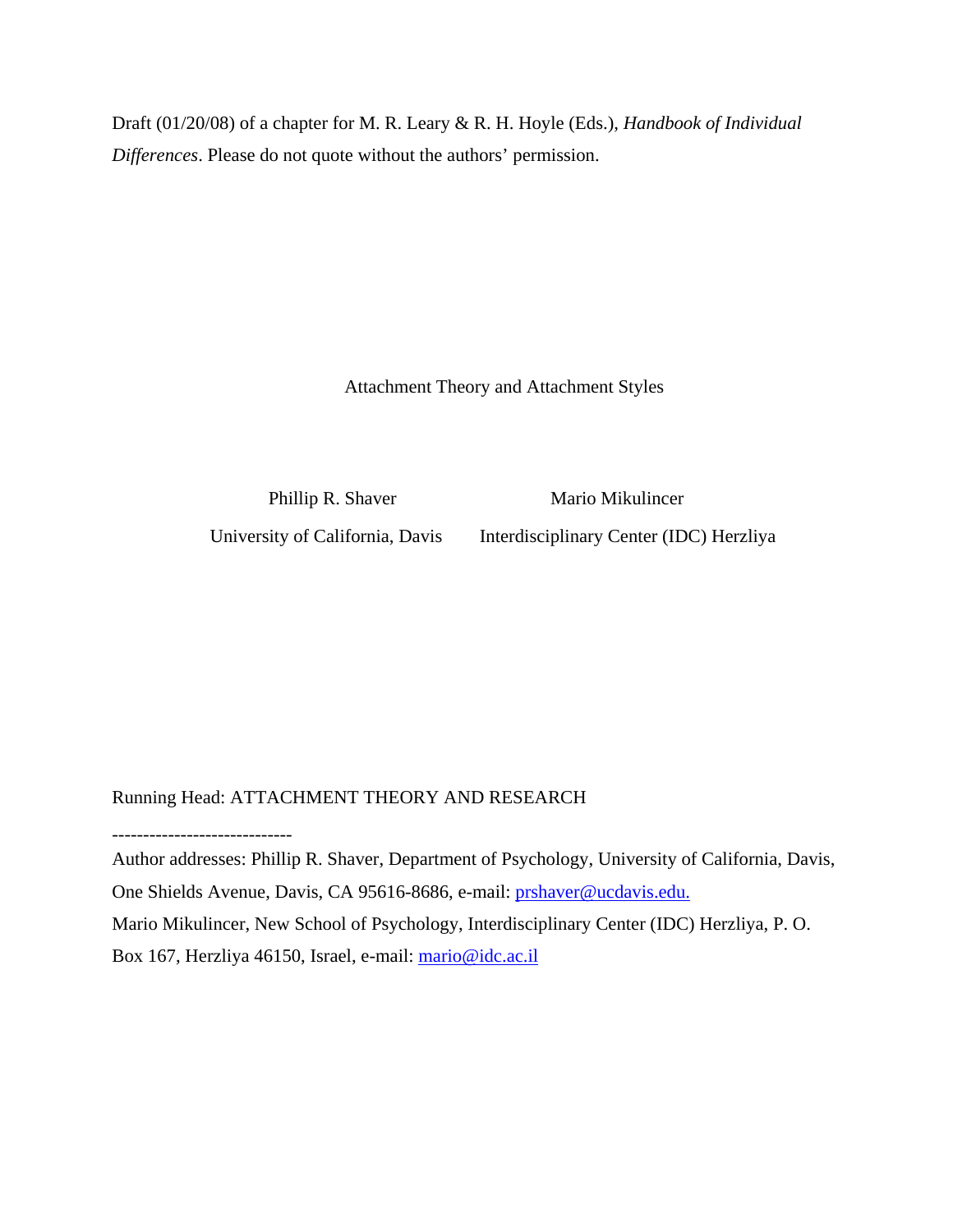Attachment theory (Ainsworth, Blehar, Waters, & Wall, 1978; Bowlby, 1969/1982) was initially proposed as a way of understanding why close relationships in the family, and the loss of such relationships, are among the most important determinants of later social adjustment and mental health. The originator of the theory, John Bowlby, was a British psychoanalyst with an unusual interest in ethology and cognitive and developmental psychology. He was fortunate to form a working relationship with an American developmental psychologist, Mary Ainsworth, who added psychometric and research skills to Bowlby's astute clinical observations and exceptional ability to integrate diverse scientific literatures in the service of what, by today's standards, is a "grand theory."

 The key components of the theory are few, and they are relatively easy to describe: (a) Humans and other primates evolved behavioral and motivational systems that allow them to survive and reproduce, despite vulnerabilities associated with being born prematurely, taking a long time to develop to maturity, and needing the protection, assistance, and cooperation of other species members across the lifespan. (b) One of these behavioral systems, the attachment system, is responsible for establishing primary social connections and calling upon them in times of stress or difficulty. (c) The history of a person's close relationships shapes the parameters of his or her attachment system, leaving an important residue in the form of "internal working models" of self, partners, and relationships. This developmental process results in each person having a measurable "attachment style" (Hazan & Shaver, 1987) which influences the nature and outcomes of subsequent relationships, including those with romantic/sexual partners, close friends, offspring, and even coworkers and subordinates in social organizations (e.g., Davidovitz, Mikulincer, Shaver, Ijzak, & Popper, 2007).

In this chapter we describe the theory in more detail, explain how its key constructs are measured in studies of adolescents and adults, and provide a brief summary of research findings. A much more detailed account of the theory and the research it has generated can be found in our book, *Attachment in Adulthood* (Mikulincer & Shaver, 2007b).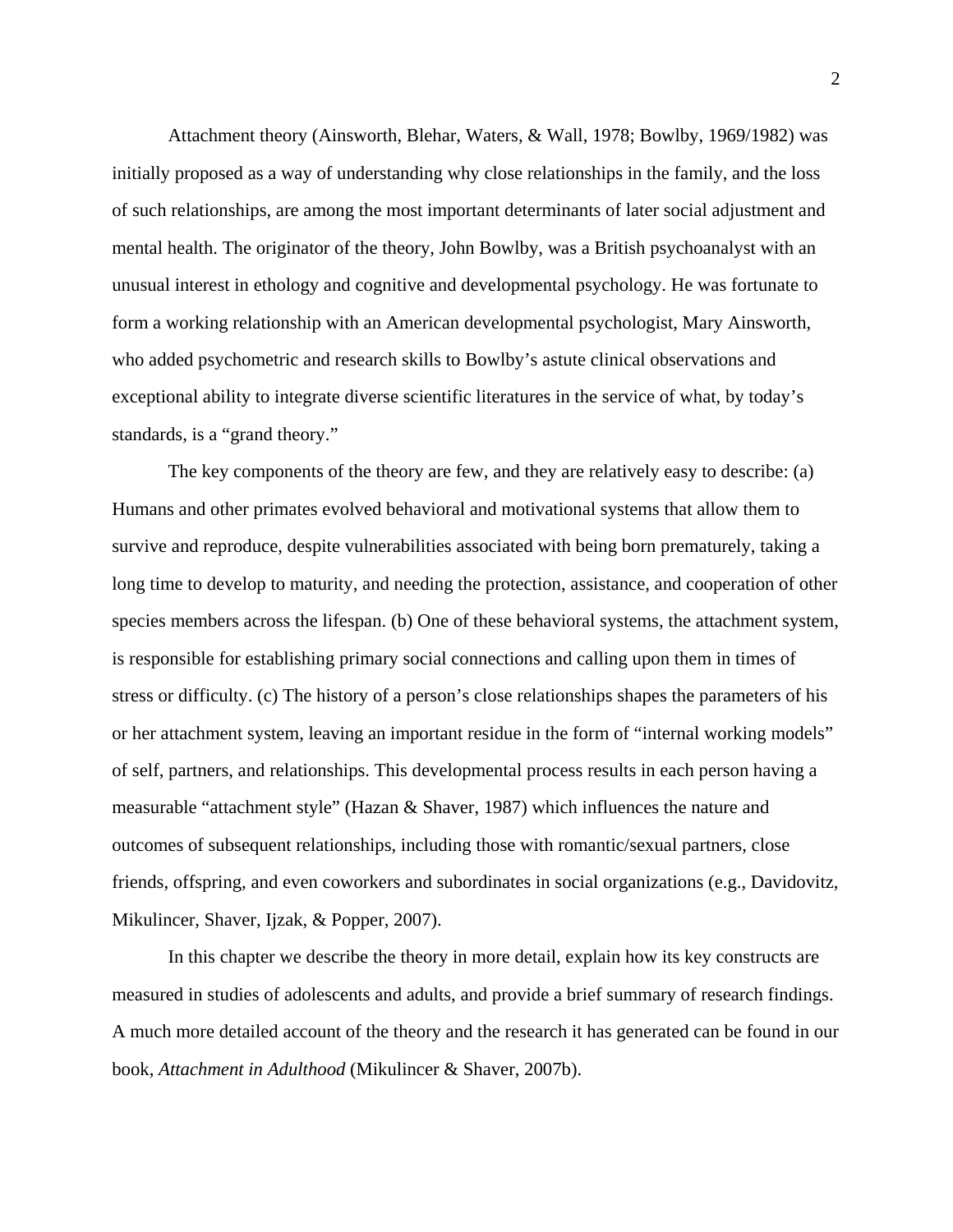### *Attachment Theory: Basic Concepts*

#### *The Attachment Behavioral System*

In *Attachment and Loss* – one of the most cited series of books in contemporary psychology – Bowlby (1969/1982, 1973, 1980) attempted to map and understand the profound impact that the quality of early relationships with primary caregivers has on personality development and individual differences in social behavior across the lifespan. As a psychoanalyst, Bowlby was well aware that Freud and his followers had already explored this issue, but he was also aware that his fellow psychoanalysts had not effectively integrated their work and their interpretive approach to human problems with the rest of scientific psychology and psychiatry. By considering a vast array of empirical and theoretical writings ranging from clinical observations of infants deprived of maternal care, to primate ethology and Piaget's theory of cognitive development, Bowlby came to the conclusion that a person's fundamental sense of safety, self-worth, coping efficacy, and well-being rests on the quality of his or her social interactions with close relationship partners, beginning with primary caregivers in infancy. He also concluded that when a person does not have reliable, trustworthy, supportive relationships with close others, personality development is distorted in ways that have serious negative consequences.

In explaining the motivational processes involved in personality development, which Freud attempted to do using concepts such as sexual and aggressive "drives" or "instincts," Bowlby (1969/1982) borrowed from primate ethology the concept of *behavioral system*s, species-universal, biologically evolved neural programs that organize behavior in ways that increase the likelihood of survival and reproduction. He portrayed these systems as similar to cybernetic control systems, which do not follow drive principles. According to Bowlby (1969/1982), one of the key behavioral systems is the *attachment system,* which has the biological function of protecting a person (especially during infancy and early childhood) from danger by assuring that he or she maintains proximity to caring and supportive others (whom Bowlby, 1969/1982 called *attachment figures*). In Bowlby's (1969/1982) view, the need to seek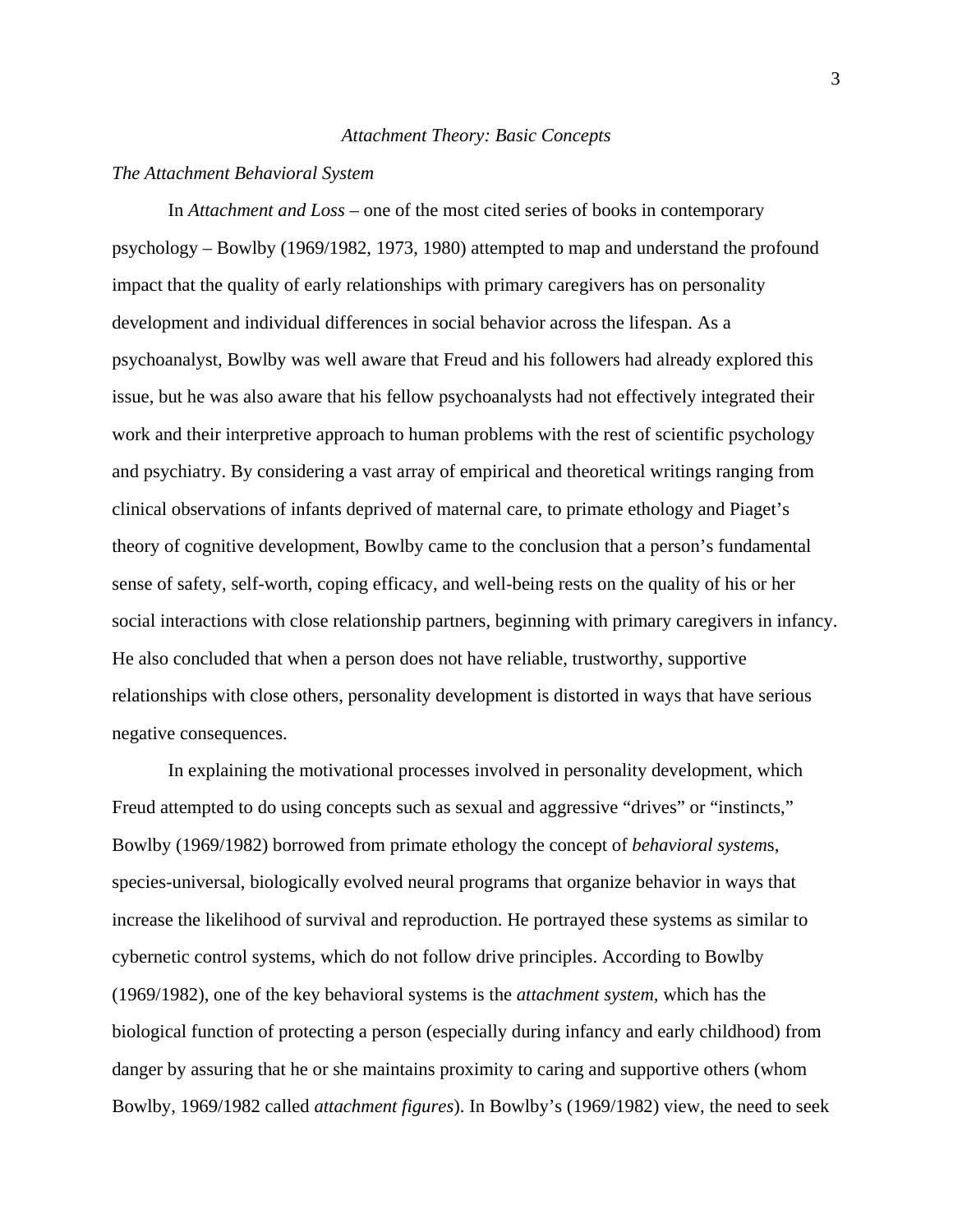out and maintain proximity to attachment figures evolved in relation to the prolonged dependence of human infants on "stronger and wiser" others (often, but not always, parents), who could defend them from predators and other dangers. Because human (and other primate) infants seem naturally to look for and gravitate toward *particular* others (those who are familiar and at least sometimes helpful), and to prefer them over alternative caregivers, Bowlby used the terms "affectional bond" and "attachment," which is the reason for calling his formulation *attachment theory*. Although the attachment system is most important and most visible in behavior during the early years of life, Bowlby (1988) claimed that it is active across the lifespan and is frequently manifested in seeking support and love from close relationship partners. This inspired various researchers (e.g., Main, Kaplan, & Cassidy, 1985; Shaver, Hazan, & Bradshaw, 1988) to extend the theory into the domain of adult relationships.

The purported goal of the attachment system is to maintain a sense of safety or security (called "felt security" by Sroufe & Waters, 1977). In Bowlby's (1969/1982) view, the attachment behavioral system is particularly activated by events that threaten the sense of security, such as encounters with actual or symbolic threats and noticing that an attachment figure as not sufficiently near, interested, or responsive. In such cases, a person is automatically motivated to seek and reestablish actual or symbolic proximity to an attachment figure (a process Bowlby, 1969/1982, called the attachment system's "primary strategy"). These bids for proximity persist until protection and security are attained. The attachment system is then deactivated and the person can calmly and coherently return to other activities, which Bowlby considered to be under the control of other behavioral systems (e.g., exploration, affiliation, caregiving). In infancy, attachment-system activation includes nonverbal expressions of distress, need, and desire for proximity (e.g., crying, calling) and locomotor behaviors aimed at reestablishing and maintaining proximity (Ainsworth et al., 1978). In adulthood, the primary attachment strategy does not necessarily require actual proximity-seeking behavior, although often such behavior is initiated; it can also involve the internal activation of comforting mental representations of relationship partners who regularly provide care and protection (Mikulincer & Shaver, 2004). These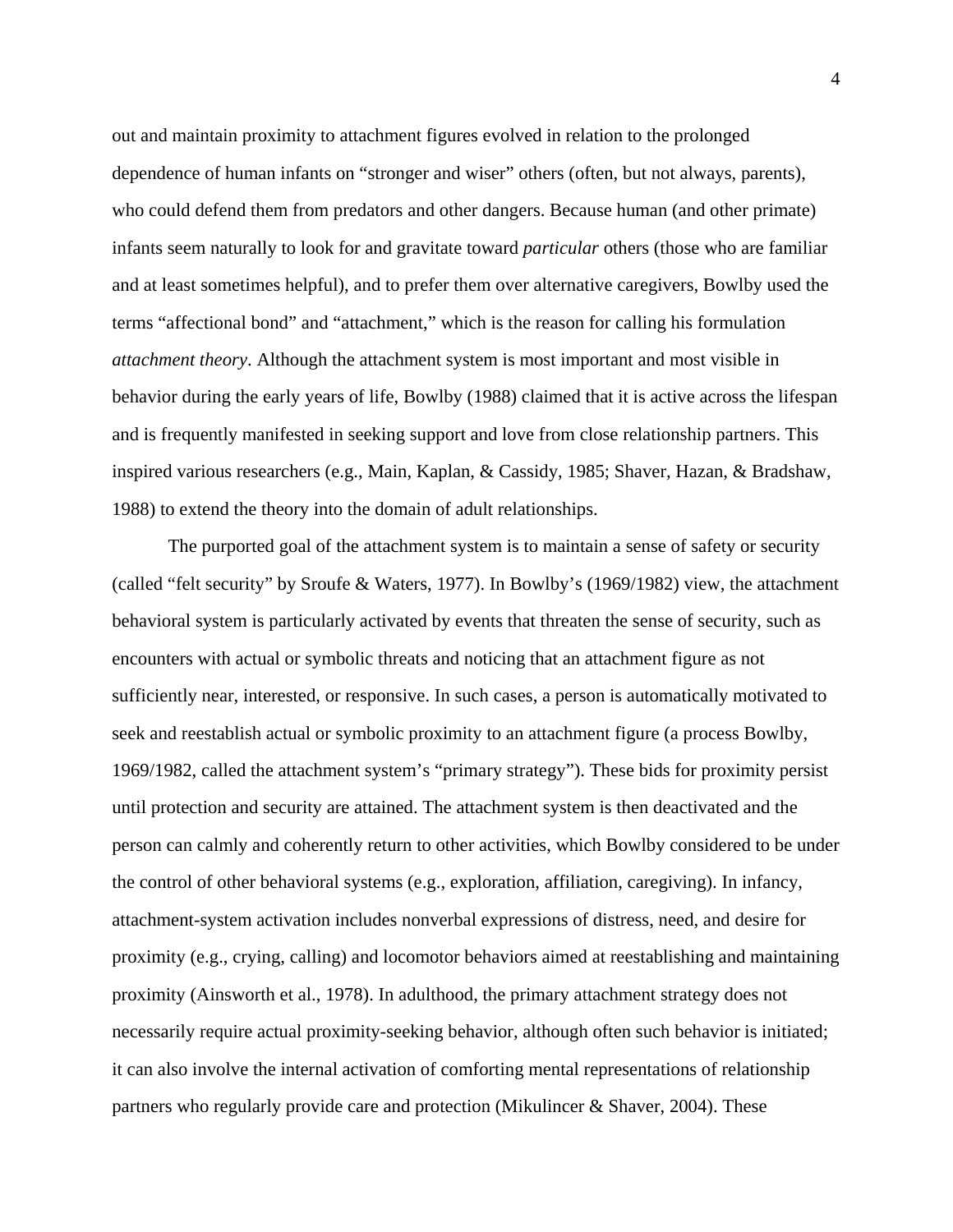cognitive representations can create a sense of safety and security and help a person deal successfully with threats.

## *Individual Differences in Attachment-System Strategies*

Although nearly all children are born with a normal attachment system, which motivates them to pursue proximity and security from an attachment figure in times of need, the quality of attachment-system functioning also depends on the availability of such a figure in times of need; his or her sensitivity and responsiveness to bids for closeness, comfort, and support; and his or her ability and willingness to alleviate distress and provide a secure base from which to return calmly to other activities (Bowlby, 1973, 1988). As Cassidy (1999) noted, "Whereas nearly all children become attached (even to mothers who abuse them; Bowlby, 1956), not all are securely attached" (p. 7). According to attachment theory, the quality of interactions with attachment figures in times of need is the major cause of individual differences in attachment-system functioning. (There may also be genetic causes, as shown recently by Crawford et al., 2007, and Donnellan, Burt, Levendosky, & Klump, 2008, a possibility that was mentioned early on by Bowlby, 1969/1982.)

When an attachment figure is available, sensitive, and responsive to an individual's proximity bids, he or she is likely to feel an inner sense of security – a sense that the world is a safe place, others are helpful when called upon, and it is possible to explore the environment curiously and confidently and engage rewardingly with other people. This sense is an inner signal that the attachment system is functioning well and that proximity seeking is an effective emotion-regulatory strategy. Moreover, people acquire important procedural knowledge about distress management, which becomes organized around a relational script (Waters, Rodrigues, & Ridgeway, 1998; Waters & Waters, 2006). This script includes the following if-then propositions: "If I encounter an obstacle and/or become distressed, I can approach a significant other for help; he or she is likely to be available and supportive; I will experience relief and comfort as a result of proximity to this person; I can then return to other activities."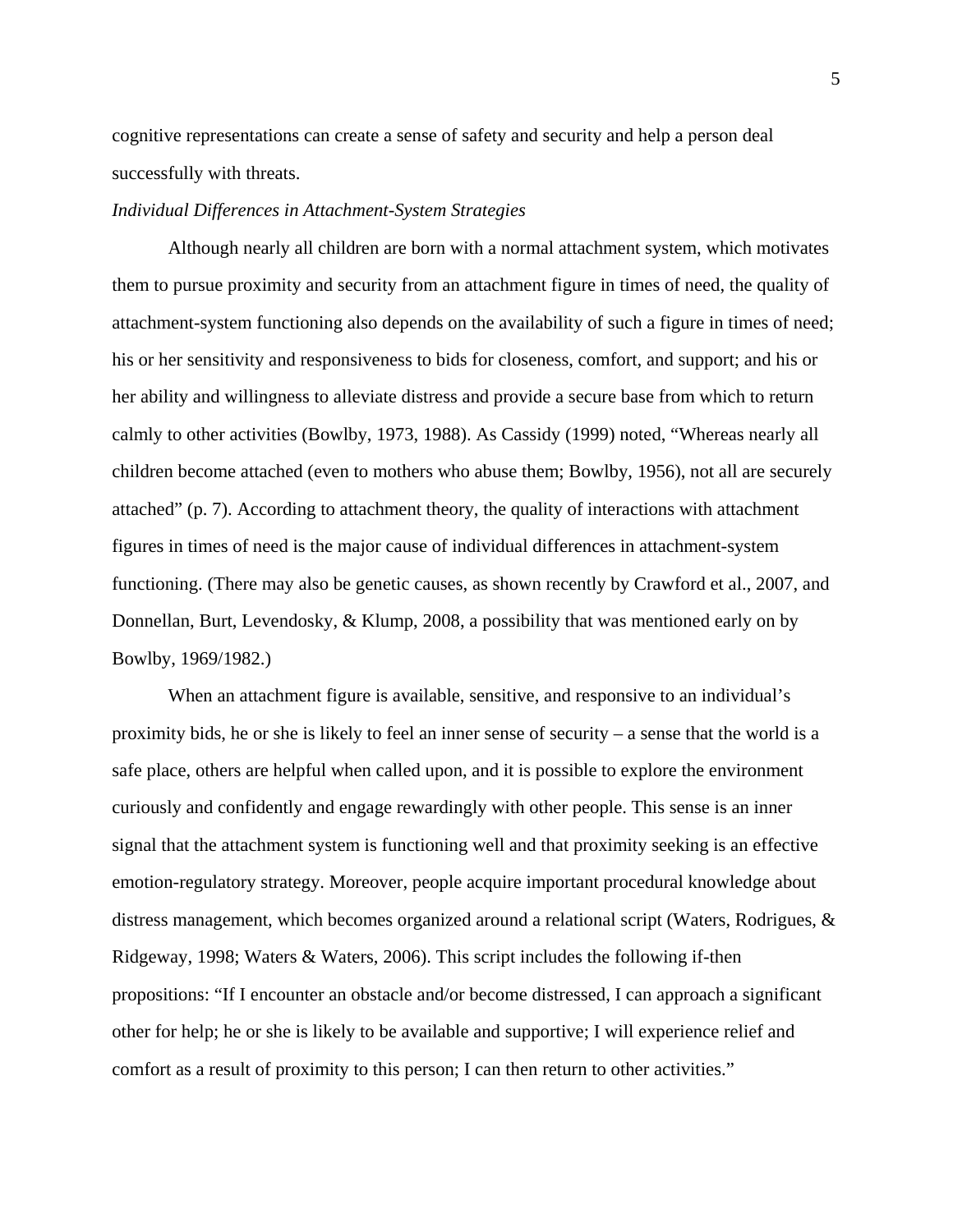When an attachment figure is not physically or emotionally available in times of need, not responsive to one's bids for proximity, or poor at alleviating distress or providing a secure base, attachment-system functioning is disrupted and the individual does not experience comfort, relief, or felt security. Rather, the distress that initially activated the system is compounded by serious doubts about the feasibility of attaining a sense of security: "Is the world a safe place or not? Can I trust others in times of need? Do I have the resources necessary to manage my own negative emotions?" These worries about self and others can maintain the attachment system in a continually activated state, keep a person's mind preoccupied with threats and the need for protection, and interfere drastically with other activities.

Frustrating interactions with inadequately available or unresponsive attachment figures indicate that the attachment system's operating parameters need to be adjusted. This implies that certain *secondary attachment strategies* need to be adopted rather than continuing to rely only on the primary strategy, confident proximity seeking. Attachment theorists (e.g., Cassidy & Kobak, 1988; Main, 1990) have emphasized two such secondary strategies: *hyperactivation* and *deactivation* of the attachment system. Hyperactivating strategies emerge from interactions with attachment figures who are sometimes responsive but only unreliably so, placing the attached person on a partial reinforcement schedule that seems to reward energetic, strident, noisy proximity bids, because they sometimes seem to succeed. In such cases, people do not easily give up on proximity seeking, and in fact they intensify it as a way to demand the attachment figure's love and support. The main goal of these strategies is to get an attachment figure, viewed as unreliable or insufficiently available and responsive, to pay attention and provide protection or support. The chosen way to pursue this goal is to maintain the attachment system in a chronically activated state. This involves exaggerating appraisals of danger and signs of attachment-figure unavailability, and intensifying demands for attention, affection, and assistance. When repeatedly practiced, this secondary strategy becomes what we call an anxious attachment style.

Deactivating strategies are another reaction to an attachment figure's unavailability, and they seem to arise in conjunction with attachment figures who disapprove of and punish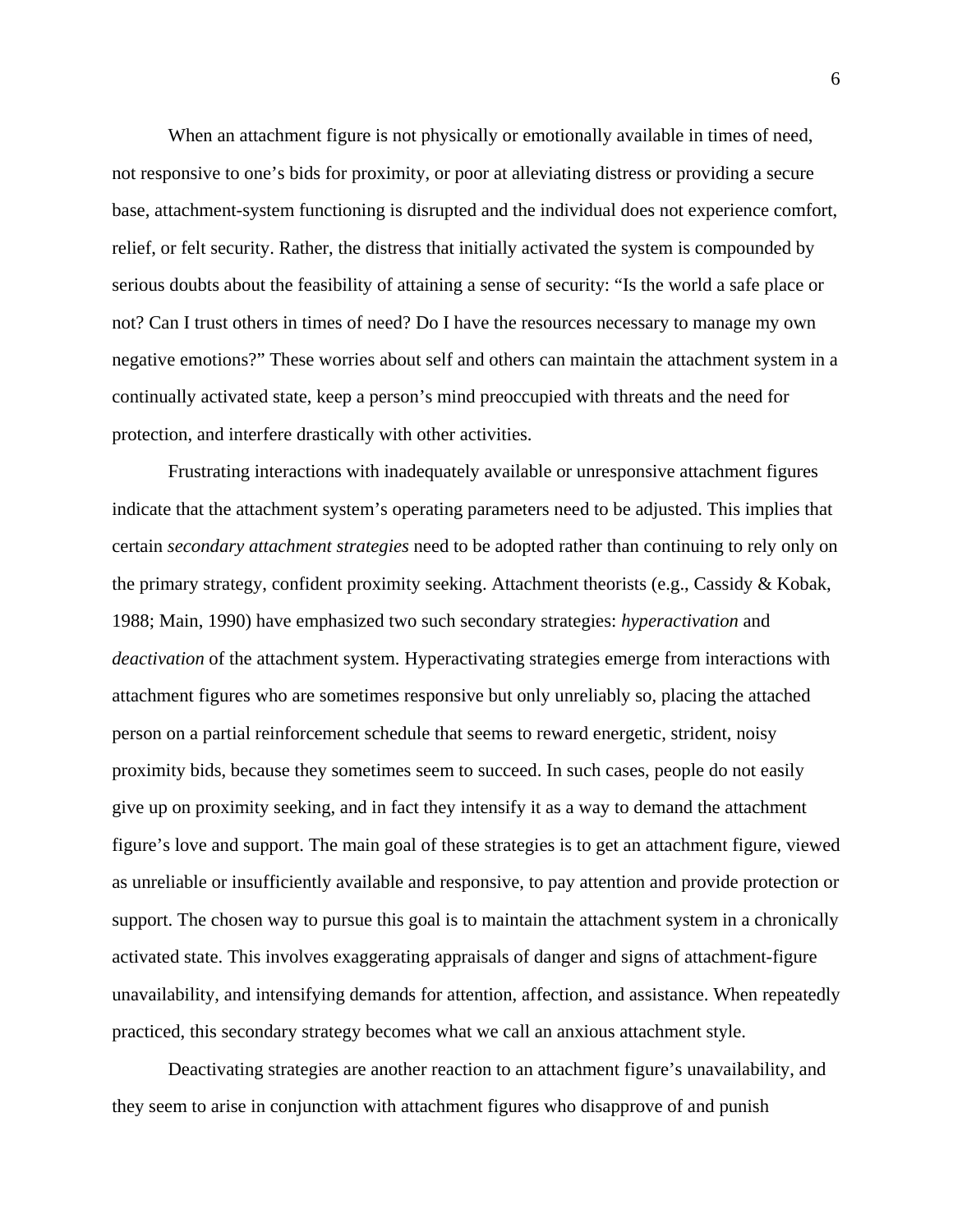closeness and expressions of need or vulnerability. In such relationships, an individual learns to expect better outcomes if signs of need and vulnerability are hidden or suppressed, proximity bids are weakened or blocked, the attachment system is deactivated despite a sense of security not being achieved, and attempts are made to handle threats by oneself (a strategy Bowlby, 1969/1982, called "compulsive self-reliance"). The primary goal of deactivating strategies is to keep the attachment system down-regulated to avoid the distress caused by attachment-figure unavailability or rejection. This deactivation requires denying attachment needs, steering clear of closeness and interdependence in relationships, and distancing oneself from threats that might cause unwanted activation of the attachment system.

## *Attachment Working Models*

Beyond characterizing individual differences in attachment-system functioning during interactions with attachment figures, Bowlby (1973) also proposed that such interactions can be incorporated into mental structures that eventually become relatively stable personality patterns. At the core of these mental structures are what Bowlby (1973) called internal working models. The term "working" has two meanings in attachment theory. One is that the models are not static representations, but rather area the basis of social expectations, inferences about the likely outcomes of alternative social behaviors, and behavioral programs that can be enacted in relationships. The other meaning of "working" is that the models are based on past experiences and can be revised based on new experiences. This is what makes personality change and successful relationship-oriented psychotherapy possible (Bowlby, 1988).

Bowlby (1969/1982) thought that interactions with attachment figures were stored in at least two kinds of working models: representations of attachment figures' responses (*working models of others*) and representations of the self's lovability and competence (*working models of self*). He argued that, "If an individual is to draw up a plan to achieve a set-goal not only does he have to have some sort of working model of his environment, but he must have also some working knowledge of his own behavioral skills and potentialities" (1969/1982, p. 112). Thus the attachment system, once it has been activated repeatedly during interactions with a specific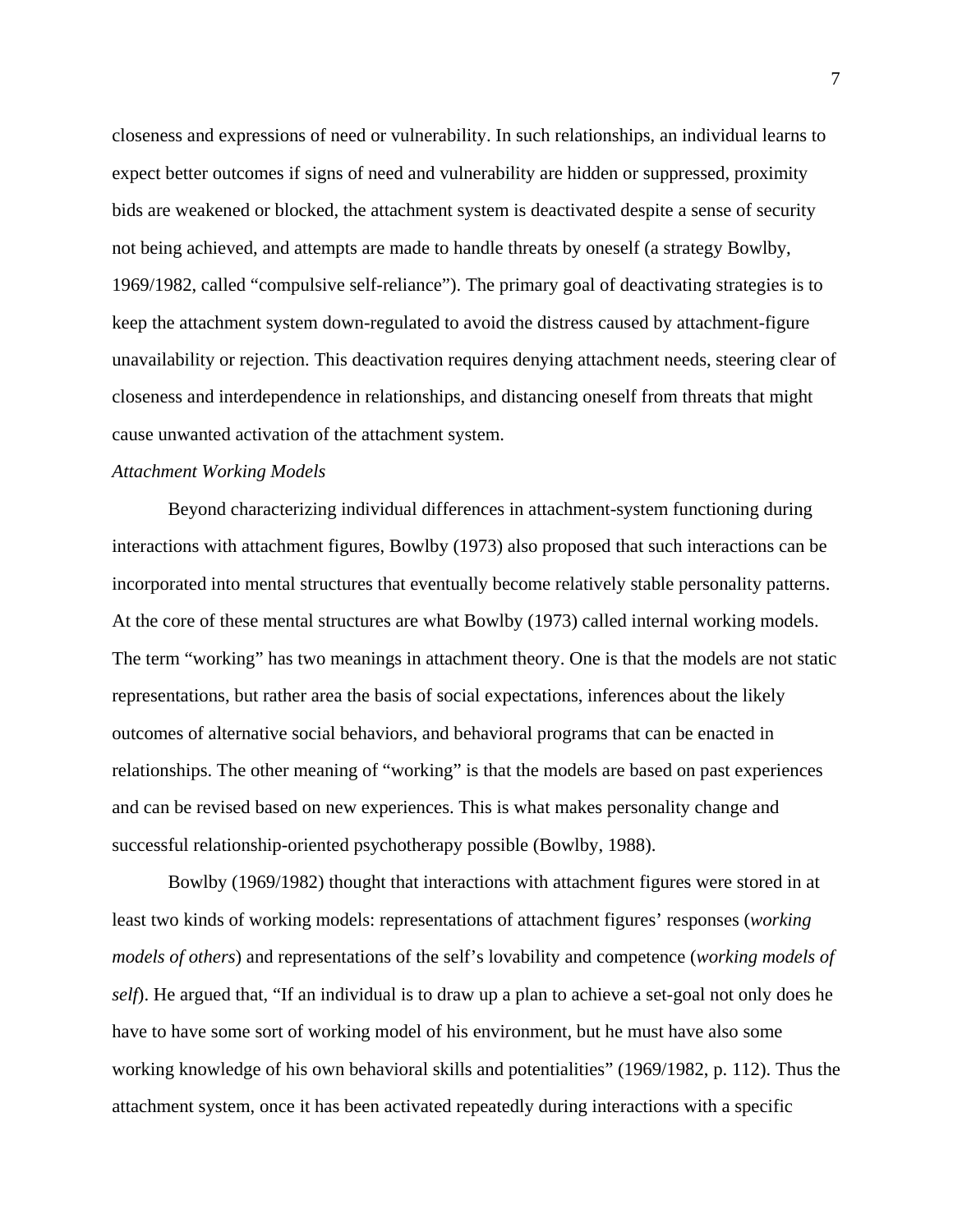attachment figure, includes representations of the availability, responsiveness, and sensitivity of such a figure as well as representations of the self's own capabilities for mobilizing the attachment figure's support and one's feelings of being loved and valued by this figure.

Because working models, at least initially, are based on the internalization of specific interactions with a particular attachment figure, a person can hold multiple working models that differ in the outcome of the interaction (success or failure to attain security) and the strategy used to deal with the distress caused by attachment-figure unavailability (hyperactivating or deactivating, anxious or avoidant). Like other cognitive representations, these working models form excitatory and inhibitory associations with each other (e.g., experiencing or thinking about a security attainment activates memories of congruent episodes of successful proximity bids and renders memories of attachment-figure unavailability less accessible), and these associations favor the formation of more abstract and generalized representations of a relationship with a specific partner. Thus, models with a specific attachment figure (relationship-specific models) are created, and through excitatory and inhibitory links with models representing interactions with other attachment figures, even more generic working models are formed to summarize different kinds of relationships. The result of this process can be conceptualized as a hierarchical associative memory network that includes episodic memories, relationship-specific models, and generic models of security-attainment, hyperactivation, and deactivation. As a result, with respect to a particular relationship and across different relationships, most people can sometimes think about interpersonal relations in secure terms and at other times think about them in less secure terms. In a 2003 paper, Overall, Fletcher, and Friesen provided empirical support for this hierarchical structure of attachment working models.

Each working model within the hierarchical network differs in cognitive accessibility – that is, the ease with which it can be activated and used to guide the functioning of the attachment system in a given social interaction (Collins & Read, 1994). As with other cognitive representations, the strength or accessibility of each model is determined by the amount of experience on which it is based, the number of times it has been applied in the past, and the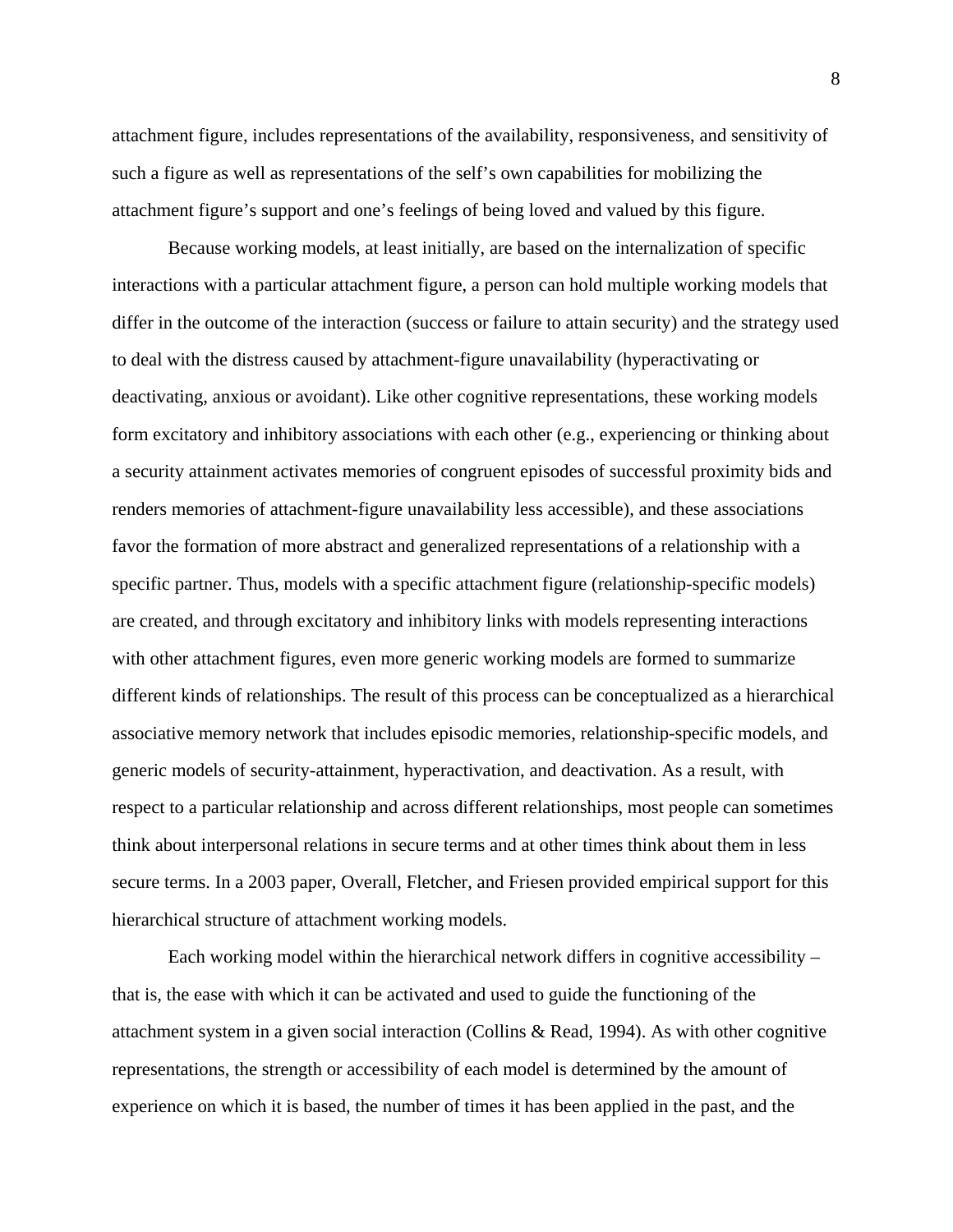density of its connections with other working models (e.g., Baldwin, 1992; Collins & Read, 1994; Shaver et al., 1996). At a relationship-specific level, the model representing the typical interaction with an attachment figure has the highest accessibility in subsequent interactions with that person. At a generic level, the model that represents interactions with major attachment figures (e.g., parents and romantic partners) becomes the most chronically accessible working model and has the strongest effect on attachment-system functioning across relationships and over time.

Consolidation of a chronically accessible working model is the most important psychological process accounting for the enduring, long-term effects on personality functioning of attachment-relevant interactions during infancy, childhood, and adolescence (Bowlby, 1973; Fraley, 2002; Waters, Merrick, Treboux, Crowell, & Albersheim, 2000). Given a fairly consistent pattern of interactions with primary caregivers during childhood, the most representative or prototypical working models of these interactions become part of a person's implicit procedural knowledge, tend to operate automatically and unconsciously, and are resistant to change. Thus, what began as representations of specific interactions with a primary caregiver during childhood become core personality characteristics, tend to be applied in new situations and relationships, and shape the functioning of the attachment-system in adulthood. *The Concept of Attachment Style* 

According to attachment theory (Bowlby, 1988; Fraley & Shaver, 2000; Mikulincer & Shaver, 2007b), a particular history of attachment experiences and the resulting consolidation of chronically accessible working models lead to the formation of relatively stable individual differences in the operating parameters of the attachment system. These stable and generalized individual differences can be empirically examined by measuring a construct called *"attachment style"* – a person's characteristic pattern of expectations, needs, emotions, and behavior in social interactions and close relationships (Hazan & Shaver, 1987). Depending on how it is measured, attachment style characterizes the way people behave in a particular relationship (relationshipspecific style) or across relationships (global attachment style).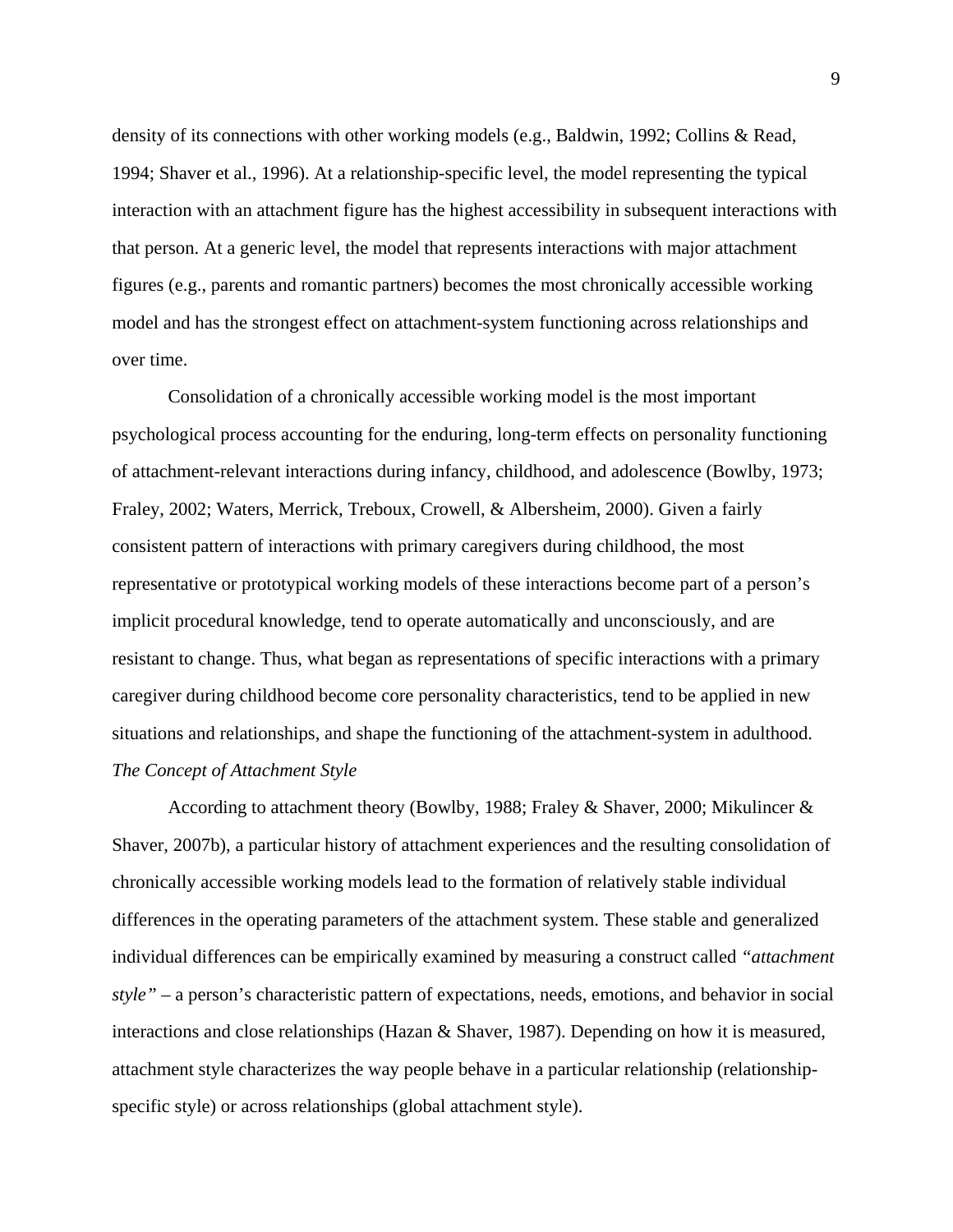The concept of attachment style, although not given that name, was first proposed by Ainsworth (1967) to describe infants' patterns of responses to separations from and reunions with their mother in a laboratory "strange situation" assessment procedure. Based on this procedure, infants were classified into one of three style categories: secure, anxious, or avoidant. Main and Solomon (1990) later added a fourth category, "disorganized/disoriented," which included odd, awkward behavior and unusual fluctuations between anxiety and avoidance. Ainsworth et al. (1978) noticed that the different infant attachment patterns can be arrayed in a two-dimensional space, based on the anxiety and avoidance dimensions. This possibility has also been pursued in subsequent studies of romantic and global attachment styles.

Infants classified as secure seem to possess chronically accessible working models of secure attachment, and their pattern of responses to separation and reunion reflects a stable sense of attachment security. Specifically, they react to separation from their mother with overt expressions of distress but then recover quickly and continue to explore the environment with interest. When reunited with mother, they greet her with joy and affection, respond positively to being held, and initiate contact with her (Ainsworth et al., 1978). Avoidant infants seem to hold chronically accessible working models of unsuccessful proximity bids organized around attachment-system deactivation. During separation and reunion episodes, they show little distress when separated from mother and seem to actively avoid her upon reunion (Ainsworth et al., 1978). Anxious infants also seem to hold chronically accessible working models of frustrated proximity bids, but these models seem to be organized around attachment-system hyperactivation. These infants show overt expressions of distress and despair during separation episodes and conflictual, angry responses toward mother upon reunion (Ainsworth et al., 1978). The two different insecure patterns can be viewed as defensive styles, one based on attempting to shut down or deactivate the attachment system in order to avoid punishment or frustration; the other based on attempting to escalate the expression of negative emotion until a more securityenhancing response from an attachment figure is attained.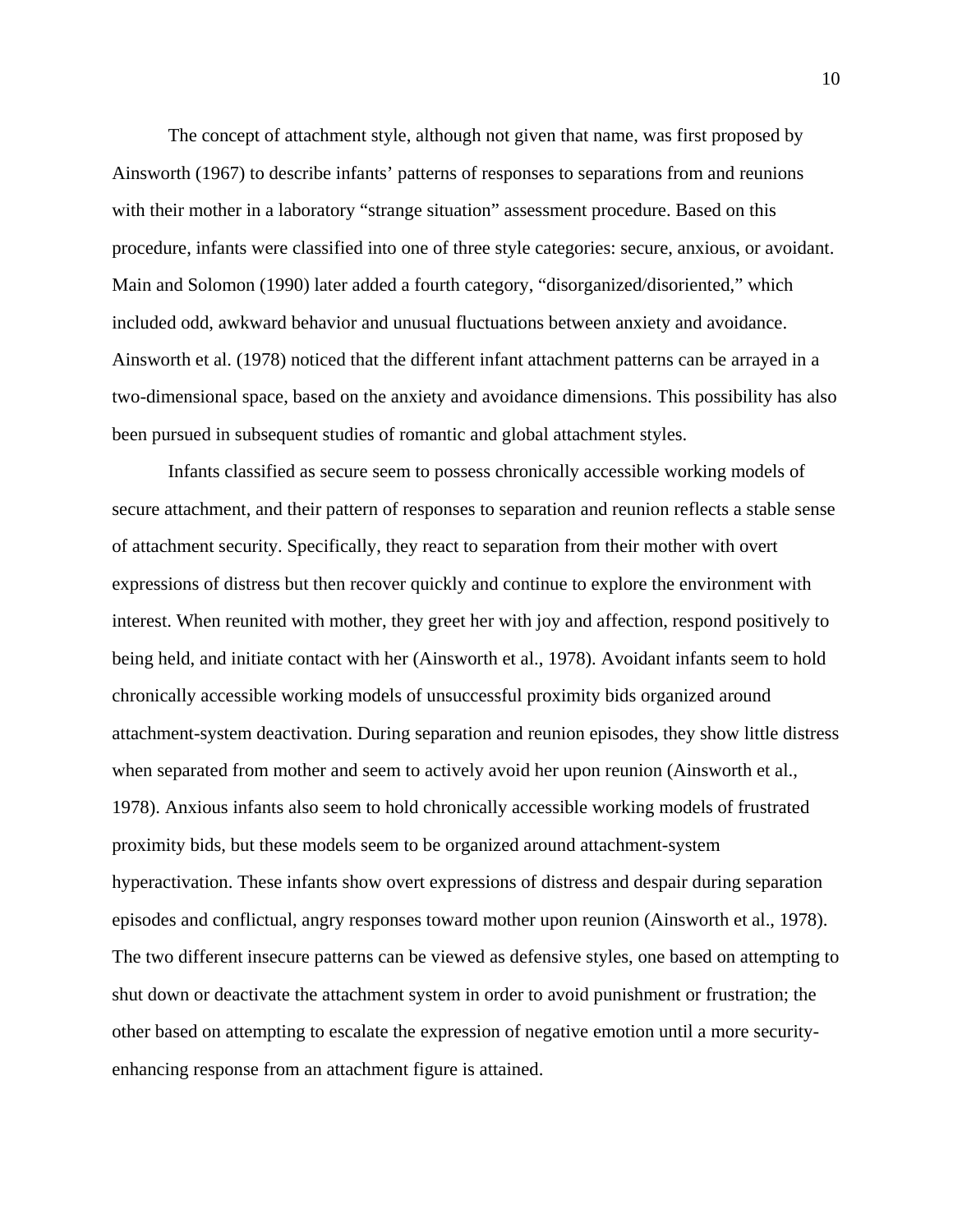In the 1980s, researchers from different psychological fields (developmental, clinical, personality, and social psychology) constructed new measures of attachment style in order to extend attachment research into adolescence and adulthood. Based on a developmental and clinical approach, Main and her colleagues (George, Kaplan, & Main, 1985; Main et al., 1985; see Hesse, 1999, for a review) devised the Adult Attachment Interview (AAI) to study adolescents and adults' mental representations of attachment to their parents during childhood. In the AAI, interviewees answer open-ended questions about their childhood relationships with parents and are classified into three categories paralleling Ainsworth's infant typology: "secure" (or free and autonomous with respect to attachment), "dismissing" (of attachment), or "preoccupied" (with attachment). A person is classified as secure if he or she describes parents as available and responsive and his or her memories of relationships with parents are presented in a clear, convincing, and coherent manner. Dismissing individuals play down the importance of attachment relationships and tend to recall few concrete episodes of emotional interactions with their parents. Preoccupied people are entangled in worries and angry feelings about parents and, although they can easily retrieve negative memories, they have trouble discussing them coherently without becoming overwhelmed and disorganized by anger or anxiety. In recent years, new categories have been added to the AAI coding system, because some adults seem either to be unresolved with respect to traumas or losses or to be unclassifiable into any of the major attachment categories. These patterns, which would take us beyond our space limitations to discuss, are associated with having a child with the new fourth attachment pattern, "disorganized/disoriented" (Main & Solomon, 1990), which in turn is most strongly related to later psychopathology. These issues are among the most actively studies by clinically oriented attachment researchers because of their applied significance.

Despite the great value of the AAI as a method of studying adults' attachment patterns, the interview is difficult to administer and score, and it focuses almost exclusively on an adult's early relationships with parents. Taking a different path into the domain of adult attachment, Hazan and Shaver (1987; Shaver et al., 1988) applied Bowlby's ideas to the study of romantic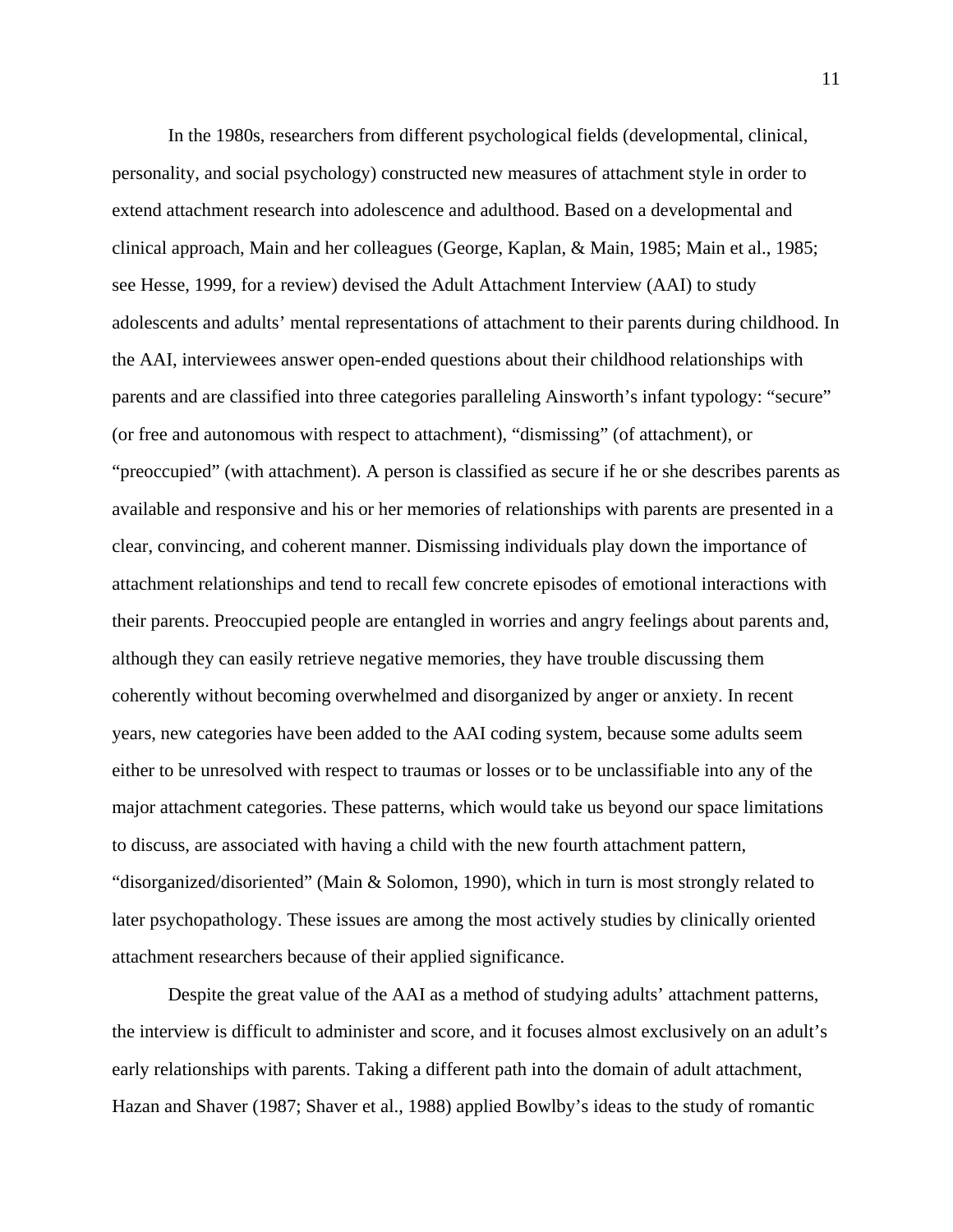relationships. Because they developed their ideas within the framework of personality-social psychology, they began with a simple self-report measure of adult attachment style. This measure consisted of three brief descriptions of feelings and behaviors in romantic relationships that were intended to be adult analogues of the three infant attachment styles identified by Ainsworth et al. (1978). Participants were asked to read the three descriptions and then place themselves into one of the three attachment categories according to their predominant feelings and behavior in romantic relationships. The three descriptions were:

Secure: I find it relatively easy to get close to others and am comfortable depending on them and having them depend on me. I don't worry about being abandoned or about someone getting too close to me.

Avoidant: I am somewhat uncomfortable being close to others; I find it difficult to trust them completely, difficult to allow myself to depend on them. I am nervous when anyone gets too close and often, others want me to be more intimate than I feel comfortable being.

Anxious: I find that others are reluctant to get as close as I would like. I often worry that my partner doesn't really love me or won't want to stay with me. I want to get very close to my partner and this sometimes scares people away.

Hazan and Shaver's (1987, 1990) initial studies were followed by hundreds of others that used the simple forced-choice self-report measure to examine the interpersonal and intrapersonal correlates of adult attachment style (see Mikulincer & Shaver, 2007b, for a review). Over time, attachment researchers made methodological and conceptual improvements to the original selfreport measure, improvements that included using Likert (agree-disagree) scales to rate the extent to which each of the three prototypes described one's experiences in romantic relationships (e.g., Levy & Davis, 1988); decomposition of the descriptions into separate items that formed multi-item scales (e.g., Collins & Read, 1990; Feeney & Noller, 1990); splitting the avoidant category into "dismissing" and "fearful" subtypes, thus moving from a 3- to a 4 category classification scheme (Bartholomew & Horowitz, 1991); and re-wording the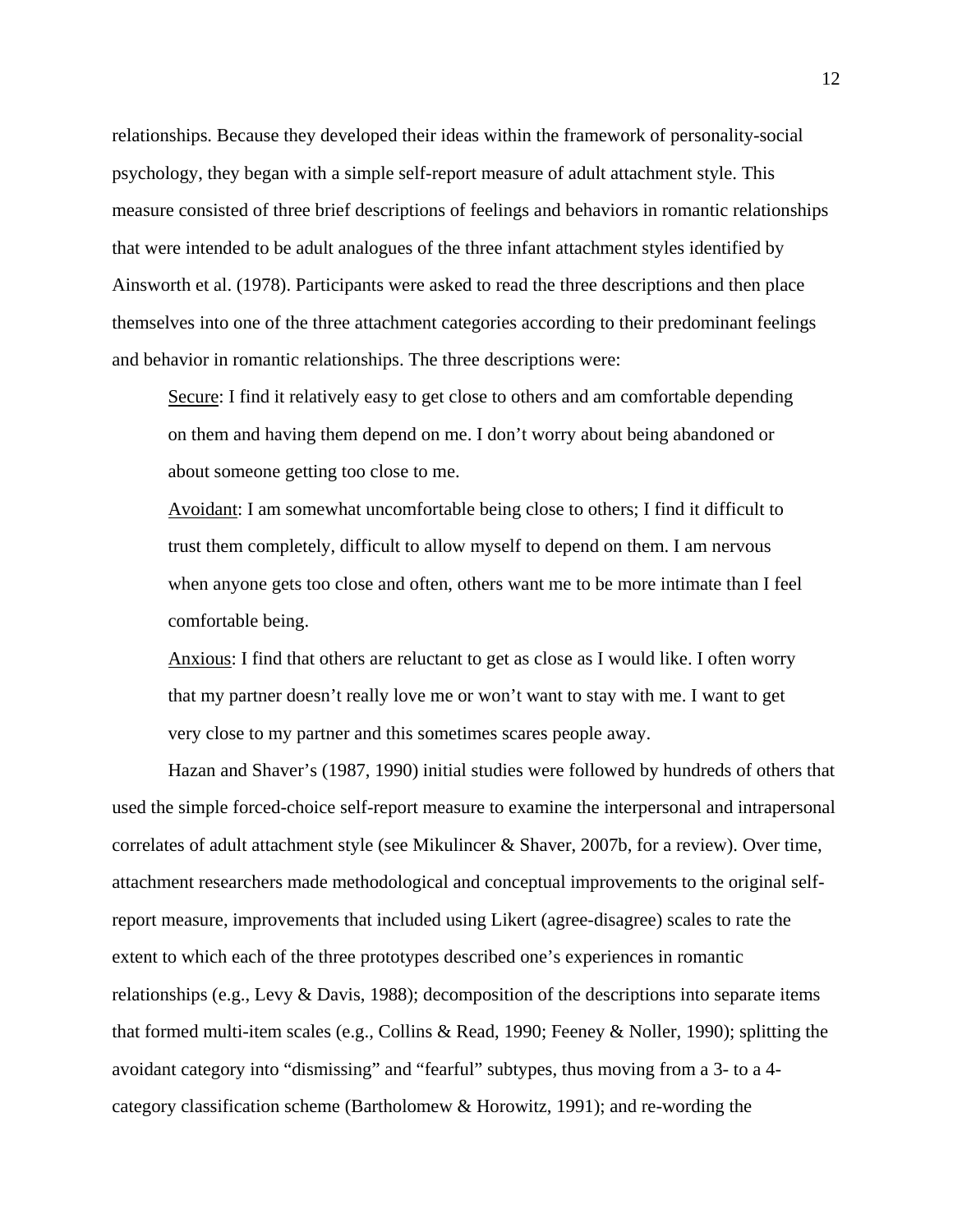instructions and items to examine global attachment style in close relationships generally (not just romantic relationships) as well as relationship-specific styles (e.g., Baldwin et al., 1996; LaGuardia, Ryan, Couchman, & Deci, 2000). (The history of this kind of measurement is spelled out in detail in Chapter 4 of our 2007 book.)

Today, adult attachment researchers working from a personality-social perspective largely agree that attachment styles are best conceptualized as regions in a two-dimensional (anxiety-by-avoidance) space. The two dimensions are consistently obtained in factor analyses of attachment measures (e.g., Brennan, Clark, & Shaver, 1998). Moreover, Fraley and Waller (1998) demonstrated that dimensional representations of attachment style are more accurate than categorical representations. The first dimension, attachment-related *anxiety*, is concerned with a strong desire for closeness and protection, intense worries about partner availability and one's own value to the partner, and the use of hyperactivating strategies for dealing with insecurity and distress. The second dimension, attachment-related *avoidance*, is concerned with discomfort with closeness and dependence on relationship partners, preference for emotional distance and selfreliance, and the use of deactivating strategies to deal with insecurity and distress. People who score low on both dimensions are said to be secure or to have a secure attachment style. They enjoy a chronic sense of attachment security, trust in partners and expectations of partner availability and responsiveness, comfort with closeness and interdependence, and constructive ways of coping with threats and stressors.

The two attachment-style dimensions can be measured with the 36-item Experiences in Close Relationships inventory (ECR; Brennan et al., 1998), which is reliable in both the internalconsistency and test-retest senses and has high construct, predictive, and discriminant validity (Crowell, Fraley, & Shaver, 1999). Eighteen items tap the avoidance dimension (e.g., "I try to avoid getting too close to my partner," "I prefer not to show a partner how I feel deep down"), and 18 tap the anxiety dimension (e.g., "I need a lot of reassurance that I am loved by my partner," "I resent it when my partner spends time away from me"). (Slightly revised but similar versions of the scales, labeled the ECR-R, were created by Fraley, Waller, & Brennan, 2000.)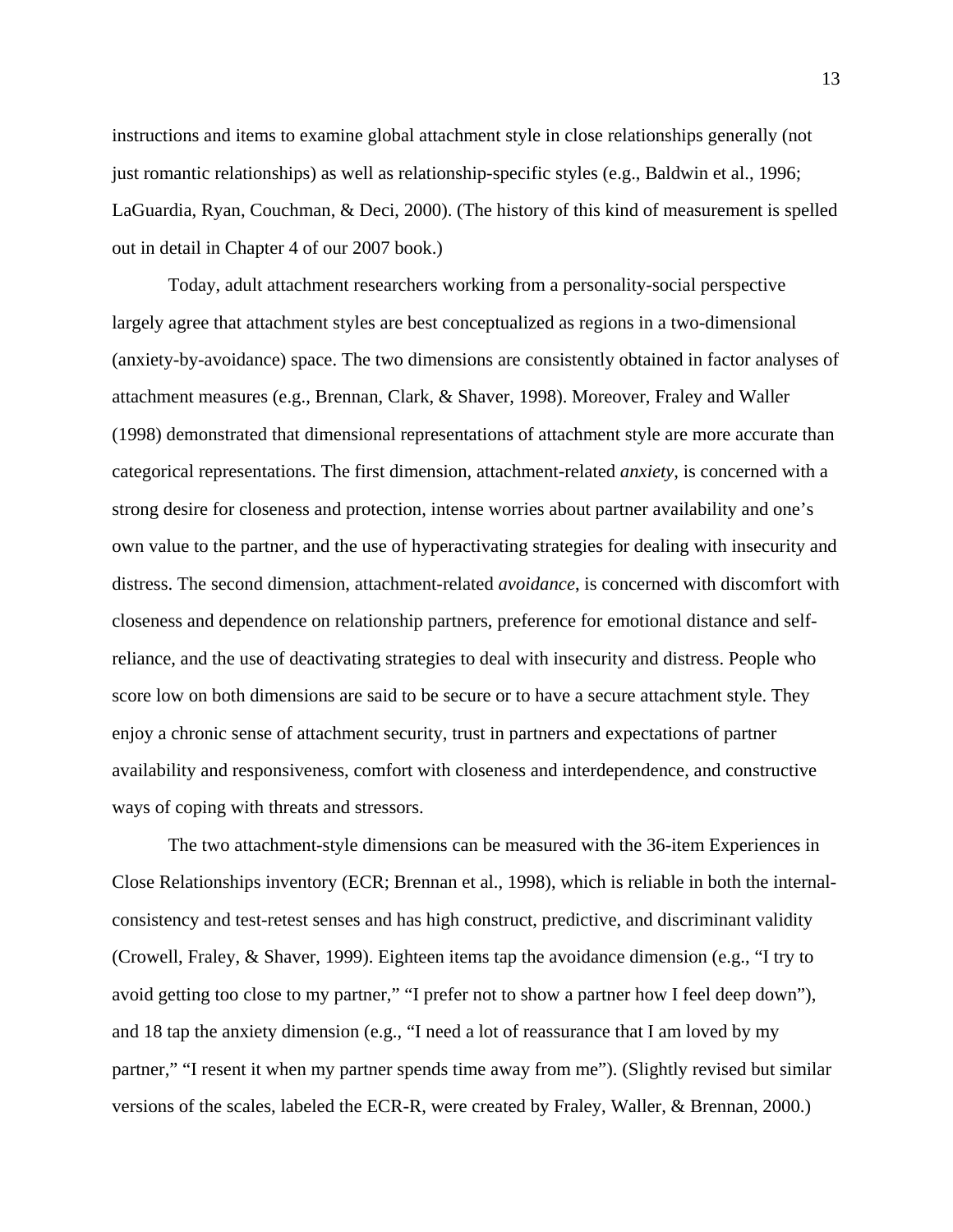The two scales were conceptualized as independent and have been found to be empirically uncorrelated in most studies. Hundreds of studies using self-report measures of adult attachment style, some based on three categories, some on four categories, and some on two dimensions, have found theoretically coherent attachment-style variations in relationship quality, interpersonal behavior, self-esteem, social cognitions, emotion regulation, ways of coping with stress, and mental health. In the remaining sections of this chapter, we provide brief examples of these studies (for a comprehensive review, see Mikulincer & Shaver, 2007b).

# *Individual Differences Related to Attachment Style*

# *Relationship Quality*

In the original studies of adult attachment style, Hazan and Shaver (1987) provided initial evidence for an association between a person's attachment style (measured with the 3-category measure reproduced earlier in this chapter) and the way he or she construes experiences of romantic love. Specifically, they found that people who classified themselves as securely attached reported that their love relationships were friendly, warm, trusting, and supportive; they emphasized intimacy as the core feature of these relationships; and they said they believed in the existence of romantic love and the possibility of maintaining intense love over a long time period. People with an avoidant style described their romantic relationships as low in warmth, lacking friendly interactions, and low in emotional involvement; and they said that romantic love fades with time. In contrast, people who reported an anxious attachment style described their romantic relationships in terms of obsession and passion, strong physical attraction, desire for union with the partner, and proneness to fall in love quickly and perhaps indiscriminately. At the same time, they characterized their lovers as untrustworthy and inadequately supportive; they confessed to intense bouts of jealousy and anger toward romantic partners as well as worries about rejection and abandonment. Subsequent studies have replicated and extended these initial findings, indicating that anxious individuals are less confident of than their more secure counterparts about being able to establish a successful relationship (e.g., Carnelley & Janoff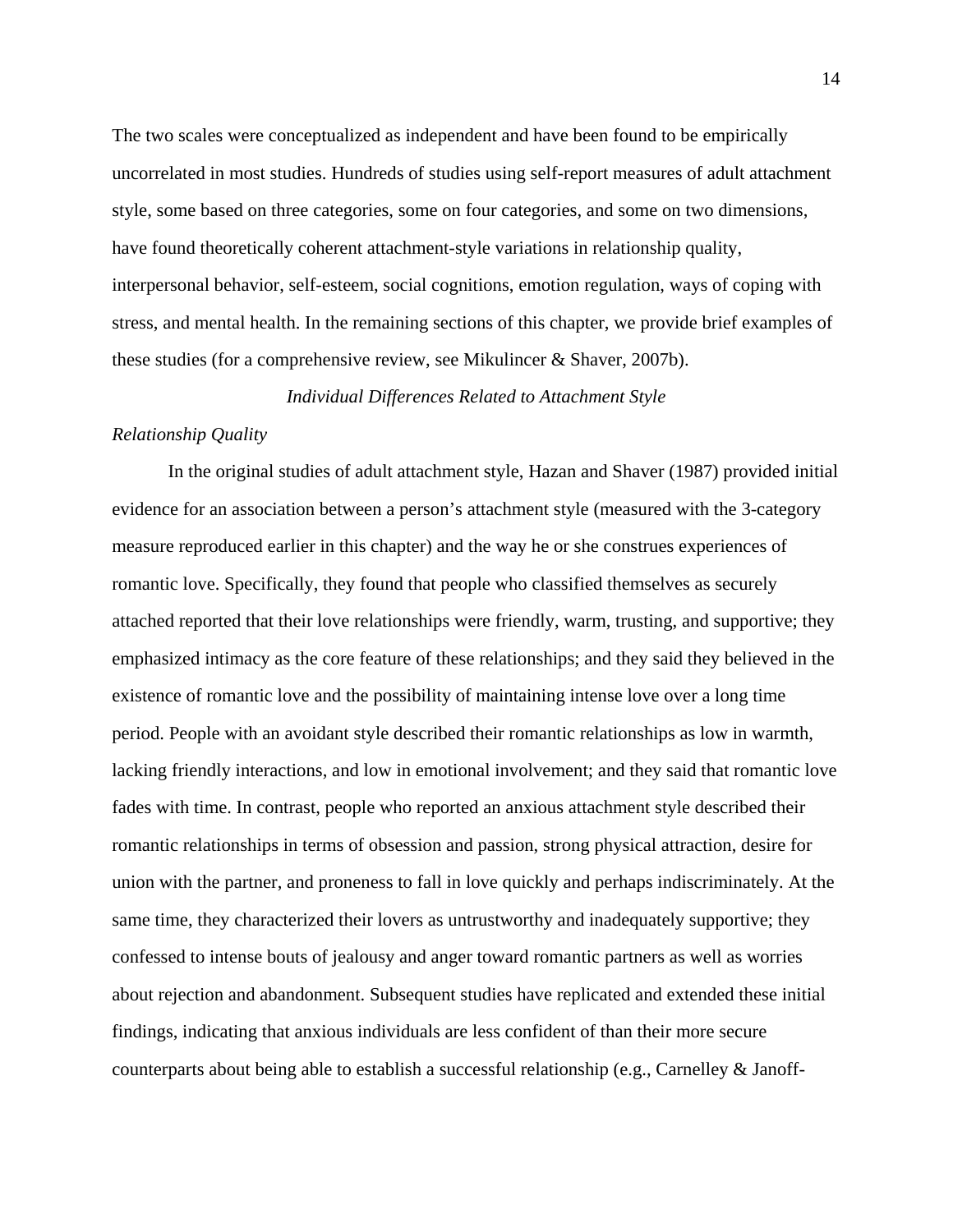Bulman, 1992; Pietromonaco & Carnelley, 1994) and more likely to emphasize potential losses when thinking about relationships (Boon & Griffin, 1996).

There is good evidence that secure individuals tend to maintain more stable romantic relationships than insecure people (either anxious or avoidant) and report higher levels of relationship satisfaction and adjustment (see Mikulincer & Shaver, 2007b, for a review). This pattern has been consistently obtained in studies of both dating and married couples and cannot be explained by other personality factors, such as the "Big Five" personality traits or self-esteem (Mikulincer, Florian, Cowan, & Cowan, 2002; Noftle & Shaver, 2006). For example, Davila, Karney, and Bradbury (1999) collected data every six months for three years from newlywed couples and found that changes in husbands' and wives' reports of secure attachment predicted concurrent changes in both partners' reports of marital satisfaction. Studies of have also linked attachment security with greater intimacy (e.g., Collins & Read, 1990; Feeney & Noller, 1990), stronger relational commitment (e.g., Shaver & Brennan, 1992, Simpson, 1990), and stronger relational cohesion (Mikulincer & Florian, 1999).

Attachment style seems to be involved in several interpersonal processes that facilitate or hinder the maintenance of a satisfactory couple relationship. For example, several studies have found that higher scores along the attachment anxiety or avoidance dimensions are associated with less constructive, mutually sensitive patterns of dyadic communication (e.g., J. Feeney, 1994; Fitzpatrick, Fey, Segrin, & Schiff, 1993). Moreover, secure partners have been found to maintain more positive patterns of nonverbal communication (expressiveness, pleasantness, attentiveness) than less secure partners (e.g., Guerrero, 1996; Tucker & Anders, 1998) and to be more accurate in expressing their feelings and coding their partner's nonverbal messages (e.g., Feeney, 1994). A person's attachment style has been also found to be related to the methods couples adopt to manage interpersonal tensions and conflicts (e.g., Gaines et al., 1997; Scharfe & Bartholomew; 1995). Specifically, secure people rely more heavily on effective conflict resolution strategies – compromising and integrating their own and their partner's positions. They also display greater accommodation when responding to a partner's anger or criticism. In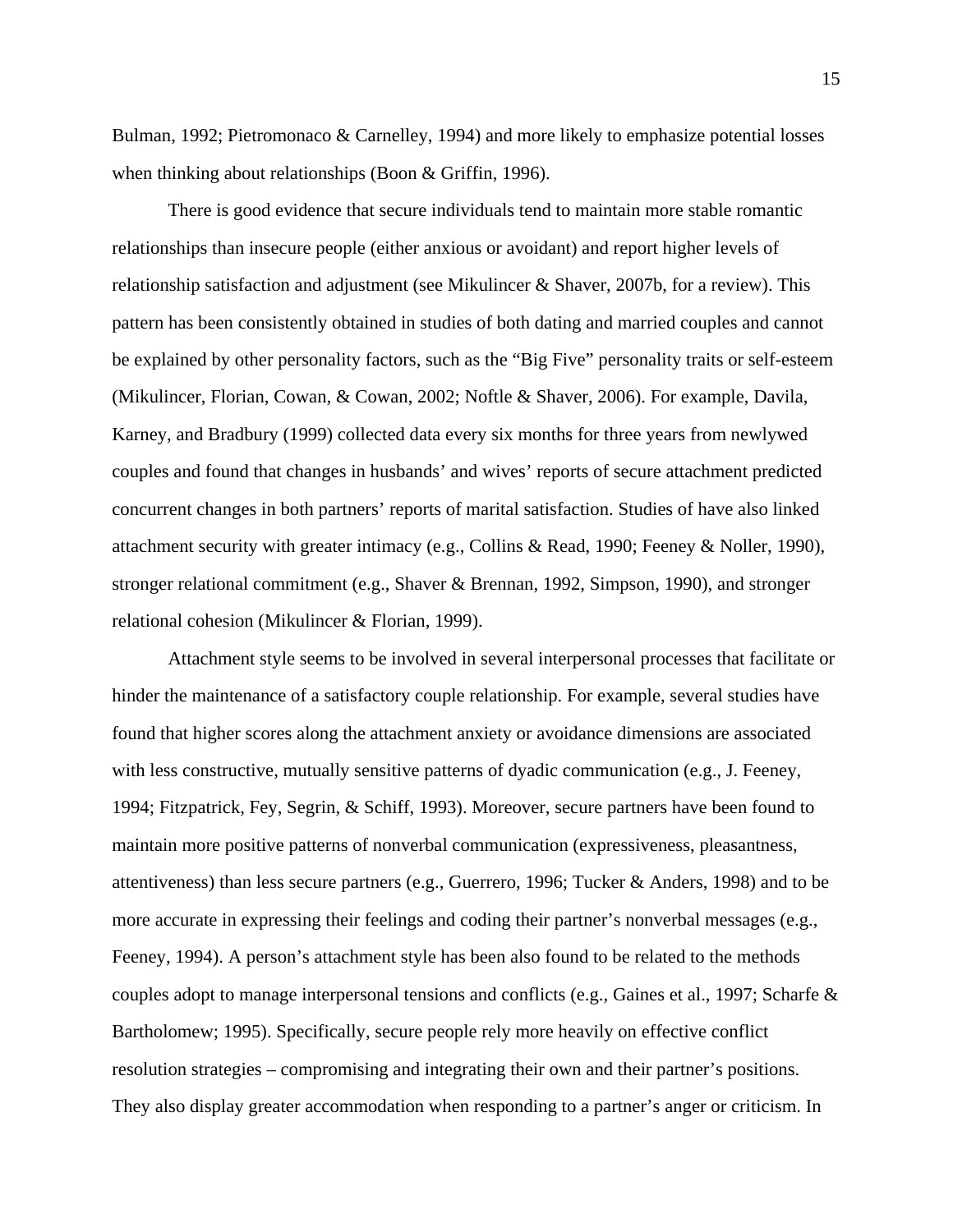contrast, insecure people tend to rely on less effective conflict resolution strategies, which leave conflicts unresolved and may even lead to conflict escalation. Whereas anxious hyperactivating strategies lead people to intensify conflict, avoidant deactivating strategies lead people to distance themselves from conflictual interactions and avoid engaging with their partner.

Attachment style is also associated with sexual motivation and sexual behavior, as would be expected based on Bowlby's (1969/1982) contention that the attachment behavioral system and the sexual behavioral system are intertwined in romantic/sexual relationships (e.g., Brennan & Shaver, 1995; Mikulincer & Shaver, 2007a; Tracy, Shaver, Albino, & Cooper, 2003). Attachment security is associated with sexual satisfaction and is conducive to genuine intimacy in sexual situations, including sensitivity and responsiveness to a partner's wishes and openness to mutual sexual exploration. In contrast, avoidant individuals tend to remain emotionally detached during sexual activities and anxiously attached individuals tend to hyperactivate sexrelated worries and engage in sex primarily to placate a partner, feel accepted, and avoid abandonment (Brassard, Shaver, & Lussier, 2007; Davis, Shaver, & Vernon, 2004; Schachner & Shaver, 2004).

Insecure people's approach to sexual activities can also hinder marital satisfaction by fostering relational tensions related to fidelity, betrayal, and jealousy. For example, Schachner and Shaver (2002) found that avoidant attachment is associated with "mate poaching" – attempts to attract someone who is already in a relationship, and being open to being "poached" by others – and to low scores on a relationship exclusivity scale. In contrast, the tendency of anxious individuals to hyperactivate vigilance and concern regarding the possibility of losing their sexual partner can lead to intense bouts of jealousy, which in turn endanger relationship stability and quality. There is extensive evidence that anxiously attached individuals are prone to jealousy and tend to be overwhelmed by jealous feelings (e.g., Guerrero, 1998; Sharpsteen & Kirkpatrick, 1997). Furthermore, they tend to report high levels of suspicion and cope with them by engaging in intensive partner surveillance (Guerrero, 1998).

*Interpersonal Interactions*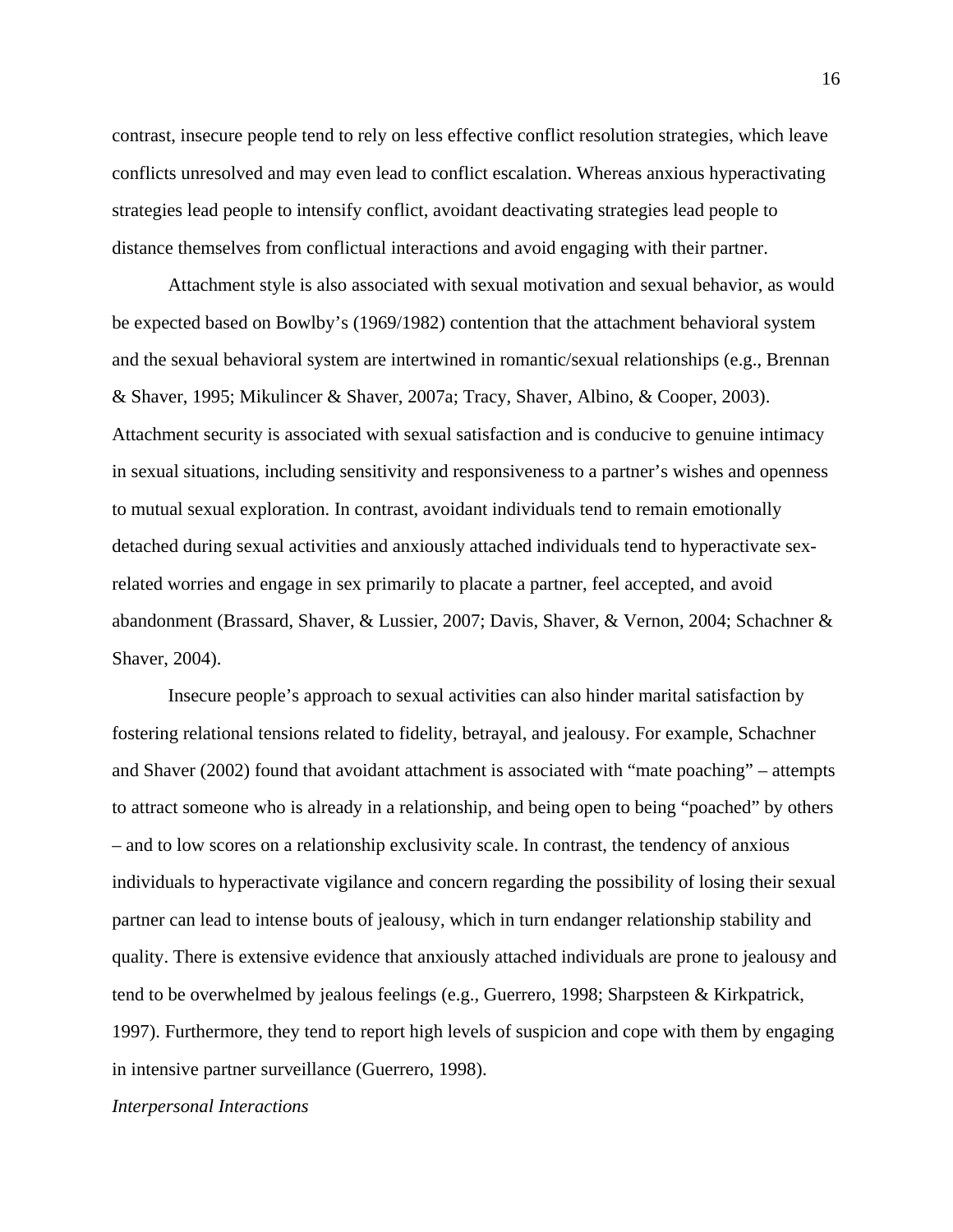People differing in attachment style seem to differ in the way they construe and experience interpersonal exchanges. Six studies used the Rochester Interaction Record (RIR; Reis & Wheeler, 1991) and examined attachment-style differences in daily interpersonal interactions over the course of 1 to 2 weeks (Kafetsios & Nezlek, 2002; Kerns & Stevens, 1996; Pierce & Lydon, 2001; Pietromonaco & Barrett, 1997; Sibley et al., 2005; Tidwell, Reis, & Shaver, 1996). As compared with secure people, avoidant ones reported lower levels of satisfaction, intimacy, self-disclosure, supportive behaviors, and positive emotions during daily interactions as well as higher levels of negative emotions (e.g., boredom, tension). In addition, Tidwell et al. (1996) found that more avoidant people interacted less often and for shorter times with opposite-sex partners. As compared to secure people, anxious people reported higher levels of negative emotions and feelings of rejection, especially when interacting with opposite-sex partners. Tidwell et al. (1996) also found that attachment anxiety was associated with more variability or lability in emotional responses and closeness-promoting behavior. Thus, whereas avoidant people seemed to steer clear of intimate exchanges and feel uninvolved, tense, and bored during daily interactions, more anxious people experienced and displayed greater levels of distress and more ups and downs across interactions. This finding fits well with other evidence concerning anxious people's ambivalence and the strong influence of perceived availability or unavailability of attachment figures on their emotional reactions (e.g., Bartz & Lydon, 2006; Pierce and Lydon, 2001).

Interestingly, Gallo and Matthews (2006) recently showed that insecurely attached people's negative experiences of daily interpersonal interactions tend to be manifested in cardiovascular responses. Attachment anxiety was associated with less pleasant and more conflictual interpersonal exchanges and, more important, with heightened ambulatory diastolic and systolic blood pressure during interactions with friends. Avoidant attachment was associated with heightened ambulatory diastolic blood pressure during conflictual interpersonal interactions. These findings suggest that attachment insecurities amplify stress-related physiological reactions to daily interpersonal interactions.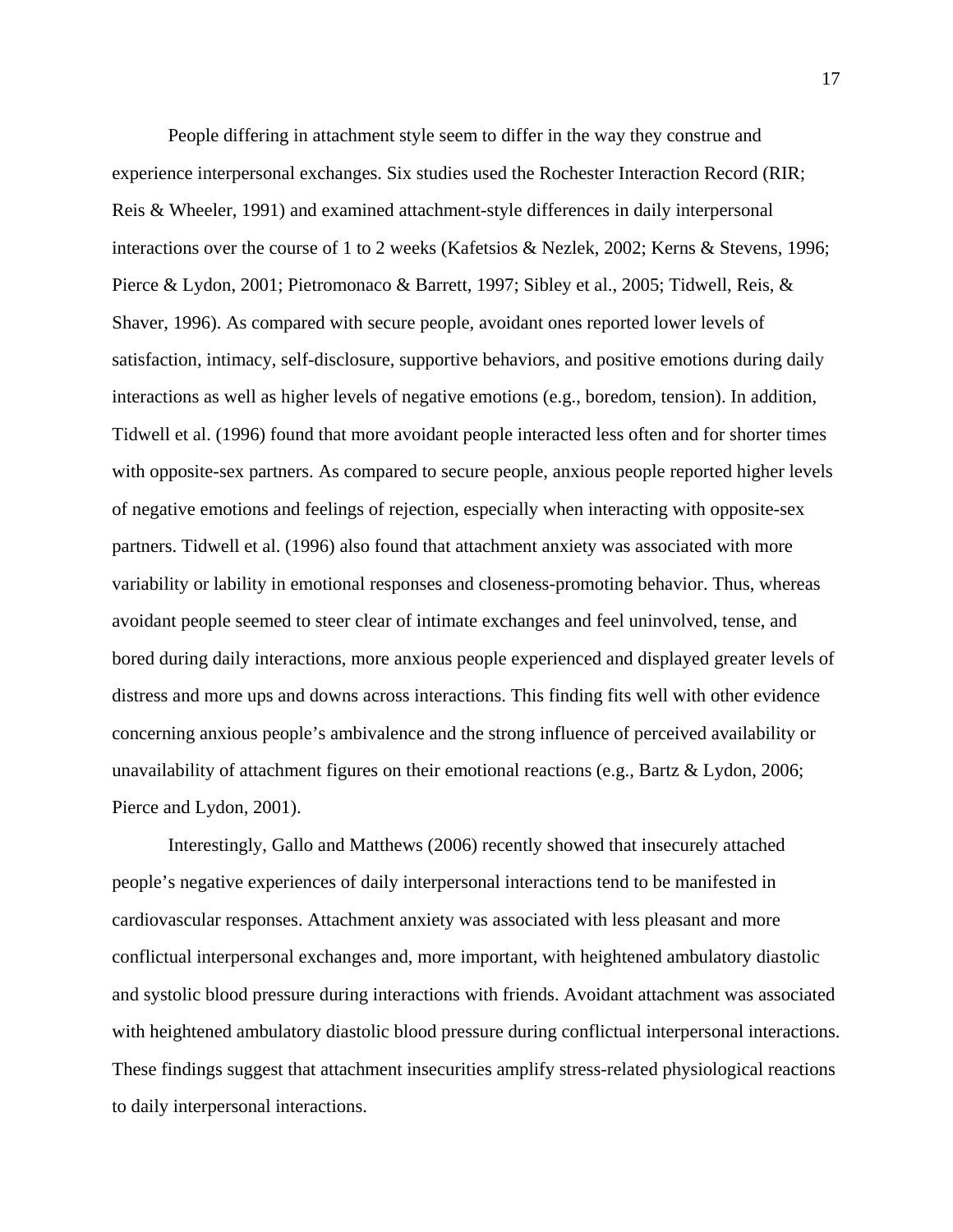A person's attachment style also shapes his or her reactions to specific kinds of interpersonal exchanges. For example, there is extensive evidence documenting attachment-style differences in the ways people react to others' offenses and hurtful behaviors. These studies have consistently linked attachment security with functional, constructive expressions of anger (nonhostile protests) and attachment insecurity with less functional forms of anger, such as animosity, hostility, vengeful criticism, or vicious retaliation (e.g., Mikulincer, 1998a, Rholes, Simpson, & Orina, 1999; Shaver, Mikulincer, Lavy, & Cassidy, in press; Simpson, Rholes, & Phillips, 1996). In addition, more avoidant people tend to be less inclined to forgive to a hurtful partner and more likely to withdraw or seek revenge (Mikulincer, Shaver, & Slav, 2006). They also reported more intense feelings of vulnerability or humiliation, a stronger sense of relationship deterioration, and less empathy and understanding associated with forgiving the offending partner (Mikulincer et al., 2006).

In a recent study, Mikulincer et al. (2006) provided initial evidence that people differing in attachment style also differ in the way they react to episodes in which another person behaves positively toward them. Compared to less avoidant people, those scoring high on avoidance were less disposed to feel gratitude. Moreover, when avoidant people were asked to recall a time when they felt grateful to a relationship partner, they tended to remember more negative experiences, involving more narcissistic threats (e.g., "I felt I was risking my personal freedom," "I thought I was giving up my dignity") and distrust, and less happiness and love. These negative responses reflect avoidant people's unwillingness to depend on or be supported by others or to express emotions, such as gratitude, that can be interpreted as indicating relational closeness or interdependence.

Attachment style is also associated with a person's attitudes and behaviors during episodes in which another person expresses signs of distress and neediness. Several studies have shown that attachment security is associated with higher scores on self-report scales tapping responsiveness to a relationship partner's needs (e.g., Feeney, 1996; Kunce & Shaver, 1994) and more supportive actual behaviors toward a distressed partner (e.g., Fraley & Shaver, 1998;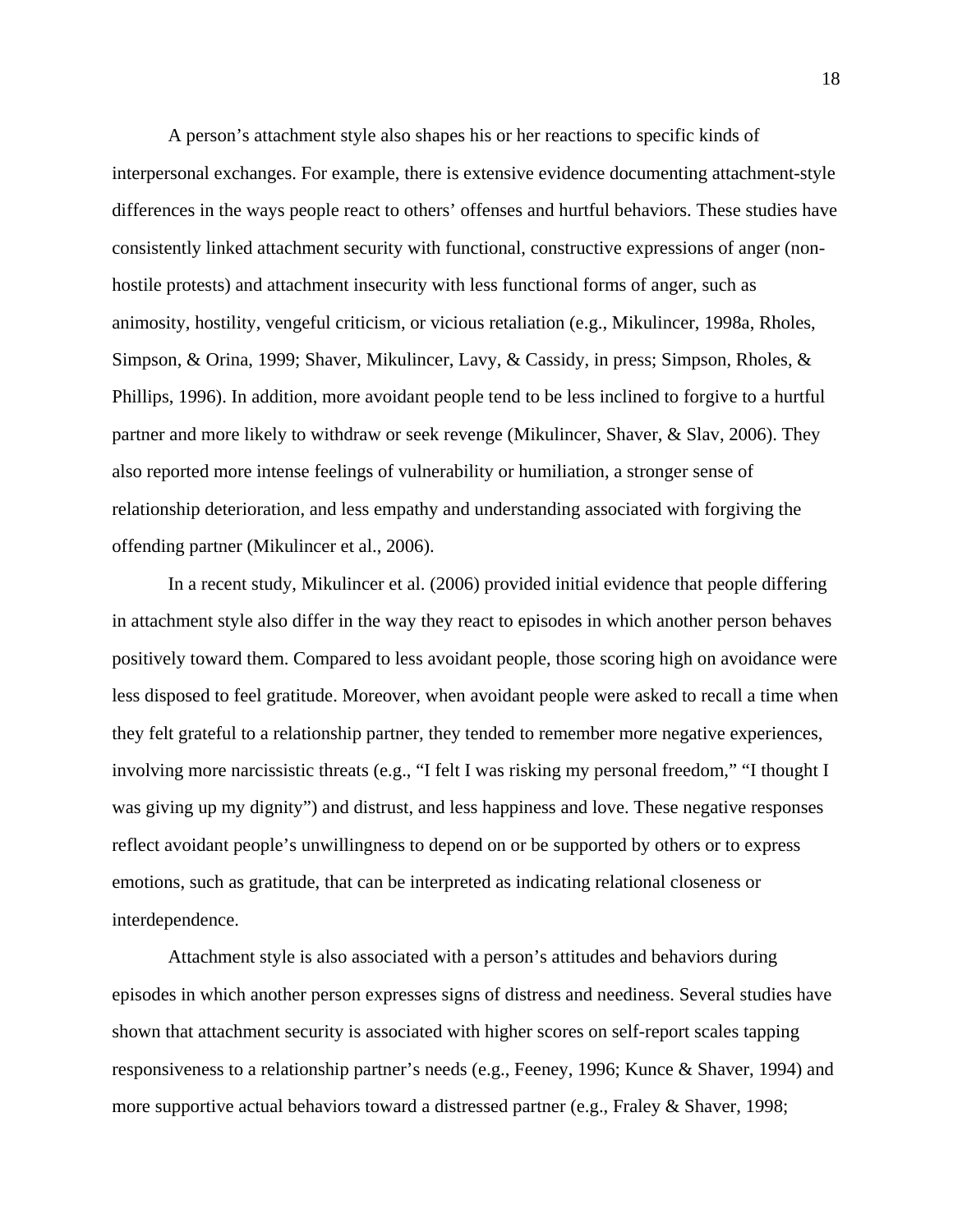Simpson, Rholes, & Nelligan, 1992). In addition, Westmaas and Silver (2001) found that attachment avoidance was associated with negative attitudes toward a person who had been diagnosed with cancer, and attachment anxiety was associated with high levels of distress during an interaction with the ill person. Mikulincer et al. (2001) and Mikulincer, Shaver, Gillath, and Nitzberg (2005) found that both dispositional and situationally augmented attachment security were associated with heightened empathy and compassion for a suffering individual.

There is also evidence that attachment security promotes prosocial values. Mikulincer, Gillath, et al. (2003) reported that chronic and contextually augmented attachment security was associated with stronger endorsement of personal values reflecting concern for other people's welfare. In addition, Gillath et al. (2005) found that avoidant attachment was negatively associated with engagement in various altruistic activities such as caring for the elderly and donating blood. Although attachment anxiety was not related to overall involvement in such volunteer activities, it was associated with more self-enhancing or self-soothing motives for volunteering (e.g., to feel better about oneself, to enjoy a sense of belonging). Overall, these studies indicate that attachment insecurities interfere with prosocial feelings and behaviors. *Attachment Sources of Self-Esteem* 

As mentioned earlier, Bowlby (1973) argued that children construct a model of themselves while interacting with attachment figures in times of need. During episodes of attachment-figure availability, children can easily perceive themselves as valuable, lovable, and special, thanks to being valued, loved, and regarded as special by a caring attachment figure. Moreover, they learn to view themselves as active, strong, and competent, because they can effectively mobilize a partner's support and restore emotional equanimity. In this way, interactions with responsive others and the resulting sense of attachment security become primary sources of feelings of self-worth and mastery.

Adult attachment research consistently shows that attachment security is strongly associated with positive self-representations. As compared with anxiously attached persons, secure persons report higher self-esteem (e.g., Bartholomew & Horowitz, 1991; Mickelson,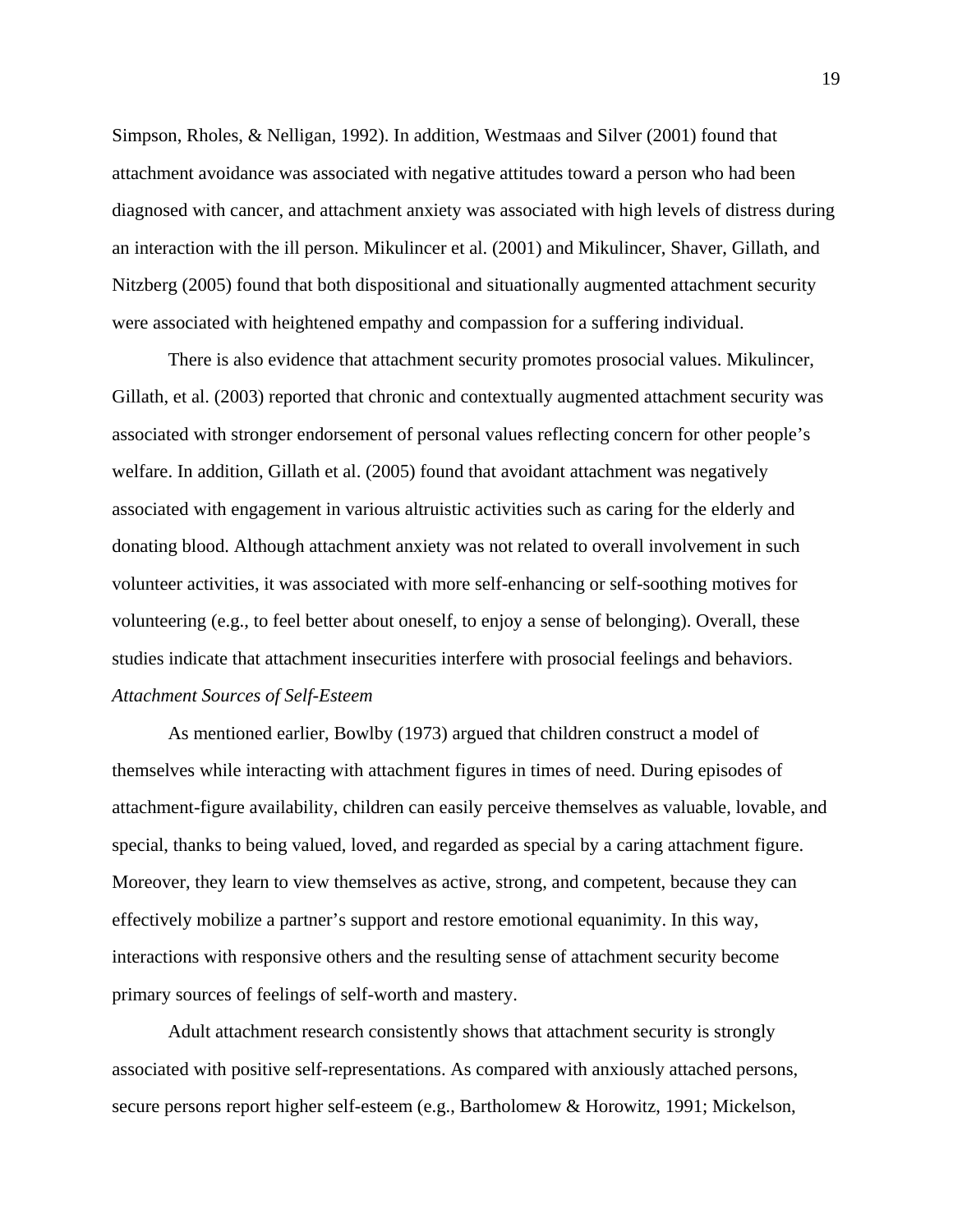Kessler, & Shaver, 1997), view themselves as more competent and efficacious (e.g., Cooper, Shaver, & Collins, 1998), and possess more optimistic expectations about their ability to cope with stressful events (e.g., Berant, Mikulincer, & Florian, 2001; Cozarelli, Sumer, & Major; 1998). Attachment security is also associated with having a coherent, balanced, and wellorganized model of self. In a series of studies, Mikulincer (1995) found that, although participants with a secure attachment style tended to recall more positive than negative selfrelevant traits, they had ready cognitive access to both positive and negative self-attributes in a Stroop Task. In addition, they revealed a highly differentiated and integrated self-organization in trait-sorting tasks, and had relatively small discrepancies between actual-self representations and self-standards (ideal-self and ought-self representations). That is, attachment security not only encourages positive self-appraisals but also seems to allow people to tolerate weak points in the self and integrate them within a coherent and overall positive self-structure.

According to attachment theory, secondary attachment strategies can defensively bias insecure persons' sense of self-worth (e.g., Bowlby, 1988; Main, 1990; Mikulincer & Shaver, 2003). Whereas hyperactivating strategies negatively bias anxious people's sense of self-esteem, deactivating strategies favor defensive processes of self-enhancement and self-inflation. On the one hand, anxious hyperactivating strategies cause attention to be directed to self-relevant sources of distress (e.g., thoughts about personal weaknesses) and exacerbate by self-defeating self-presentational tendencies, which involve emphasizing helplessness and vulnerability as a way of eliciting other people's compassion and support (Shaver & Mikulincer, 2002). On the other hand, avoidant deactivating strategies divert attention away from self-relevant sources of distress and encourage the adoption of a self-reliant attitude, which requires exaggeration of strengths and self-worth.

In a direct examination of these defensive biases, Mikulincer (1998b) examined the way people differing in attachment style differ in their self-appraisals following threatening and neutral situations. Participants with an avoidant attachment style made more positive selfappraisals following threatening than neutral situations. In contrast, anxiously attached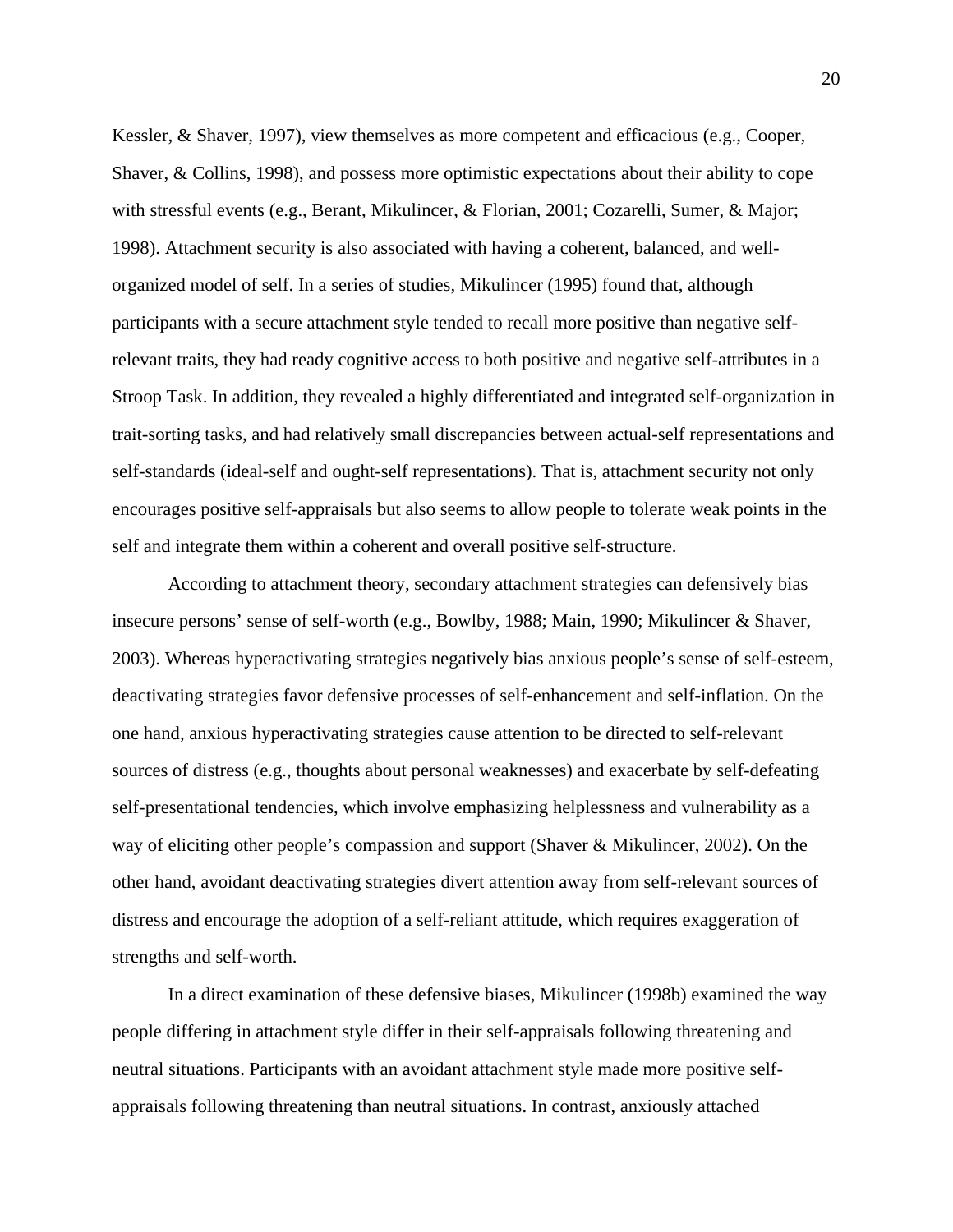participants reacted to threat with self-devaluation, making more negative self-appraisals following threatening than neutral conditions. Mikulincer (1998b) also noted that introducing contextual factors that inhibited defensive tendencies (e.g., a "bogus pipeline" device that measures "true feelings about things") inhibited avoidant participants' self-inflation response as well as anxious participants' self-devaluation response. That is, insecure people's self-appraisals seemed to be strategic defensive maneuvers aimed at convincing other people of the strength of the avoidant self or the neediness of the anxious self.

#### *Attachment Sources of Person Perception*

There is extensive evidence linking attachment security to positive perceptions of relationship partners. As compared to insecure individuals, securely attached people have more positive views of their romantic partners (e.g., Collins & Read, 1990), perceive their partners as more supportive (e.g., Collins & Read, 1990), and feel more trusting and affectionate toward their partners (e.g., Collins & Read, 1990; Simpson, 1990). Attachment security is also associated with positive expectations concerning partner behaviors (e.g., Baldwin et al., 1993; Baldwin et al., 1996). For example, Baldwin et al. (1993) examined the cognitive accessibility of expectations concerning partner's behaviors in a lexical-decision task and found that secure people had poorer access to negative partner behaviors (e.g., partner being hurtful) than anxious and avoidant people. Attachment security is also associated with more positive explanations of a relationship partner's behavior (e.g., Collins, 1996; Mikulincer, 1998a). Collins (1996) asked participants to explain hypothetical negative behaviors of a romantic partner and found that more secure individuals were more likely to attribute partner's negative behaviors to unintentional, unstable, and highly specific causes and less likely to provide explanations that had negative implications for relationship stability.

In contrast, insecure people tend to describe specific friends and romantic partners in negative terms and also hold negative views of humanity in general. For example, Collins and Read (1990) reported that anxiously attached people were more likely to believe that others are difficult to understand and that they have little control over their lives. These authors also found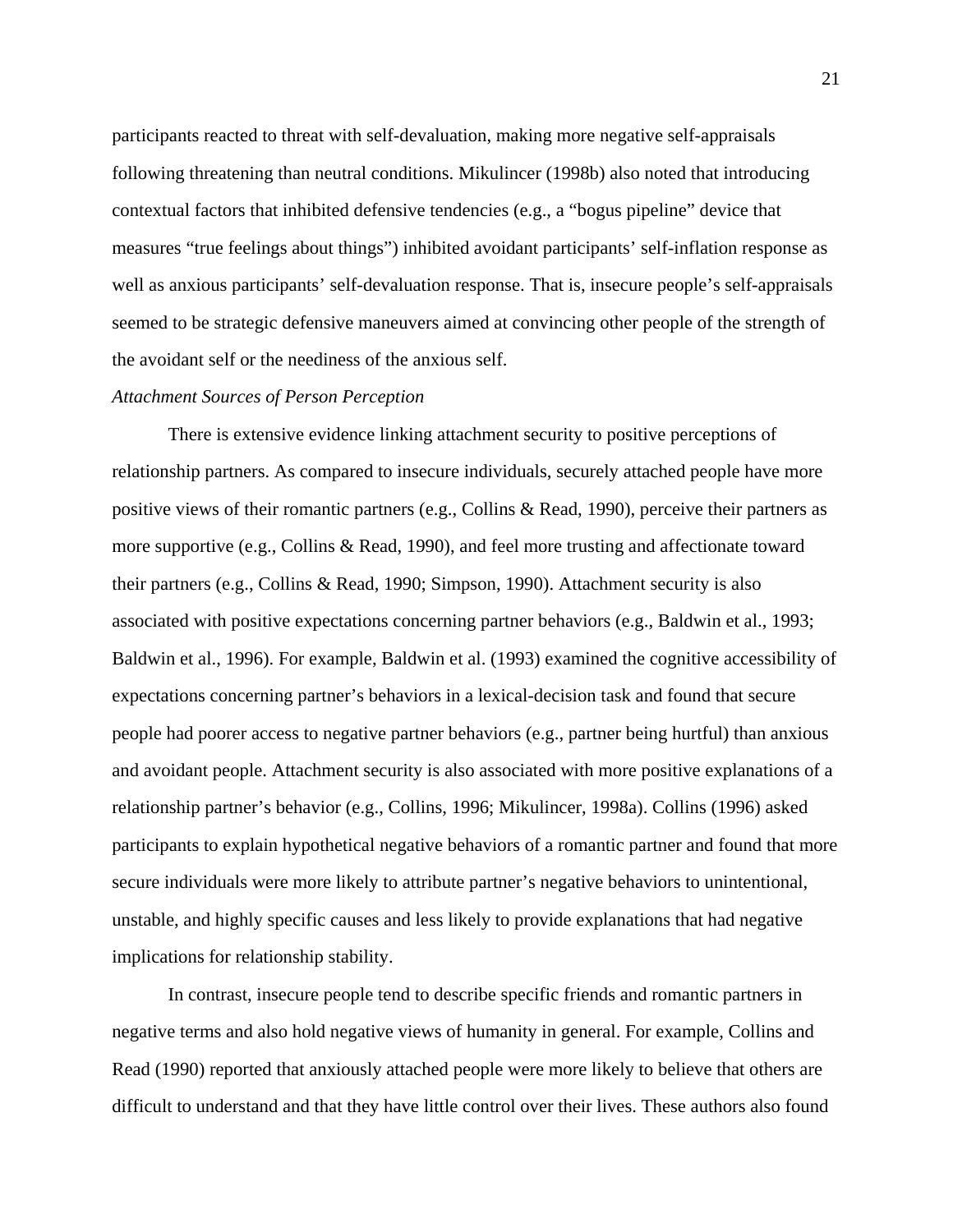that avoidant individuals were less likely than other people to believe that human beings are altruistic, willing to stand up for their beliefs, or able to control their lives. Subsequent studies have found that these negative views are also manifested in insecure people's lack of esteem for and acceptance of others (e.g., Luke, Maio, & Carnelley, 2004; Shaver et al., 1996), doubts about other people's trustworthiness (e.g., Cozzarelli, Hoekstra, & Bylsma, 2000), and disrespect for relationship partners (Frei & Shaver, 2002).

Secondary attachment strategies are also likely to bias person perception. Avoidant individuals, who want to maintain distance from others and view themselves as strong and perfect, are likely to increase distinctiveness, uniqueness, and devaluation of others. In contrast, anxiously attached people, who want to be loved and accepted, are likely to increase the sense of connectedness and belongingness and create a false sense of consensus. Indeed, Mikulincer, Orbach, and Iavnieli (1998) found that whereas anxious individuals were more likely than their secure counterparts to perceive others as similar to themselves, and to exhibit a false consensus bias in both trait and opinion descriptions, avoidant individuals were more likely than secure individuals to perceive others as dissimilar to them and to exhibit a false distinctiveness bias. Mikulincer et al. (1998) also found that anxious individuals reacted to threats by generating a self-description that was more similar to their partner's self-description. Avoidant individuals, in contrast, reacted to the same threats by generating self-descriptions that were less similar to their partner's self-description and by forgetting more traits that they and their partner shared. *Emotion Regulation, Coping with Stress, and Mental Health* 

According to attachment theory, interactions with available attachment figures and the resulting sense of attachment security provide actual and symbolic contexts in which to learn constructive emotion regulation strategies (Mikulincer & Shaver, 2003). Beyond strengthening a person's confidence in the effectiveness of proximity bids and support seeking, episodes of attachment-figure availability facilitate the adoption of other constructive regulatory strategies embodied in the "secure base script" mentioned earlier in this chapter: acknowledgment and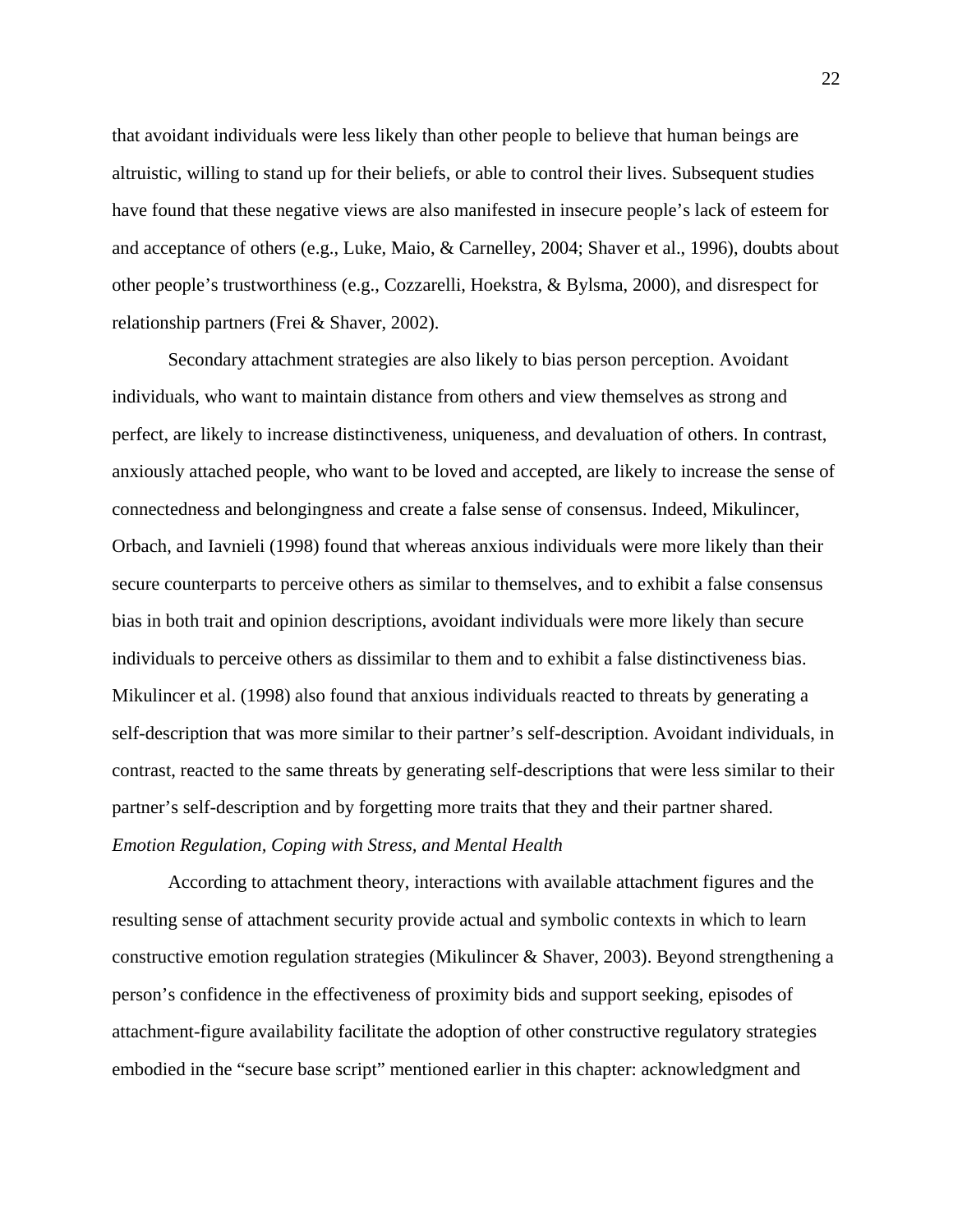display of distress, positive reappraisal of the distress-eliciting situation, and engagement in instrumental problem solving.

Interactions with emotionally accessible and responsive others provide the context in which a child learns that acknowledgment and display of emotions are functional steps toward restoring emotional equanimity, and that one can feel comfortable exploring, acknowledging, and expressing one's own emotions (Cassidy, 1994). In adult attachment research, there is extensive evidence that secure people, as compared to less secure ones, tend to score higher on self-report and behavioral measures of emotional expressiveness (e.g., Feeney, 1995; Searle & Meara, 1999) and self-disclosure (e.g., Keelan, Dion, & Dion, 1998; Mikulincer & Nachshon, 1991). For example, Mikulincer and Nachson (1991) content-analyzed participants' face-to-face verbal disclosure of personal information to another person and found that secure participants disclosed more intimate and emotion-laden information than avoidant participants. Moreover, using a biographical memory task in which participants were asked to recall specific, early memories of positive and negative emotions, Mikulincer and Orbach (1995) found that secure participants had more ready mental access to painful memories of anger, sadness, and anxiety than avoidant people. However, as compared to anxious people, secure people still had better access to positive memories of happiness and experienced less automatic spread of memories of other negative emotional experiences.

According to attachment theory (Bowlby, 1988; Mikulincer & Shaver, 2003), interactions with available and supportive attachment figures promote and reaffirm optimistic and hopeful appraisals of person-environment transactions. During positive interactions with good attachment figures, children gradually become convinced that distress is manageable, external obstacles can be overcome, and restoration of emotional equanimity is only a matter of time. As a result, secure people can make self-soothing reappraisals of aversive events that help them resolve distressing episodes with less strain than experienced by less secure people. Indeed, as compared to anxious and avoidant people, secure people have been consistently found to hold more optimistic appraisals of stressful events (e.g., Berant et al., 2001; Birnbaum et al., 1997;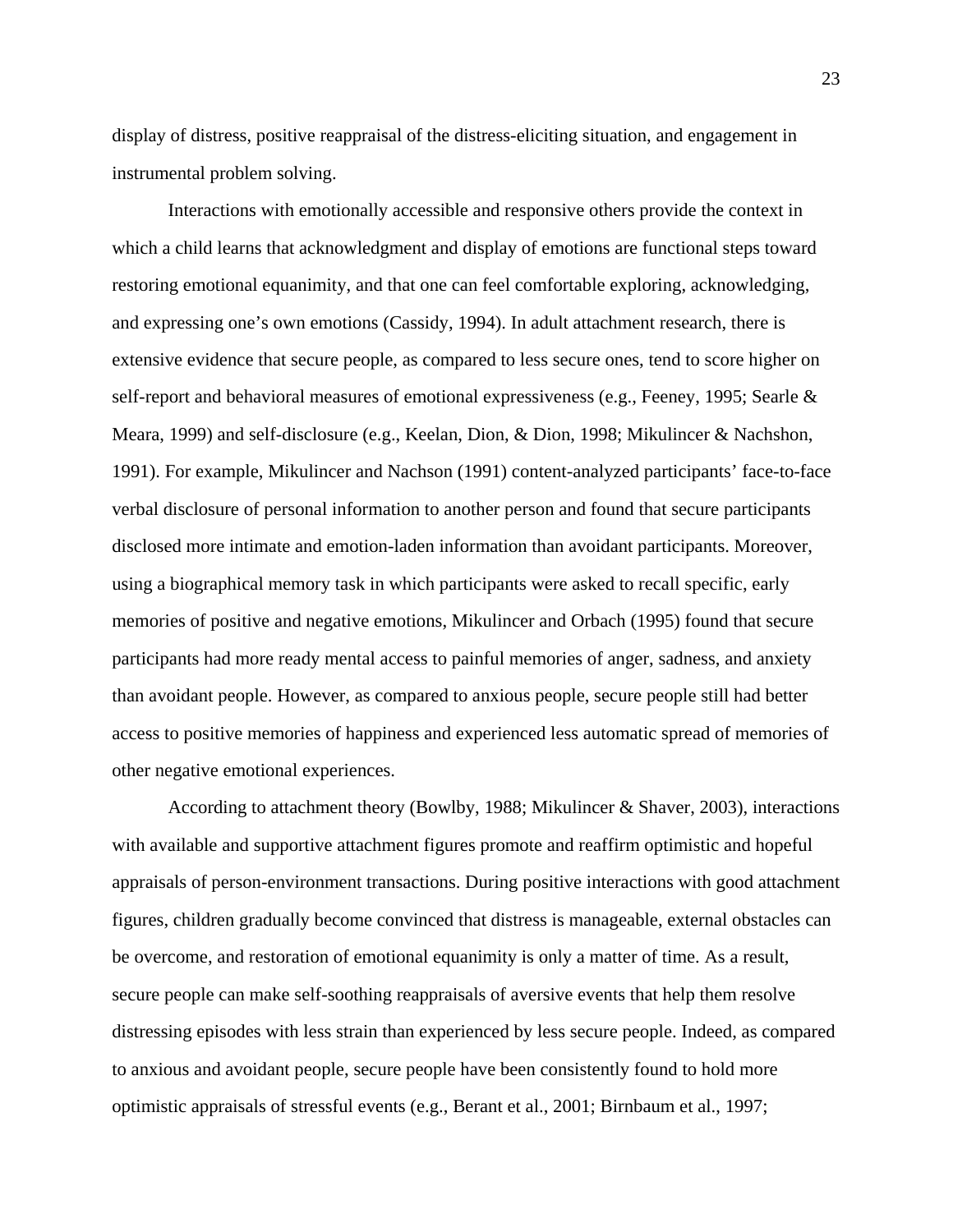Mikulincer & Florian, 1998). For example, Berant et al. (2001) found that securely attached mothers of infants who were diagnosed with congenital heart defects reported more positive appraisals of motherhood-related tasks, both immediately after the diagnosis and one year later, than anxious or avoidant mothers. Six years later, the effects of insecure mothers on their children with congenital heart defects were evident in both objective and projective measures administered to the then 7-year-old children (Berant, Mikulincer, & Shaver, 2008).

Experiences of attachment-figure availability also offer opportunities to learn that one's own instrumental actions are often able to reduce distress. For example, a child learns that his or her bids for proximity alter a partner's behavior and result in the restoration of emotional equanimity. As a result, security-providing interactions strengthen a person's reliance on active, instrumental approaches to problem solving. In support of this view, secure people have been found to rely on problem-focused strategies while coping with stressful events (e.g., Lussier, Sabourin, & Turgeon, 1997; Mikulincer & Florian, 1998). This constructive approach to emotion regulation was illustrated by Mikulincer (1998a), who found that secure participants' recollections of personal experiences of anger were characterized by adaptive problem-solving actions aimed at repairing the relationship with the instigator of anger.

Attachment security promotes what Lazarus (1991) called a "short circuit of threat," sidestepping the interfering and dysfunctional aspects of emotions while retaining their functional, adaptive qualities. Efficient management of distress results in more and longer periods of positive mood, thereby rendering mood disorders, maladjustment, and psychopathology less likely. Indeed, several studies have documented positive associations between secure attachment and measures of well-being (e.g., Berant et al., 2001; Birnbaum et al., 1997) and negative associations between security and symptoms of depression, anxiety, and hostility (e.g., Cooper et al., 1998; Mickelson et al., 1997). Mikulincer, Shaver, and Horesh (2006) also found that both dispositional measures of attachment security and contextual manipulations of the sense of attachment security are associated with lower levels of post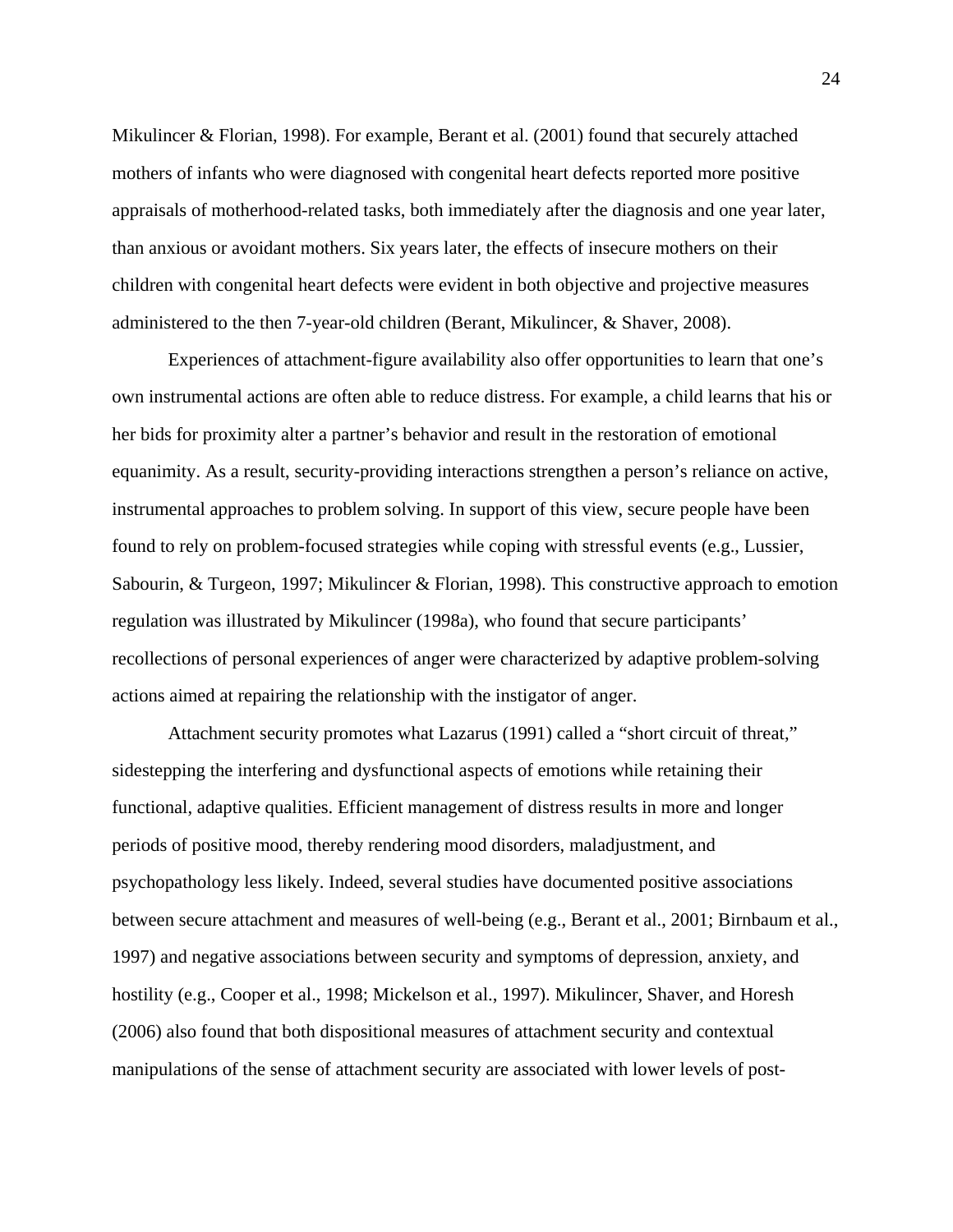traumatic symptoms (e.g., intrusion of traumatic thoughts) among people who were exposed to the traumas of war or terrorism.

Unlike relatively secure people, those who are avoidant cannot readily engage in optimal problem solving because this often requires opening knowledge structures to new information, admitting frustration and possible defeat, dealing with uncertainty and confusion, and running freely through one's memories without attempting to block attachment-system activation (Mikulincer, 1997). Avoidant people often prefer to dissociate their emotions from their thoughts and actions, using what Lazarus and Folkman (1984) called "distancing coping." This requires suppression of emotion-eliciting thoughts, repression of painful memories, diversion of attention from emotion-related material, and inhibition of verbal and non-verbal expressions of emotion. For anxiously attached people, in contrast, negative emotions can be congruent with their goal of attachment-system hyperactivation. In the process of emotion regulation, anxious people tend to engage in effortful attempts to generate and intensify emotional states (Mikulincer & Shaver, 2003). These states include every emotion that plays a role in activating the attachment system – threats, dangers, and negative interactions with attachment figures. They also include emotions that emphasize a person's wounds and incompetence, such as sadness, anxiety, shame, and guilt, because these make it natural to insist on attachment figures' attention and care (Cassidy, 1994).

These tendencies of emotion regulation have now been extensively documented in empirical studies of attachment style and ways of coping with stressful events (see Mikulincer & Florian, 1998; Shaver & Mikulincer, 2002, for reviews). In these studies, higher avoidance scores are associated with higher scores on measures of coping by distancing, and attachment anxiety is associated with higher scores on measures of emotion-focused coping. For example, Mikulincer and Orbach (1995) reported that attachment avoidance was associated with a repressive coping style, Feeney (1995) reported that avoidance was related to behavioral blunting (seeking distractions when dealing with stress), and Mikulincer and Florian (1998) found that people who classified themselves as anxiously attached tended to report more frequent task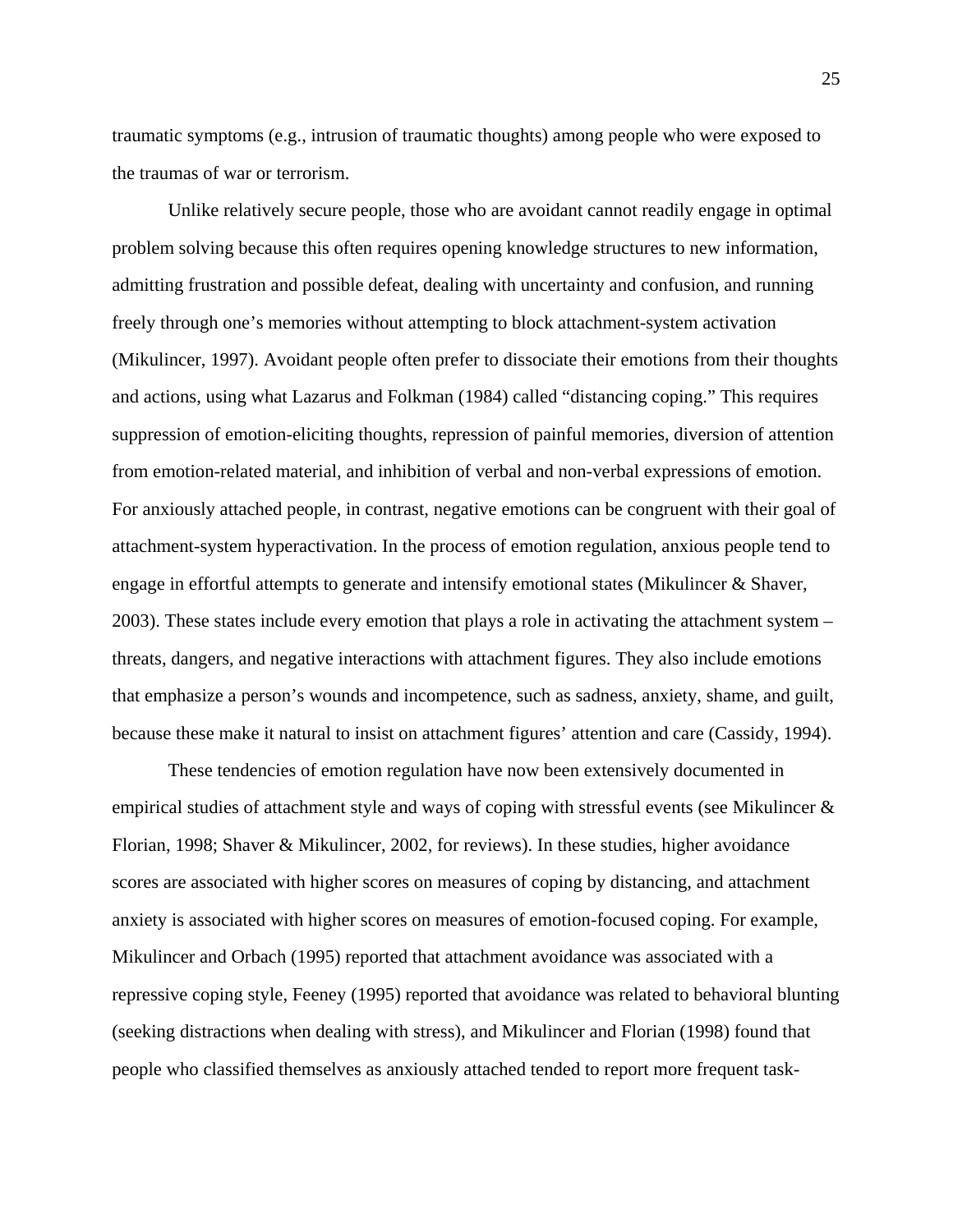related, ruminative worries after failing cognitive tasks than were reported by their secure and avoidant counterparts.

These emotion regulation strategies are also manifested in the ways people cope with attachment-related threats (see Mikulincer & Shaver, 2003; Shaver & Mikulincer, 2002, for reviews). For example, Fraley and Shaver (1997) found attachment-style differences in the suppression of separation-related thoughts. Participants wrote continuously about whatever thoughts and feelings they were experiencing while being asked to suppress thoughts about their romantic partner leaving them for someone else. Attachment anxiety was associated with poorer ability to suppress separation-related thoughts – more frequent thoughts of breakup following the suppression task and higher skin conductance during the task. In contrast, more avoidant people were better able than less avoidant individuals, not only to stop thinking about separation, but also to reduce the intensity of their autonomic responses to these thoughts.

In a series of studies examining the experience and management of death anxiety (e.g., Mikulincer & Florian, 2000; Mikulincer, Florian, & Tolmacz, 1990), anxious individuals were found to intensify death concerns and keep death-related thoughts active in memory. In contrast, avoidant individuals tended to suppress death concerns and dissociate their conscious claims from their unconscious anxiety. Although avoidance was related to low levels of self-reported fear of death, it was also related to heightened death anxiety on projective TAT stories.

Avoidant people's dissociative tendencies were also documented by Mikulincer (1998a), who found that avoidant individuals, as compared with secure ones, reacted to anger-eliciting episodes with lower levels of self-reported anger and higher levels of physiological arousal (heart rate). Two other studies examined access to emotions during the AAI, finding that avoidant people expressed fewer negative feelings during the interview but displayed higher levels of physiological arousal (heightened electrodermal activity; Dozier & Kobak, 1993).

Attachment theorists view insecure people's modes of emotion regulation as risk factors that reduce resilience in times of stress and contribute to emotional problems and poor adjustment (Bowlby, 1988; Mikulincer & Shaver, 2003). Indeed, a large number of studies have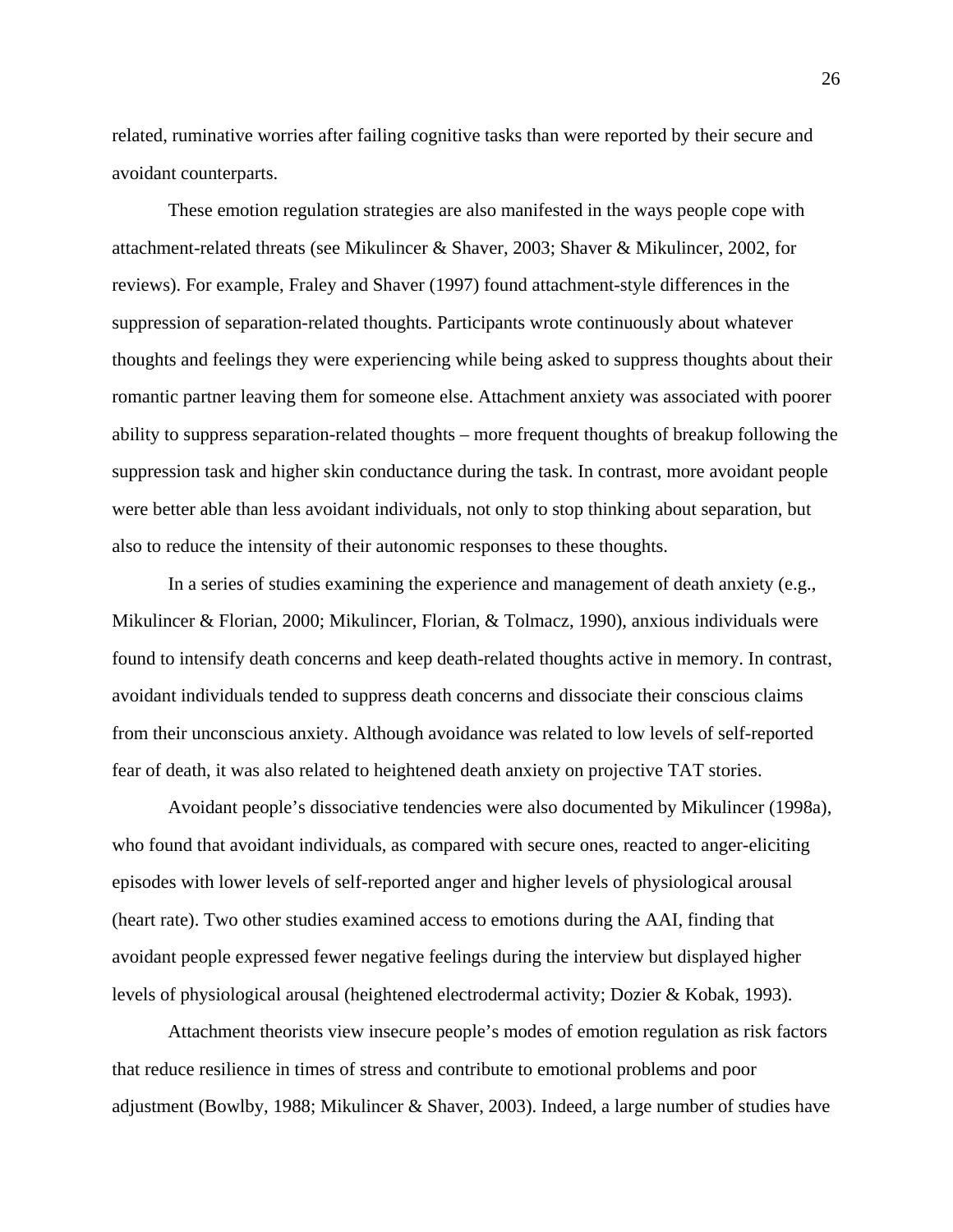shown that attachment anxiety is positively associated with global distress, depression, anxiety, eating disorders, substance abuse, conduct disorders, and severe personality disorders (see Mikulincer & Shaver, 2007b, for a review). However, for avoidance, the findings are more complex. On the one hand, a host of studies yielded no significant associations between avoidant attachment and self-report measures of well-being and global distress (see Mikulincer & Shaver, 2007b, for a review). On the other hand, several studies indicate that avoidant attachment is associated with a pattern of depression characterized by perfectionism, self-punishment, and selfcriticism (e.g., Zuroff & Fitzpatrick, 1995), heightened reports of somatic complaints (e.g., Mikulincer et al., 1993), a hostile view of other people (e.g., Mikulincer, 1998a), substance abuse and conduct disorders (e.g., Brennan & Shaver, 1995; Cooper, Shaver, & Collins, 1998; Mickelson et al., 1997), and schizoid and avoidant personality disorders (e.g., Brennan & Shaver, 1998).

In addition, whereas no consistent association has been found in community samples between avoidant attachment and emotional problems, studies that focus on highly demanding and distressing events reveal that avoidance is related to greater reported distress. For example, in studies assessing mothers' long-term reactions to the birth of an infant with a congenital heart defect, avoidance, as assessed at the time of the initial diagnosis of the infant's disorder, was the most potent predictor of maternal distress 1 and 7 years later (Berant et al., 2001; Berant et al., 2008). It seems that avoidant attachment may contribute to mental health under fairly normal circumstances characterized by only mild encounters with stressors. Under highly demanding conditions, however, deactivating strategies seem to collapse, and in such cases avoidant individuals may exhibit high levels of distress and emotional problems. This conclusion is supported by two of our recent laboratory studies (Mikulincer, Dolev, & Shaver, 2004), which showed that the addition of a demanding cognitive task, which had previously been shown to interfere with mental suppression (e.g., Wegner, Erber, & Zanakos, 1993), impaired avoidant individuals' ability to block the activation of attachment-related worries. Specifically, under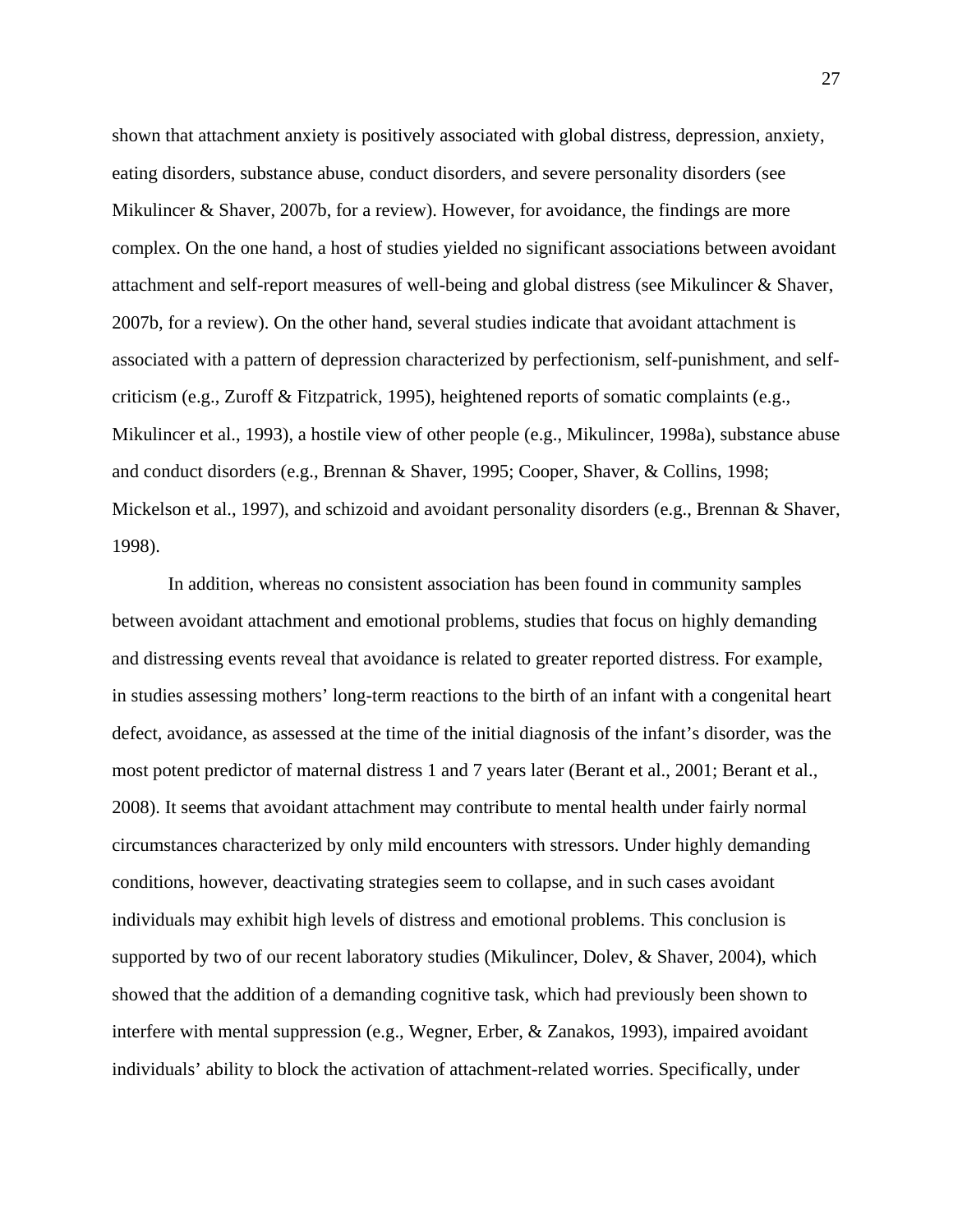high-load conditions, avoidant participants resembled their anxiously attached counterparts, exhibiting high accessibility of separation-related thoughts and negative self-representations.

## *Concluding Remarks*

 As we hope to have shown in this relatively brief but jam-packed trip through the large and still exploding adult attachment literature, Bowlby and Ainsworth's theory has been an extremely rich and seminal source of ideas for empirical research in personality and social psychology. Despite the many lines of research we have summarized, the attachment field is much broader than we have indicated, including impressive longitudinal studies running from infancy to adulthood (Grossmann, Grossmann, & Waters, 2005). The entire field is analyzed in the *Handbook of Attachment* (Cassidy & Shaver, 1999), which will be issued in a new edition in 2008. Anyone wishing to gain a reasonably complete picture of the field has a great deal of reading to do.

 Although there are many well-replicated research findings in the various streams of attachment research, there are still numerous controversies and conundrums in the field. For example, a recent review of studies (Roisman et al., 2007) based on both the AAI and self-report measures of adult attachment, such as the ECR, found little convergence between the two kinds of measures, even though some of the studies revealed substantial associations (e.g., Shaver, Belsky, & Brennan, 2000). Given that both kinds of measures are based on the same theory, it is not yet clear why both yield coherent support for the theory without being strongly related to each other.

 Second, it is still unclear whether categorical or dimensional measures of adult attachment make the most sense, theoretically and psychometrically. The AAI uses a categorical classification system, but the ECR and similar self-report measures are based on continuous dimensions. Roisman, Fraley, and Belsky (2007) recently showed that the AAI, especially the distinction between secure and avoidant attachment, should be scored dimensionally, an argument Fraley and Spieker (2003) made earlier with respect to Ainsworth's Strange Situation.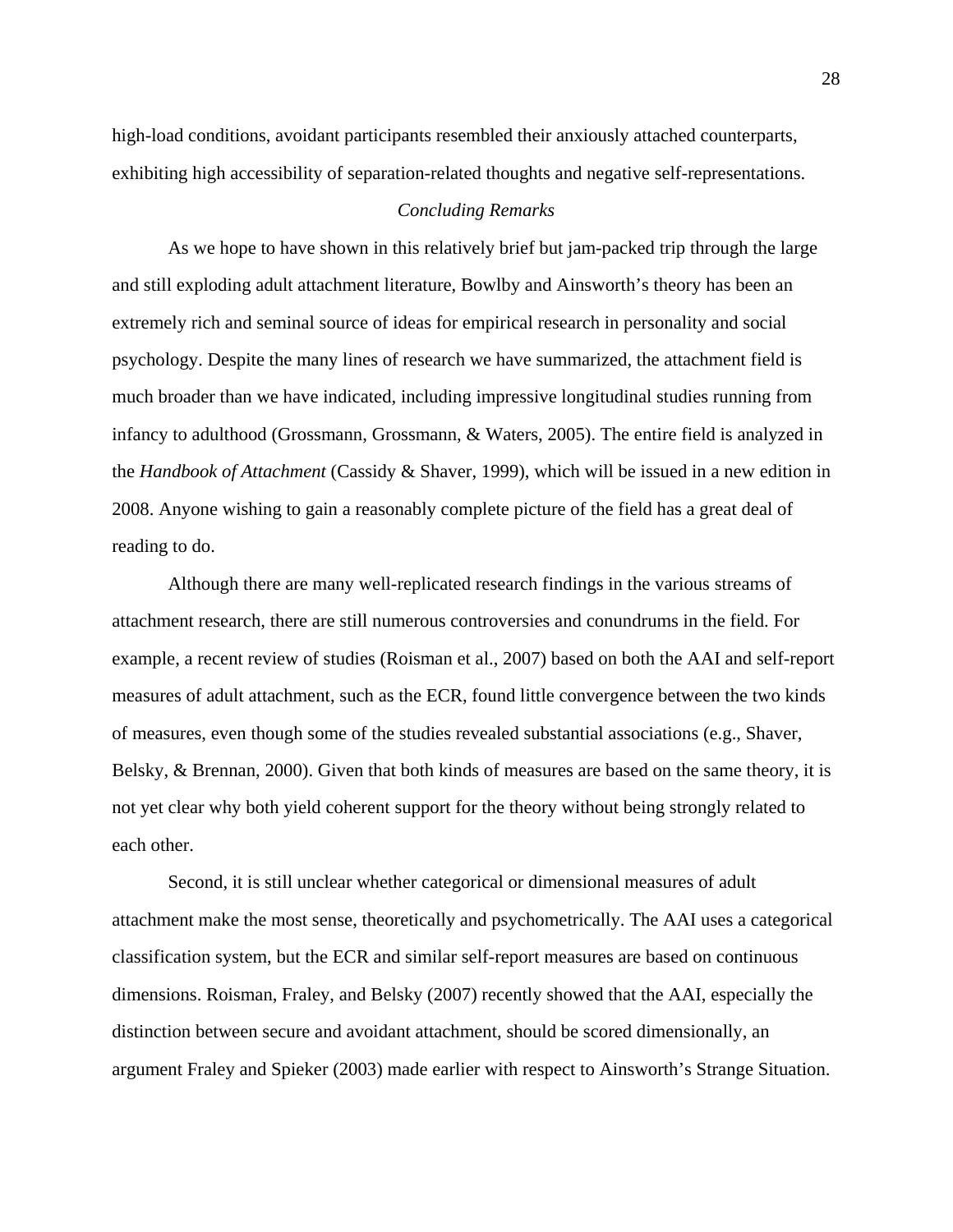Third, there has always been controversy about the possible role of genes, rather than social experience alone, in determining adult attachment patterns. There is now preliminary evidence that classifications and scores on both the AAI (Torgerson, Grova, & Sommerstad, 2007) and the ECR (Crawford et al., 2007) are influenced by genetic factors, as are classifications based on the Strange Situation (Bakermans-Kranenburg & van IJzendoorn, 2007). The degree of genetic influence remains to be clarified.

 Fourth, measures like the ECR are related to scores on the "Big Five" personality factors (e.g., Donnellan et al., 2008; Noftle & Shaver, 2006), and those relations are due in part to shared genetic influences (Crawford et al., 2007; Donnellan et al., 2008). Attachment anxiety, not surprisingly, is substantially correlated with neuroticism, and avoidance is often significantly negatively correlated with agreeableness and extraversion. Yet many studies of associations between attachment styles, or attachment-style dimensions, and other variables find predicted attachment effects even when scores on Big Five trait measures are statistically controlled (e.g., Erez, Mikulincer, van IJzendoorn, & Kroonenberg, 2008; Noftle & Shaver, 2006), so attachment insecurities and major personality factors are not simply redundant.

 Given these controversies and many as yet unaddressed questions about personality and relationships, the future of adult attachment research seems bright. Bowlby and Ainsworth's theory is an example of the utility of grand theories even in a field that is increasingly guided by discrete, focused research questions. By putting together several key theoretical innovations and research advances of his era, Bowlby was able to retain some of the insights of Freudian psychoanalytic theory while building bridges to other theories and to empirical research findings. The same kinds of innovations and advances have been repeatedly demonstrated in post-Darwinian biology, which is perhaps the best professional model for empirical psychology. It seems likely that the broad swath of phenomena addressed by attachment theory – that is, the formation of personality in the crucible of interpersonal relationships and the shaping of such relationships by personality factors – will be repeatedly reconceptualized in future versions of what is currently called attachment theory.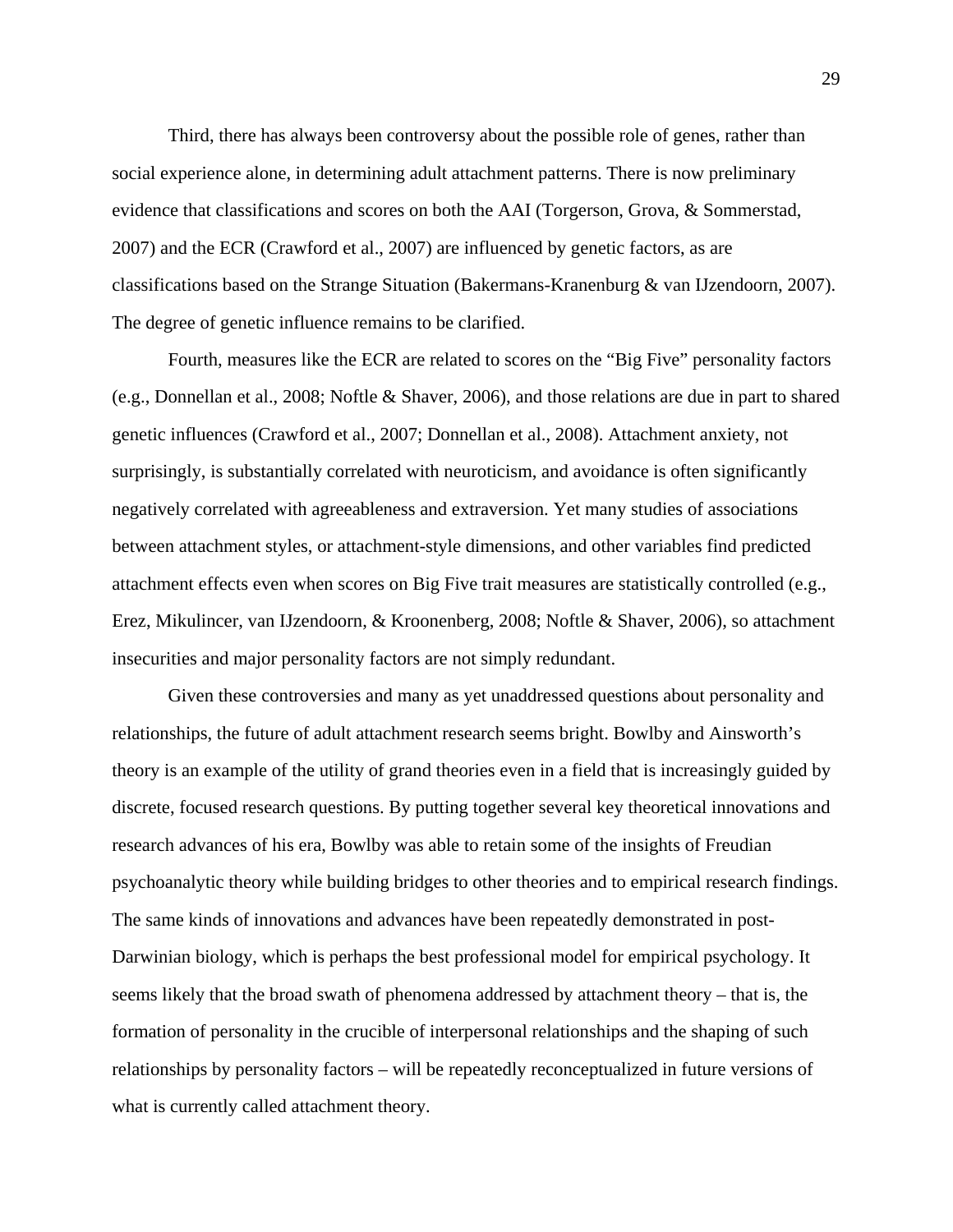## *References*

Ainsworth, M. D. S. (1967*). Infancy in Uganda: Infant care and the growth of love*. Baltimore: Johns Hopkins University Press.

Ainsworth, M. D. S., Blehar, M. C., Waters, E., & Wall, S. (1978). *Patterns of attachment: Assessed in the Strange Situation and at home.* Hillsdale, NJ: Erlbaum.

Bakermans-Kranenburg, M. J., & van IJzendoorn, M. H. (2007). Genetic vulnerability or differential susceptibility in child development: The case of attachment. *Journal of Child Psychology and Psychiatry, 48*, 1160-1173.

Baldwin, M. W. (1992). Relational schemas and the processing of social information. *Psychological Bulletin, 112*, 461-484.

Baldwin, M. W., Fehr, B., Keedian, E., Seidel, M., & Thompson, D. W. (1993). An exploration of the relational schemata underlying attachment styles: Self-report and lexical decision approaches. *Personality and Social Psychology Bulletin, 19*, 746-754.

Baldwin, M. W., Keelan, J. P. R., Fehr, B., Enns, V., & Koh Rangarajoo, E. (1996). Social-cognitive conceptualization of attachment working models: Availability and accessibility effects. *Journal of Personality and Social Psychology, 71*, 94-109.

Bartholomew, K., & Horowitz, L. M. (1991). Attachment styles among young adults: A test of a four-category model. *Journal of Personality and Social Psychology, 61*, 226-244.

Bartz, J. A., & Lydon, J. E. (2006). Navigating the interdependence dilemma: Attachment goals and the use of communal norms with potential close others. *Journal of Personality and Social Psychology, 91*, 77-96.

Berant, E., Mikulincer, M., & Florian, V. (2001). The association of mothers' attachment style and their psychological reactions to the diagnosis of infant's congenital heart disease. *Journal of Social and Clinical Psychology, 20*, 208-232.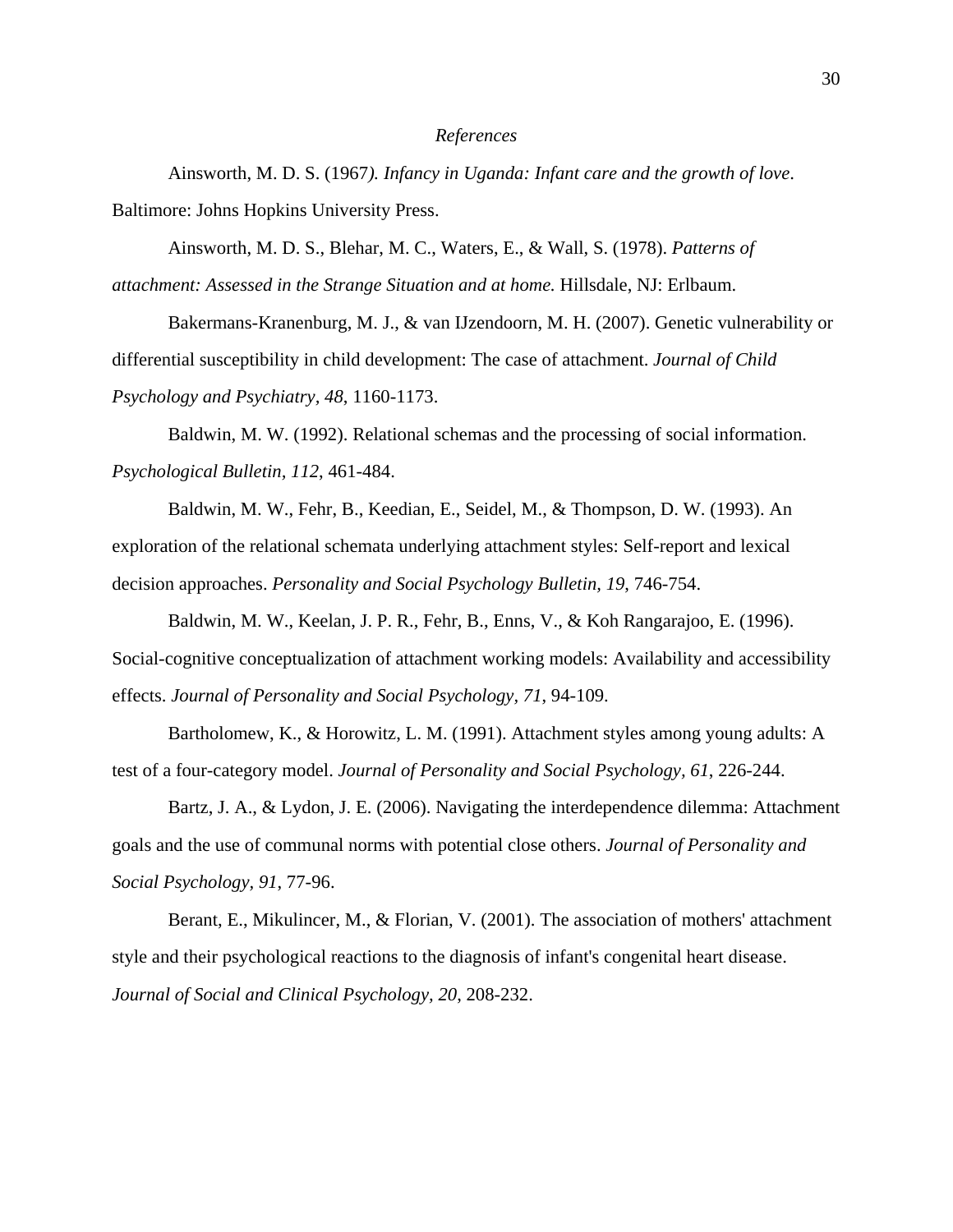Berant, E., Mikulincer, M., & Shaver, P. R. (2008). Mothers' attachment style, their mental health, and their children's emotional vulnerabilities: A seven-year study of mothers of children with congenital heart disease. *Journal of Personality, 76,* 31-66.

Birnbaum, G. E., Orr, I., Mikulincer, M., & Florian, V. (1997). When marriage breaks up: Does attachment style contribute to coping and mental health? *Journal of Social and Personal Relationships, 14*, 643-654.

Boon, S. D., & Griffin, D. W. (1996). The construction of risk in relationships: The role of framing in decisions about intimate relationships. *Personal Relationships, 3*, 293-306.

Bowlby, J. (1956). The growth of independence in the young child. *Royal Society of Health Journal, 76*, 587-591.

Bowlby, J. (1973). *Attachment and loss: Vol. 2. Separation: Anxiety and anger*. New York: Basic Books.

Bowlby, J. (1980). *Attachment and loss: Vol. 3. Sadness and depression*. New York: Basic Books.

Bowlby, J. (1982). *Attachment and loss: Vol. 1. Attachment* (2<sup>nd</sup> ed.). New York: Basic Books. (Original ed. 1969)

Bowlby, J. (1988). *A secure base: Clinical applications of attachment theory*. London: Routledge.

Brassard, A., Shaver, P. R., & Lussier, Y. (2007). Attachment, sexual experience, and sexual pressure in romantic relationships: A dyadic approach. *Personal Relationships, 14*, 475- 494.

Brennan, K. A., Clark, C. L., & Shaver, P. R. (1998). Self-report measurement of adult romantic attachment: An integrative overview. In J. A. Simpson & W. S. Rholes (Eds.), *Attachment theory and close relationships* (pp. 46-76). New York: Guilford Press.

Brennan, K. A., & Shaver, P. R. (1995). Dimensions of adult attachment, affect regulation, and romantic relationship functioning. *Personality and Social Psychology Bulletin, 21*, 267-283.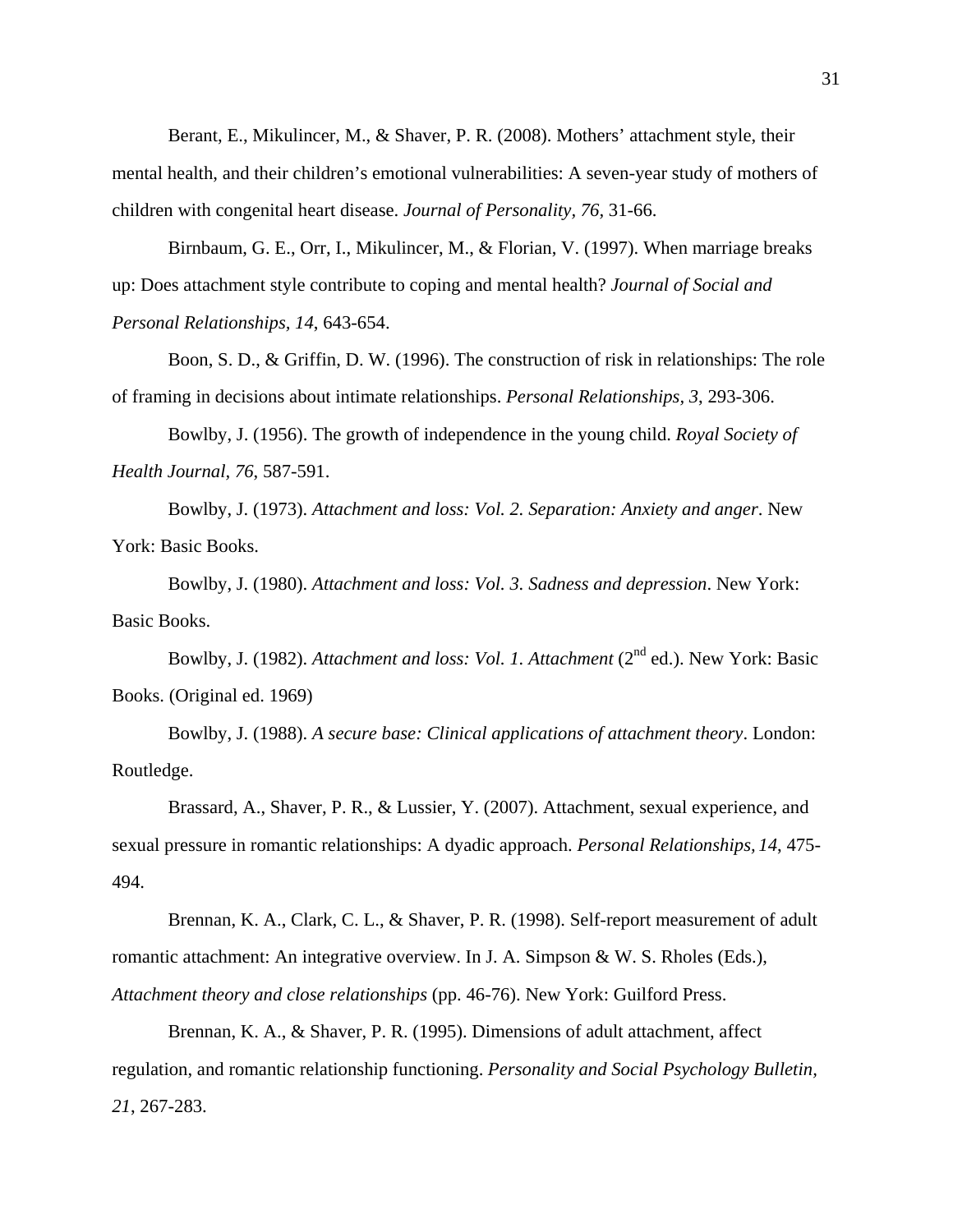Brennan, K. A., & Shaver, P. R. (1998). Attachment styles and personality disorders:

Their connections to each other and to parental divorce, parental death, and perceptions of parental caregiving. *Journal of Personality, 66*, 835-878.

Carnelley, K. B., & Janoff-Bulman, R. (1992). Optimism about love relationships: General vs. specific lessons from one's personal experiences. *Journal of Social and Personal Relationships, 9*, 5-20.

Cassidy, J. (1994). Emotion regulation: Influences of attachment relationships. *Monographs of the Society for Research in Child Development, 59*, 228-283.

Cassidy, J. (1999). The nature of the child's ties. In J. Cassidy & P. R. Shaver (Eds.), *Handbook of attachment: Theory, research, and clinical applications* (pp. 3-20). New York: Guilford Press.

Cassidy, J., & Kobak, R. R. (1988). Avoidance and its relationship with other defensive processes. In J. Belsky & T. Nezworski (Eds.), *Clinical implications of attachment* (pp. 300- 323). Hillsdale, NJ: Erlbaum.

Cassidy, J., & Shaver, P. R. (Eds.) (1999). *Handbook of attachment: Theory, research, and clinical applications*. New York: Guilford Press.

Collins, N. L. (1996). Working models of attachment: Implications for explanation, emotion, and behavior. *Journal of Personality and Social Psychology, 71*, 810-832.

Collins, N. L., & Read, S. J. (1990). Adult attachment, working models, and relationship quality in dating couples. *Journal of Personality and Social Psychology, 58*, 644-663.

Collins, N. L., & Read, S. J. (1994). Cognitive representations of attachment: The structure and function of working models. In K. Bartholomew & D. Perlman (Eds.), *Advances in personal relationships: Attachment processes in adulthood* (Vol. 5, pp. 53-92). London: Jessica Kingsley.

Cooper, M. L., Shaver, P. R., & Collins, N. L. (1998). Attachment styles, emotion regulation, and adjustment in adolescence. *Journal of Personality and Social Psychology, 74*, 1380-1397.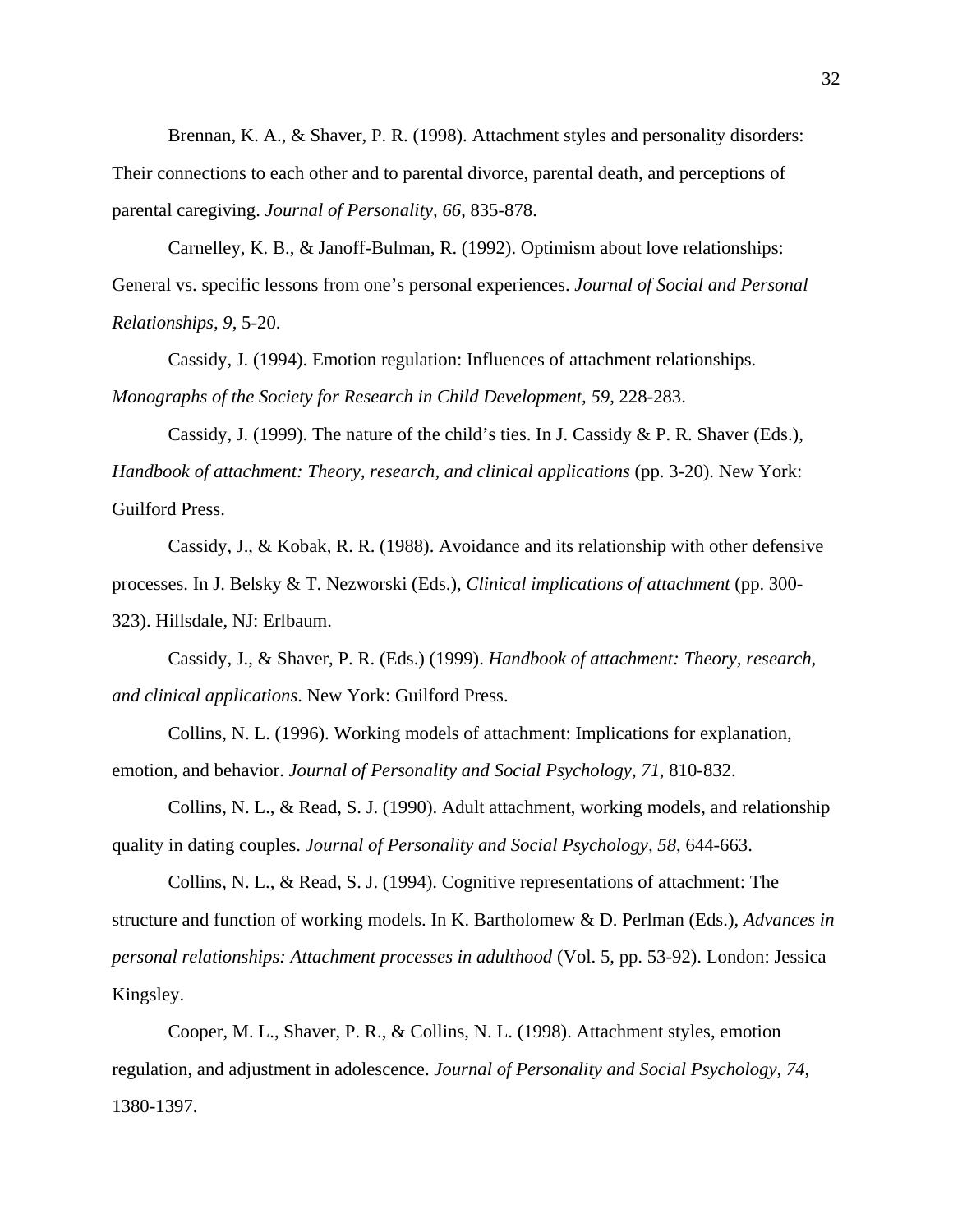Cozzarelli, C., Hoekstra, S. J., & Bylsma, W. H. (2000). General versus specific mental models of attachment: Are they associated with different outcomes? *Personality and Social Psychology Bulletin, 26*, 605-618.

Cozzarelli, C., Sumer, N., & Major, B. (1998). Mental models of attachment and coping with abortion. *Journal of Personality and Social Psychology, 74*, 453-467.

Crawford, T. N., Livesley, W. J., Jang, K. L., Shaver, P. R., Cohen, P., & Ganiban, J. (2007). Insecure attachment and personality disorder: A twin study of adults. *European Journal of Personality*, *21*, 191-208.

Crowell, J. A., Fraley, R. C., & Shaver, P. R. (1999). Measurement of adult attachment. In J. Cassidy & P. R. Shaver (Eds.), *Handbook of attachment: Theory, research, and clinical applications* (pp. 434-465). New York: Guilford Press.

Davidovitz, R., Mikulincer, M., Shaver, P. R., Ijzak, R., & Popper, M. (2007). Leaders as attachment figures: Their attachment orientations predict leadership-related mental representations and followers' performance and mental health. *Journal of Personality and Social Psychology, 93,* 632-650*.*

Davila, J., Karney, B. R., & Bradbury, T. N. (1999). Attachment change processes in the early years of marriage. *Journal of Personality and Social Psychology, 76*, 783-802.

Davis, D., Shaver, P. R., & Vernon, M. L. (2004). Attachment style and subjective motivations for sex. *Personality and Social Psychology Bulletin*, *30*, 1076-1090.

 Donnellan, M. B., Burt, S. A., Levendosky, A. A., & Klump, K. L. (2008). Genes, personality, and attachment in adults: A multivariate behavioral genetic analysis. *Personality and Social Psychology Bulletin, 34*, 3-16.

Dozier, M., & Kobak, R. (1992). Psychophysiology in attachment interviews: Converging evidence for deactivating strategies. *Child Development, 63*, 1473-1480.

Erez, A., Mikulincer, M., van IJzendoorn, M. H., & Kroonenberg, P. M. (2008). Attachment, personality, and volunteering: Placing volunteerism in an attachment-theoretical framework. *Personality and Individual Differences, 44*, 64-74.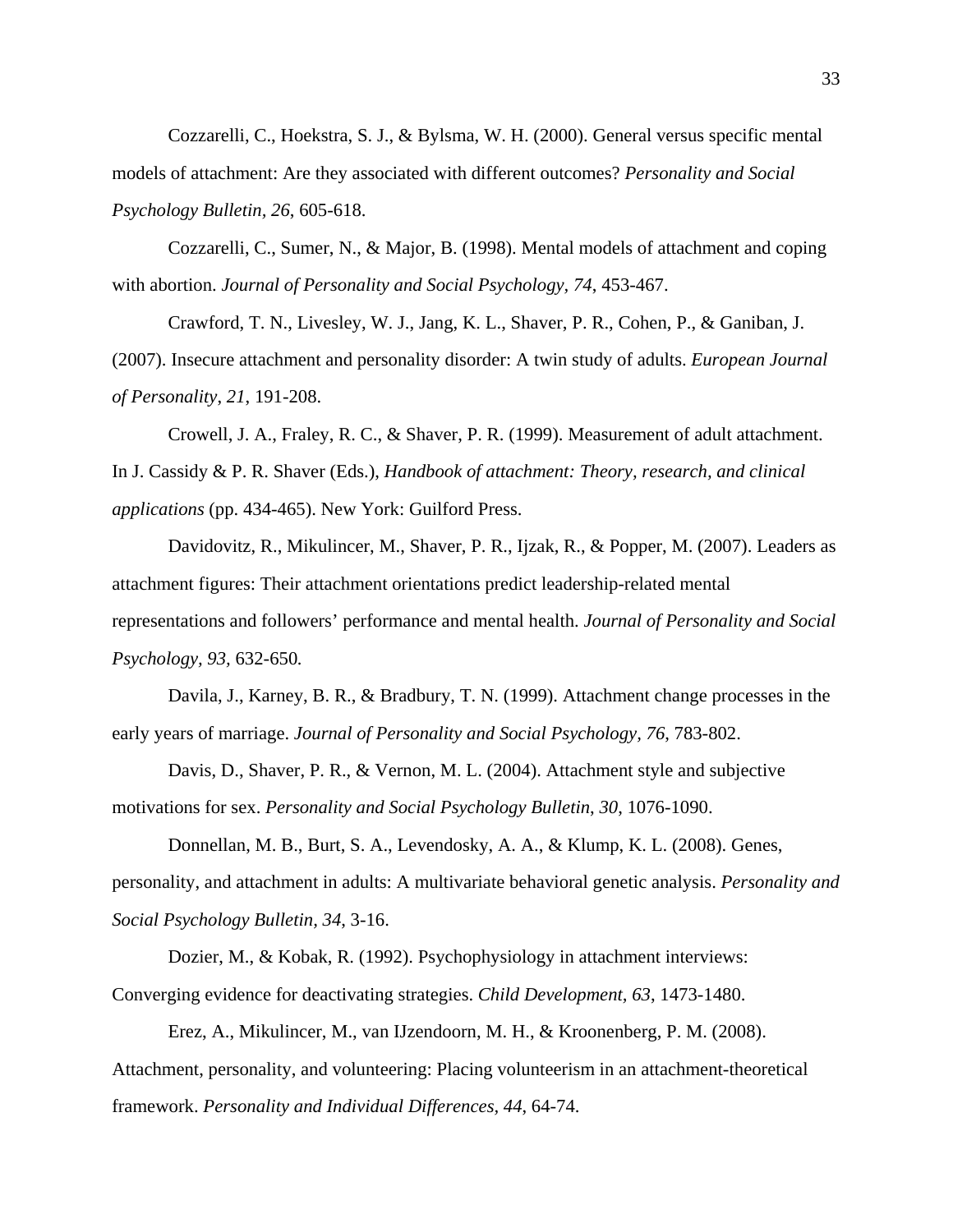Feeney, J. A. (1994). Attachment style, communication patterns, and satisfaction across the life cycle of marriage. *Personal Relationships, 1*, 333-348.

Feeney, J. A. (1995). Adult attachment and emotional control. *Personal Relationships, 2*, 143-159.

Feeney, J. A. (1996). Attachment, caregiving, and marital satisfaction. *Personal Relationships, 3*, 401-416.

Feeney, J. A., & Noller, P. (1990). Attachment style as a predictor of adult romantic relationships. *Journal of Personality and Social Psychology, 58*, 281-291.

Fitzpatrick, M. A., Fey, J., Segrin, C., & Schiff, J. L. (1993). Internal working models of relationships and marital communication. *Journal of Language and Social Psychology, 12*, 103- 131.

Fraley, R. C. (2002). Attachment stability from infancy to adulthood: Meta-analysis and dynamic modeling of developmental mechanisms. *Personality and Social Psychology Review, 6,* 123-151.

Fraley, R. C., & Shaver, P. R. (1997). Adult attachment and the suppression of unwanted thoughts. *Journal of Personality and Social Psychology, 73*, 1080-1091.

Fraley, R. C., & Shaver, P. R. (1998). Airport separations: A naturalistic study of adult attachment dynamics in separating couples. *Journal of Personality and Social Psychology, 75*, 1198-1212.

Fraley, R. C., & Shaver, P. R. (2000). Adult romantic attachment: Theoretical developments, emerging controversies, and unanswered questions. *Review of General Psychology, 4*, 132-154.

Fraley, R. C., & Spieker, S. J. (2003). Are infant attachment patterns continuously or categorically distributed? A taxometric analysis of strange situation behavior. *Developmental Psychology, 39*, 387-404.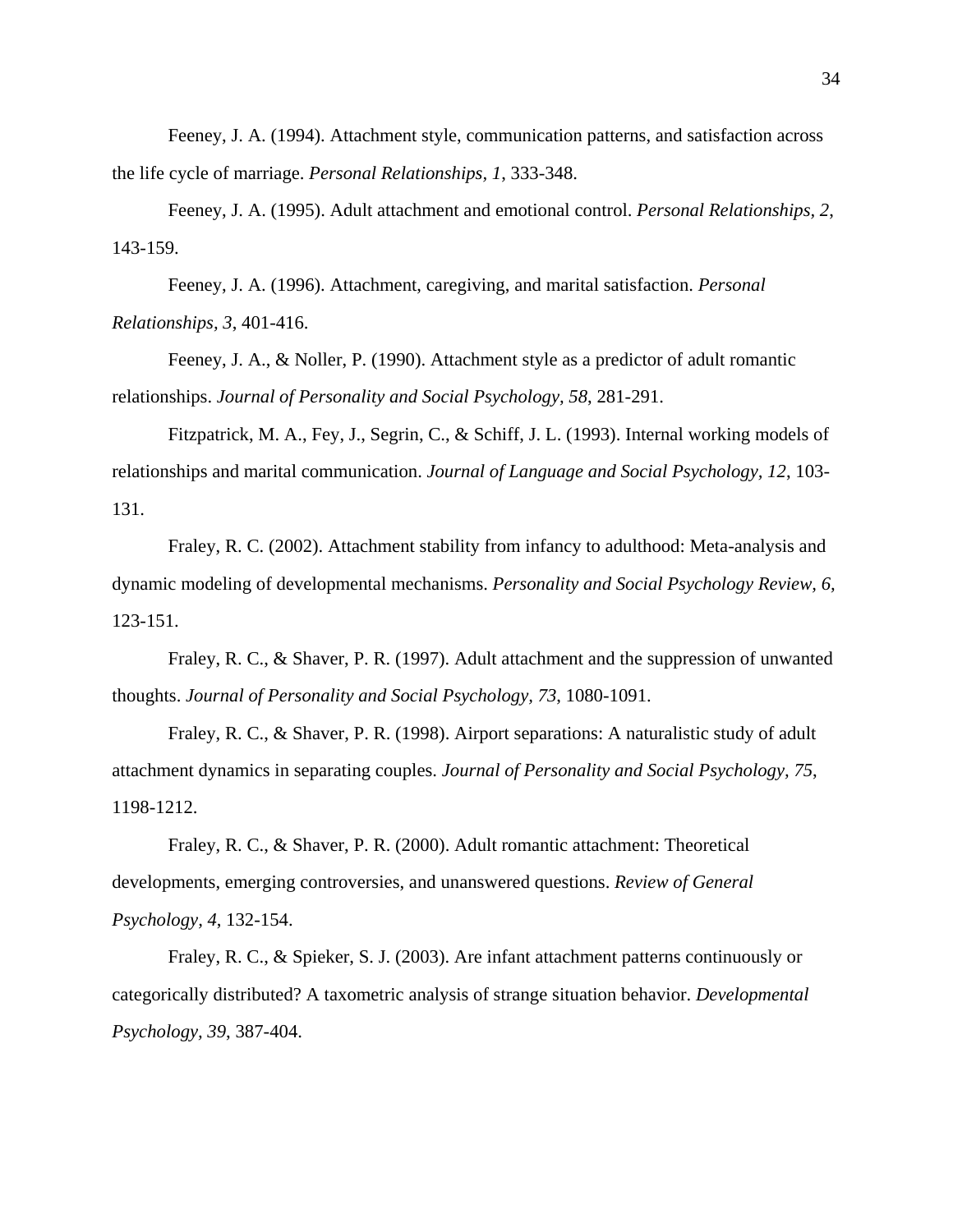Fraley, R. C., & Waller, N. G. (1998). Adult attachment patterns: A test of the

typological model. In J. A. Simpson & W. S. Rholes (Eds.), *Attachment theory and close relationships* (pp. 77-114). New York: Guilford Press.

Fraley, R. C., Waller, N. G., & Brennan, K. A. (2000). An item response theory analysis of self-report measures of adult attachment. *Journal of Personality and Social Psychology, 78*, 350-365.

Frei, J. R., & Shaver, P. R. (2002). Respect in close relationships: Prototype definition, self-report assessment, and initial correlates. *Personal Relationships, 9*, 121-139.

Gaines, S. O., Jr., Reis, H. T., Summers, S., Rusbult, C. E., Cox, C. L., Wexler, M. O., Marelich, W. D., & Kurland, G. J. (1997). Impact of attachment style on reactions to accommodative dilemmas in close relationships. *Personal Relationships, 4*, 93-113.

Gallo, L. C., & Matthews, K. A. (2006). Adolescents' attachment orientation influences ambulatory blood pressure responses to everyday social interactions. *Psychosomatic Medicine, 68,* 253-261.

George, C., Kaplan, N., & Main, M. (1985). *The Adult Attachment Interview*.

Unpublished protocol, Department of Psychology, University of California, Berkeley.

Gillath, O., Shaver, P. R., Mikulincer, M., Nitzberg, R. A., Erez, A., & van IJzendoorn,

M. H. (2005). Attachment, caregiving, and volunteering: Placing volunteerism in an attachmenttheoretical framework. *Personal Relationships, 12,* 425-446.

Grossmann, K. E., Grossmann, K., & Waters, E. (Eds.). (2005). *Attachment from infancy to adulthood: The major longitudinal studies*. New York: Guilford Press.

Guerrero, L. K. (1996). Attachment-style differences in intimacy and involvement: A test of the four-category model. *Communication Monographs, 63*, 269-292.

Guerrero, L. K. (1998). Attachment-style differences in the experience and expression of romantic jealousy. *Personal Relationships, 5*, 273-291.

Hazan, C., & Shaver, P. R. (1987). Romantic love conceptualized as an attachment process. *Journal of Personality and Social Psychology, 52*, 511-524.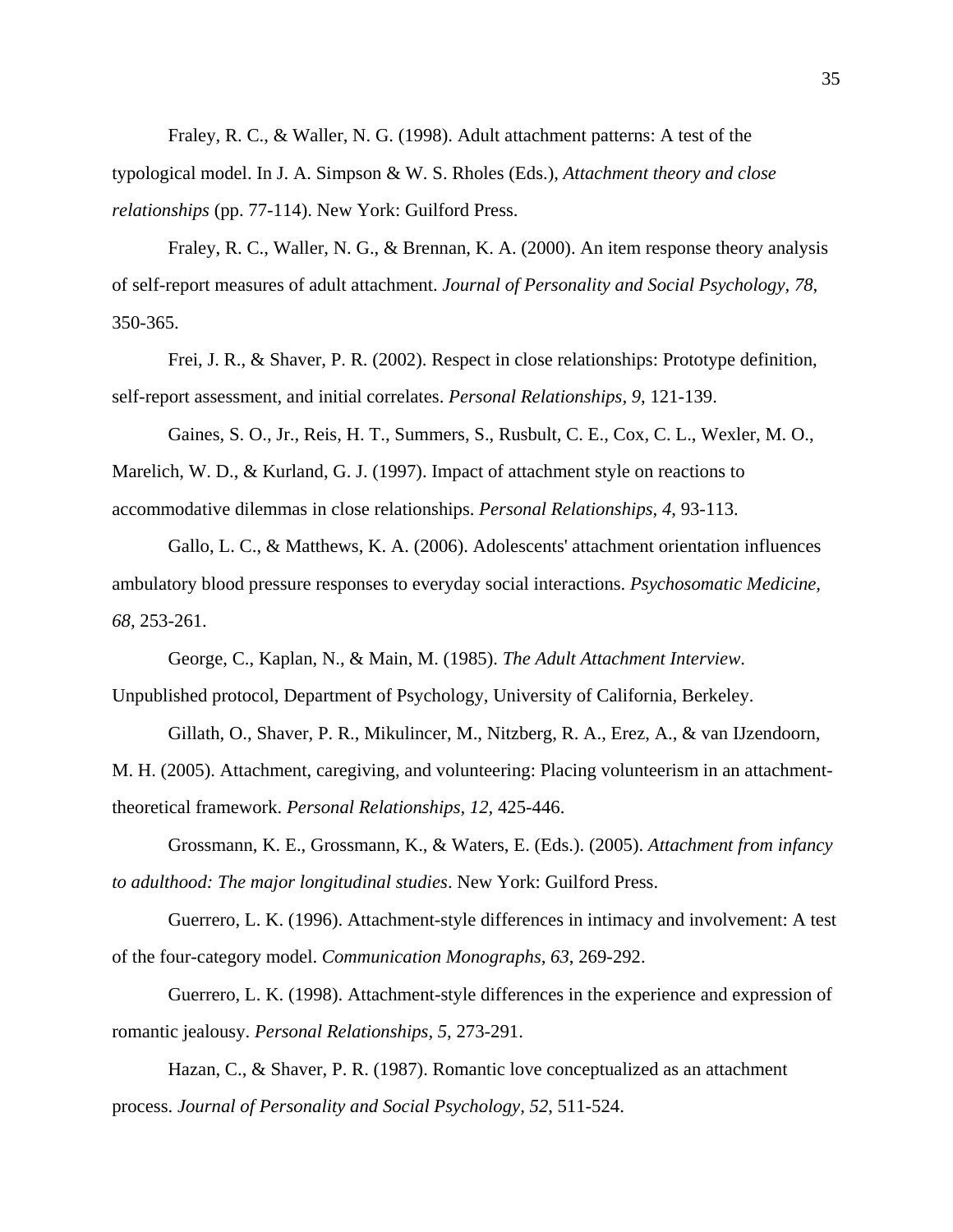Hazan, C., & Shaver, P. R. (1990). Love and work: An attachment-theoretical perspective. *Journal of Personality and Social Psychology 59*, 270-280.

Hesse, E. (1999). The Adult Attachment Interview: Historical and current perspectives. In J. Cassidy & P. R. Shaver (Eds.), *Handbook of attachment: Theory, research, and clinical applications* (pp. 395 - 433). New York: Guilford Press.

Kafetsios, K., & Nezlek, J. B. (2002). Attachment styles in everyday social interaction. *European Journal of Social Psychology, 32*, 719-735.

Keelan, J. R., Dion, K. K., & Dion, K. L. (1998). Attachment style and relationship satisfaction: Test of a self-disclosure explanation. *Canadian Journal of Behavioral Science, 30*, 24-35.

Kerns, K. A., & Stevens, A. C. (1996). Parent-child attachment in late adolescence: Links to social relations and personality. *Journal of Youth and Adolescence, 25*, 323-342.

Kunce, L. J., & Shaver, P. R. (1994). An attachment-theoretical approach to caregiving in romantic relationships. In K. Bartholomew & D. Perlman (Eds.), *Advances in personal relationships: Attachment processes in adulthood (*Vol. 5, pp. 205-237). London: Jessica Kingsley.

La Guardia, J. G., Ryan, R. M., Couchman, C. E., & Deci, E. L. (2000). Within-person variation in security of attachment: A self-determination theory perspective on attachment, need fulfillment, and well-being. *Journal of Personality and Social Psychology, 79*, 367-384.

Lazarus, R. S. (1991). *Emotion and adaptation*. New York: Oxford University Press.

Lazarus, R. S., & Folkman, S. (1984). *Stress, appraisal, and coping*. New York: Springer.

Levy, M. B., & Davis, K. E. (1988). Love styles and attachment styles compared: Their relations to each other and to various relationship characteristics. *Journal of Social and Personal Relationships, 5*, 439-471.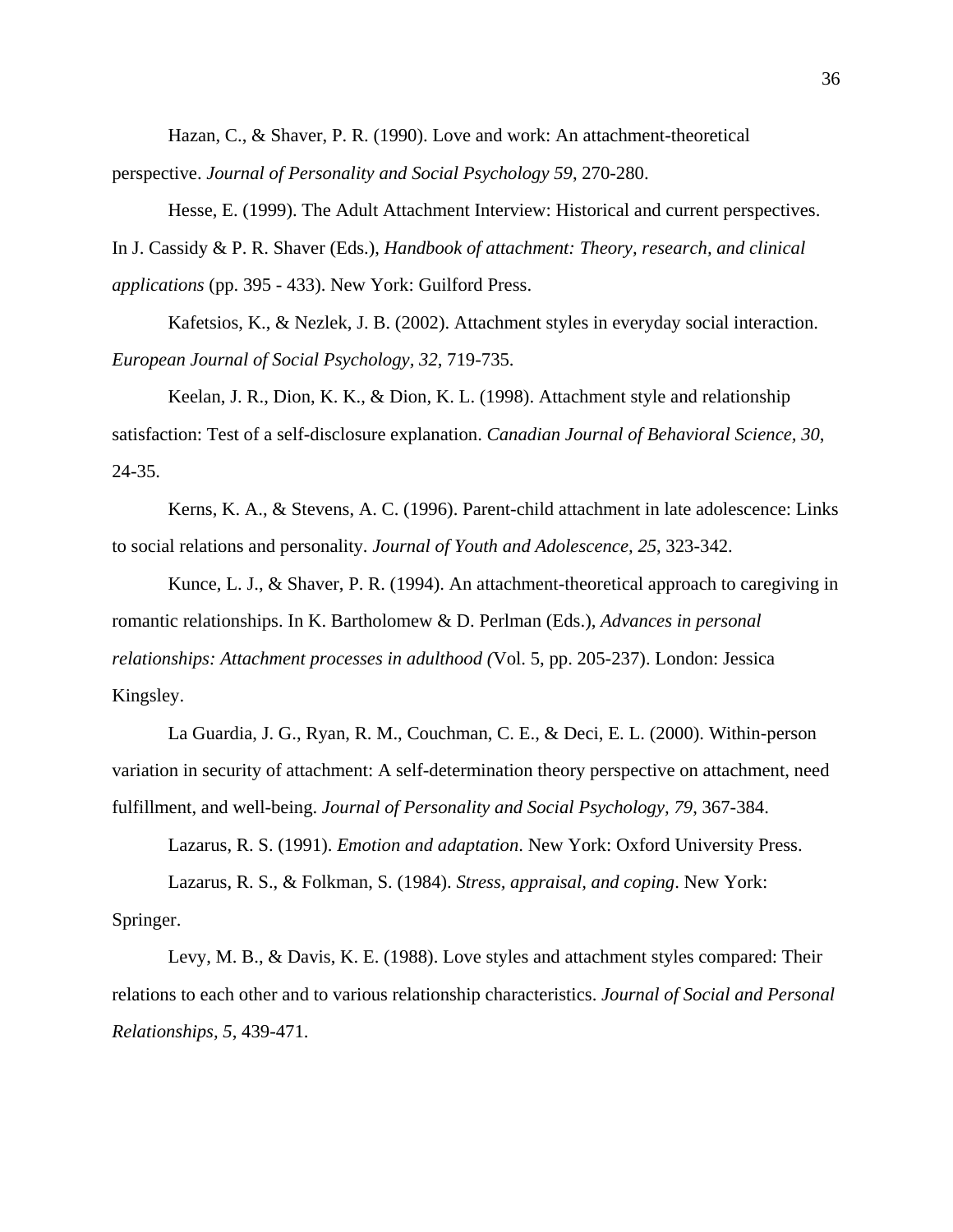Luke, M. A., Maio, G. R., & Carnelley, K. B. (2004). Attachment models of the self and others: Relations with self-esteem, humanity-esteem, and parental treatment. *Personal Relationships, 11*, 281-303.

Lussier, Y., Sabourin, S., & Turgeon, C. (1997). Coping strategies as moderators of the relationship between attachment and marital adjustment. *Journal of Social and Personal Relationships, 14*, 777-791.

Main, M. (1990). Cross-cultural studies of attachment organization: Recent studies, changing methodologies, and the concept of conditional strategies. *Human Development, 33*, 48- 61.

Main, M., Kaplan, N., & Cassidy, J. (1985). Security in infancy, childhood, and adulthood: A move to the level of representation. *Monographs of the Society for Research in Child Development, 50*, 66-104.

Main, M., & Solomon, J. (1990). Procedures for identifying infants as disorganized/disoriented during the Ainsworth strange situation. In M. T. Greenberg, D. Cicchetti, & M. Cummings (Eds.), *Attachment in the preschool years: Theory, research, and intervention* (pp. 121-160). Chicago: University of Chicago Press.

Mickelson, K. D., Kessler, R. C., & Shaver, P. R. (1997). Adult attachment in a nationally representative sample. *Journal of Personality and Social Psychology, 73*, 1092-1106.

Mikulincer, M. (1995). Attachment style and the mental representation of the self. *Journal of Personality and Social Psychology, 69*, 1203-1215.

Mikulincer, M. (1997). Adult attachment style and information processing: Individual differences in curiosity and cognitive closure. *Journal of Personality and Social Psychology, 72*, 1217-1230.

Mikulincer, M. (1998a). Adult attachment style and individual differences in functional versus dysfunctional experiences of anger. *Journal of Personality and Social Psychology, 74*, 513-524.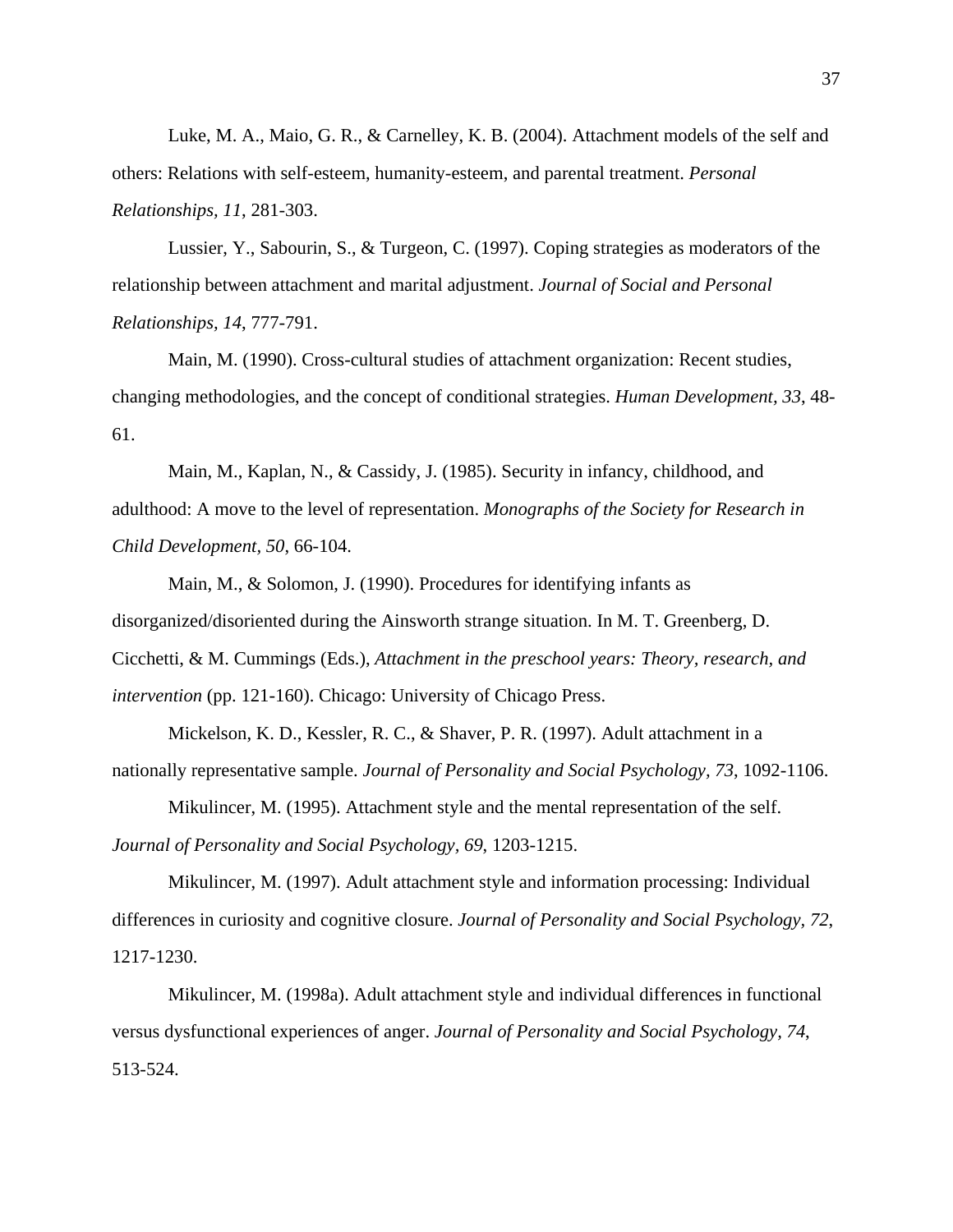Mikulincer, M. (1998b). Adult attachment style and affect regulation: Strategic variations in self-appraisals. *Journal of Personality and Social Psychology, 75*, 420-435.

Mikulincer, M., Dolev, T., & Shaver, P. R. (2004). Attachment-related strategies during thought suppression: Ironic rebounds and vulnerable self-representations. *Journal of Personality and Social Psychology, 87*, 940-956.

Mikulincer, M., & Florian, V. (1998). The relationship between adult attachment styles and emotional and cognitive reactions to stressful events. In J. A. Simpson & W. S. Rholes (Eds.,) *Attachment theory and close relationships* (pp. 143-165). New York: Guilford Press.

Mikulincer, M., & Florian, V. (1999). The association between spouses' self-reports of attachment styles and representations of family dynamics. *Family Process, 38*, 69-83.

Mikulincer, M., & Florian, V. (2000). Exploring individual differences in reactions to mortality salience: Does attachment style regulate terror management mechanisms? *Journal of Personality and Social Psychology, 79*, 260-273.

Mikulincer, M., Florian, V., Cowan, P. A., & Cowan, C. P. (2002). Attachment security in couple relationships: A systemic model and its implications for family dynamics. *Family Process, 41*, 405-434.

Mikulincer, M., Florian, V., & Tolmacz, R. (1990). Attachment styles and fear of personal death: A case study of affect regulation. *Journal of Personality and Social Psychology, 58*, 273-280.

Mikulincer, M., Florian, V., & Weller, A. (1993). Attachment styles, coping strategies, and posttraumatic psychological distress: The impact of the Gulf War in Israel. *Journal of Personality and Social Psychology, 64*, 817-826.

Mikulincer, M., Gillath, O., Halevy, V., Avihou, N., Avidan, S., & Eshkoli, N. (2001). Attachment theory and reactions to others' needs: Evidence that activation of the sense of attachment security promotes empathic responses. *Journal of Personality and Social Psychology, 81*, 1205-1224.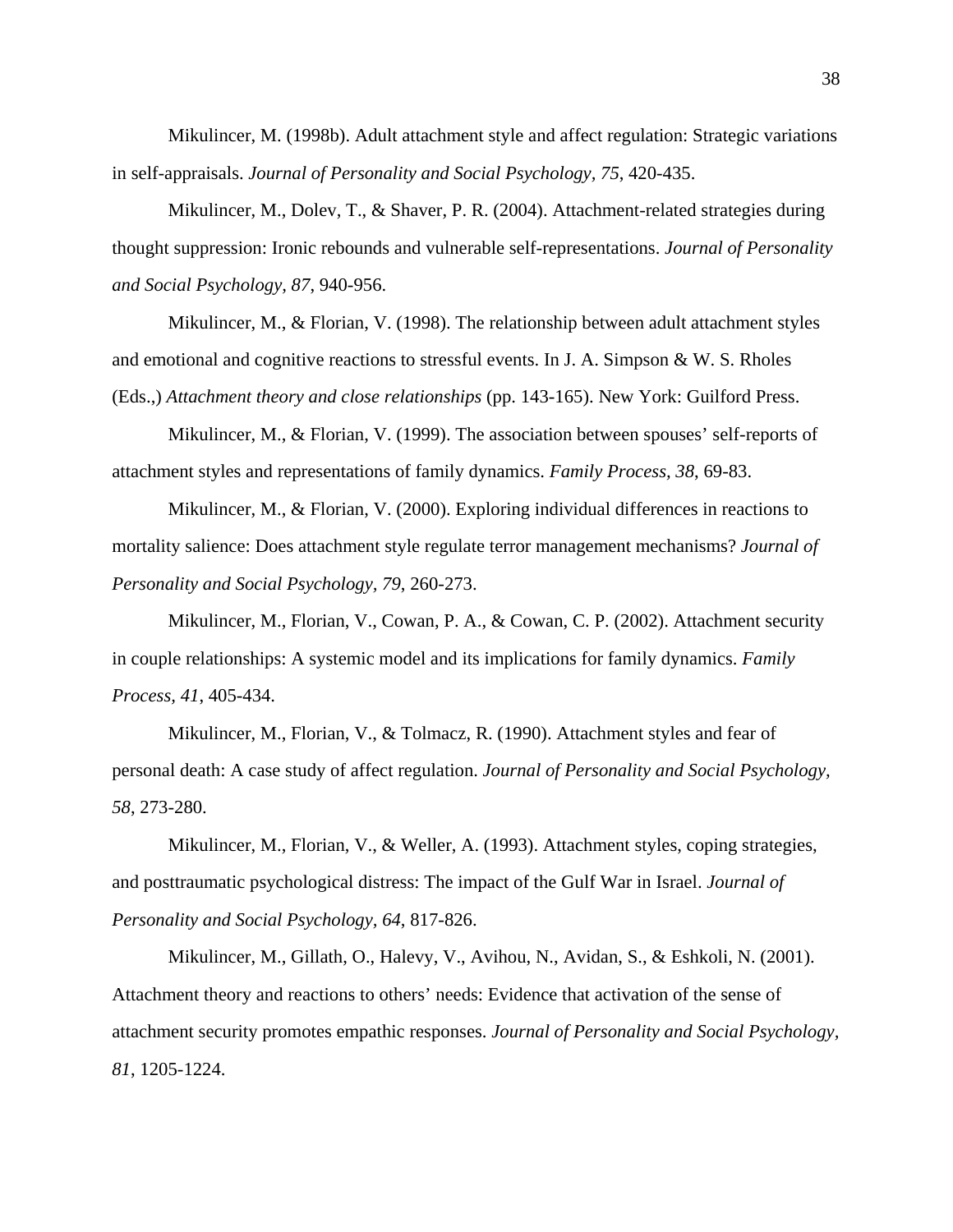Mikulincer, M., Gillath, O., Sapir-Lavid, Y., Yaakobi, E., Arias, K., Tal-Aloni, L., &

Bor, G. (2003). Attachment theory and concern for others' welfare: Evidence that activation of the sense of secure base promotes endorsement of self-transcendence values. *Basic and Applied Social Psychology, 25*, 299-312.

Mikulincer, M., & Nachshon, O. (1991). Attachment styles and patterns of selfdisclosure. *Journal of Personality and Social Psychology, 61*, 321-331.

Mikulincer, M., & Orbach, I. (1995). Attachment styles and repressive defensiveness: The accessibility and architecture of affective memories. *Journal of Personality and Social Psychology, 68*, 917-925.

Mikulincer, M., Orbach, I., & Iavnieli, D. (1998). Adult attachment style and affect regulation: Strategic variations in subjective self-other similarity. *Journal of Personality and Social Psychology, 75*, 436-448.

Mikulincer, M., & Shaver, P. R. (2003). The attachment behavioral system in adulthood: Activation, psychodynamics, and interpersonal processes. In M. P. Zanna (Ed.), *Advances in experimental social psychology* (Vol. 35, pp. 53-152). New York: Academic Press.

Mikulincer, M., & Shaver, P. R. (2004). Security-based self-representations in adulthood: Contents and processes. In W. S. Rholes & J. A. Simpson (Eds.), *Adult attachment: Theory, research, and clinical implications* (pp. 159-195). New York: Guilford Press.

Mikulincer, M., & Shaver, P. R. (2007a). A behavioral systems perspective on the psychodynamics of attachment and sexuality. In D. Diamond, S. J. Blatt, & J. D. Lichtenberg (Eds.), *Attachment and sexuality* (pp. 51-78). New York: Analytic Press.

Mikulincer, M., & Shaver, P. R. (2007b). *Attachment in adulthood: Structure, dynamics, and change*. New York: Guilford Press.

Mikulincer, M., Shaver, P. R., Gillath, O., & Nitzberg, R. A. (2005). Attachment, caregiving, and altruism: Boosting attachment security increases compassion and helping. *Journal of Personality and Social Psychology, 89,* 817-839.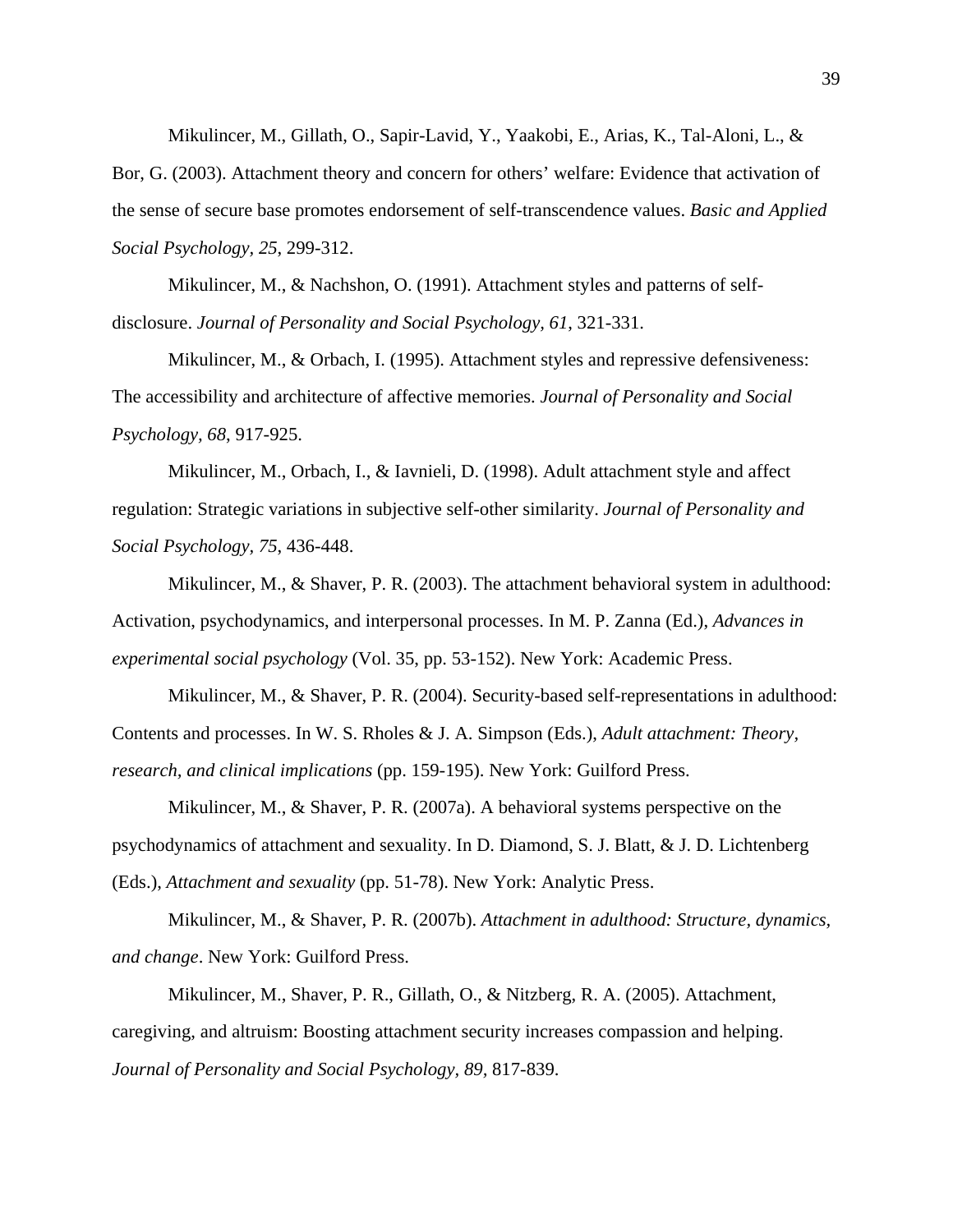Mikulincer, M., Shaver, P. R., & Horesh, N. (2006). Attachment bases of emotion regulation and posttraumatic adjustment. In D. K. Snyder, J. A. Simpson, & J. N. Hughes (Eds.), *Emotion regulation in families: Pathways to dysfunction and health* (pp. 77-99)*.* Washington, DC: American Psychological Association.

Mikulincer, M., Shaver, P. R., & Slav, K. (2006). Attachment, mental representations of others, and gratitude and forgiveness in romantic relationships. In M. Mikulincer  $\&$  G. S. Goodman (Eds.), *Dynamics of romantic love: Attachment, caregiving, and sex* (pp. 190-215). New York: Guilford Press.

Noftle, E. E., & Shaver, P. R. (2006). Attachment dimensions and the big five personality traits: Associations and comparative ability to predict relationship quality. *Journal of Research in Personality, 40*, 179-208.

Overall, N. C., Fletcher, G. J. O., & Friesen, M. D. (2003). Mapping the intimate relationship mind: Comparisons between three models of attachment representations. *Personality and Social Psychology Bulletin, 29*, 1479-1493.

Pierce, T., & Lydon, J. (2001). Global and specific relational models in the experience of social interactions. *Journal of Personality and Social Psychology, 80*, 613-631.

Pietromonaco, P. R., & Barrett, L. F. (1997). Working models of attachment and daily social interactions. *Journal of Personality and Social Psychology, 73*, 1409-1423.

Pietromonaco, P. R., & Carnelley, K. B. (1994). Gender and working models of attachment: Consequences for perceptions of self and romantic relationships. *Personal Relationships, 1*, 63-82

Reis, H. T., & Wheeler, L. (1991). Studying social interaction with the Rochester Interaction Record. In M. P. Zanna (Ed.), *Advances in experimental social psychology* (Vol. 24, pp. 270-318). San Diego: Academic Press.

Rholes, W. S., Simpson, J. A., & Orina, M. (1999). Attachment and anger in an anxietyprovoking situation. *Journal of Personality and Social Psychology, 76*, 940-957.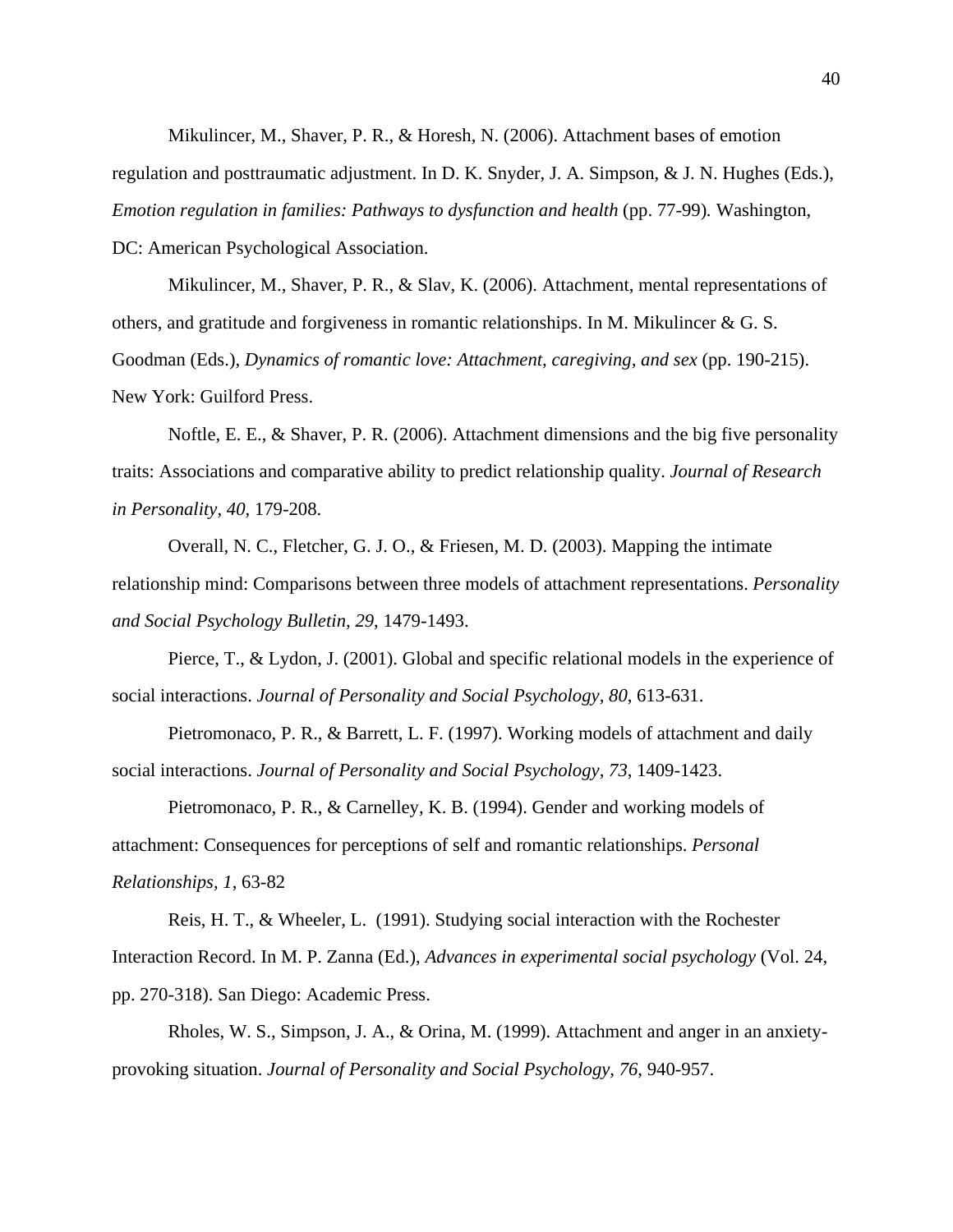Roisman, G. I., Fraley, R. C., & Belsky, J. (2007). A taxometric study of the Adult

Attachment Interview. *Developmental Psychology, 43*, 675-686.

Roisman, G. I., Holland, A., Fortuna, K., Fraley, R. C., Clausell, E., & Clarke, A. (2007). The Adult Attachment Interview and self-reports of attachment style: An empirical rapprochement. *Journal of Personality and Social Psychology, 92*, 678-697.

Schachner, D. A., & Shaver, P. R. (2002). Attachment style and human mate poaching. *New Review of Social Psychology, 1,* 122-129.

Schachner, D. A., & Shaver, P. R. (2004). Attachment dimensions and motives for sex. *Personal Relationships, 11,* 179-195.

Scharfe, E., & Bartholomew, K. (1995). Accommodation and attachment representations in young couples. *Journal of Social and Personal Relationships, 12*, 389-401.

Searle, B., & Meara, N. M. (1999). Affective dimensions of attachment styles: Exploring self-reported attachment style, gender, and emotional experience among college students. *Journal of Counseling Psychology, 46*, 147-158.

Sharpsteen, D. J., & Kirkpatrick, L. A. (1997). Romantic jealousy and adult romantic attachment. *Journal of Personality and Social Psychology, 72*, 627-640.

Shaver, P. R., Belsky, J., & Brennan, K. A. (2000). The adult attachment interview and self-reports of romantic attachment: Associations across domains and methods. *Personal Relationships, 7*, 25-43.

Shaver, P. R., & Brennan, K. A. (1992). Attachment styles and the "big five" personality traits: Their connections with each other and with romantic relationship outcomes. *Personality and Social Psychology Bulletin, 18*, 536-545.

Shaver, P. R., Hazan, C., & Bradshaw, D. (1988). Love as attachment: The integration of three behavioral systems. In R. J. Sternberg & M. Barnes (Eds.), *The psychology of love* (pp. 68- 99). New Haven, CT: Yale University Press.

Shaver, P. R., & Mikulincer, M. (2002). Attachment-related psychodynamics. *Attachment and Human Development, 4*, 133-161.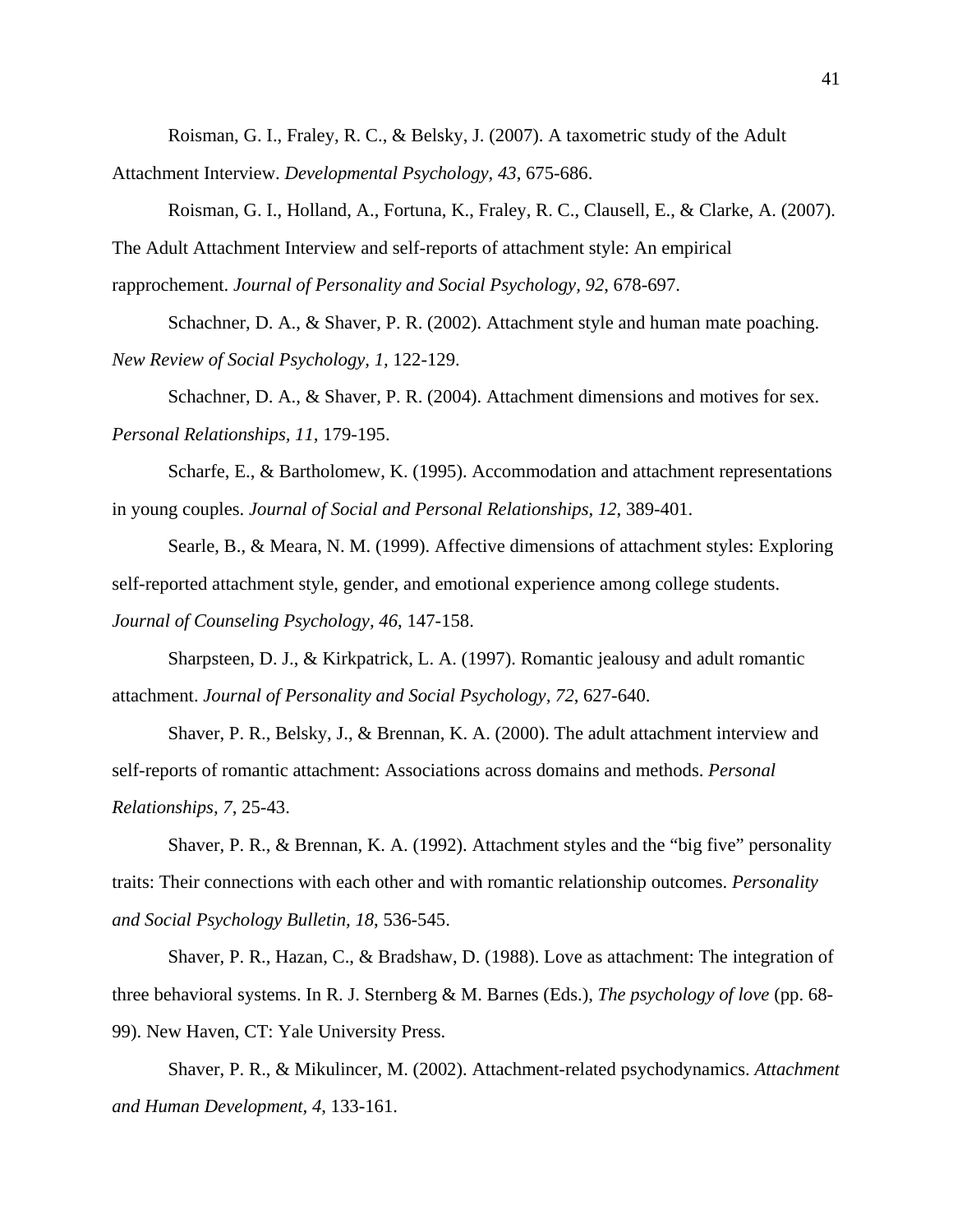Shaver, P. R., Mikulincer, M., Lavy, S., & Cassidy, J. (in press). Understanding and altering hurt feelings: An attachment-theoretical perspective on the generation and regulation of emotions. In A. L. Vangelisti (Ed.), *Feeling hurt in close relationships*. New York: Cambridge University Press.

Shaver, P. R., Papalia, D., Clark, C. L., Koski, L. R., Tidwell, M., & Nalbone, D. (1996). Androgyny and attachment security: Two related models of optimal personality. *Personality and Social Psychology Bulletin, 22*, 582-597.

Sibley, C. G., Fischer, R., & Liu, J. H. (2005). Reliability and validity of the revised Experiences in Close Relationships (ECR-R) self-report measure of adult romantic attachment. *Personality and Social Psychology Bulletin, 31*, 1524-1536.

Simpson, J. A. (1990). Influence of attachment styles on romantic relationships. *Journal of Personality and Social Psychology, 59*, 971-980.

Simpson, J. A., Rholes, W. S., & Nelligan, J. S. (1992). Support seeking and support giving within couples in an anxiety-provoking situation: The role of attachment styles. *Journal of Personality and Social Psychology, 62*, 434-446.

Simpson, J. A., Rholes, W. S., & Phillips, D. (1996). Conflict in close relationships: An attachment perspective. *Journal of Personality and Social Psychology, 71*, 899-914.

Sroufe, L. A., & Waters, E. (1977). Attachment as an organizational construct. *Child Development, 48*, 1184-1199.

Tidwell, M. C. O., Reis, H. T., & Shaver, P. R. (1996). Attachment, attractiveness, and social interaction: A diary study. *Journal of Personality and Social Psychology, 71*, 729-745.

Torgerson, A. M., Grova, B. K., & Sommerstad, R. (2007). A pilot study of attachment patterns in adult twins. *Attachment and Human Development, 9*, 127-138.

Tracy, J. L., Shaver, P. R., Albino, A. W., & Cooper, M. L. (2003). Attachment styles and adolescent sexuality. In P. Florsheim (Ed.), *Adolescent romance and sexual behavior: Theory, research, and practical implications* (pp. 137-159). Mahwah, NJ: Lawrence Erlbaum Associates.